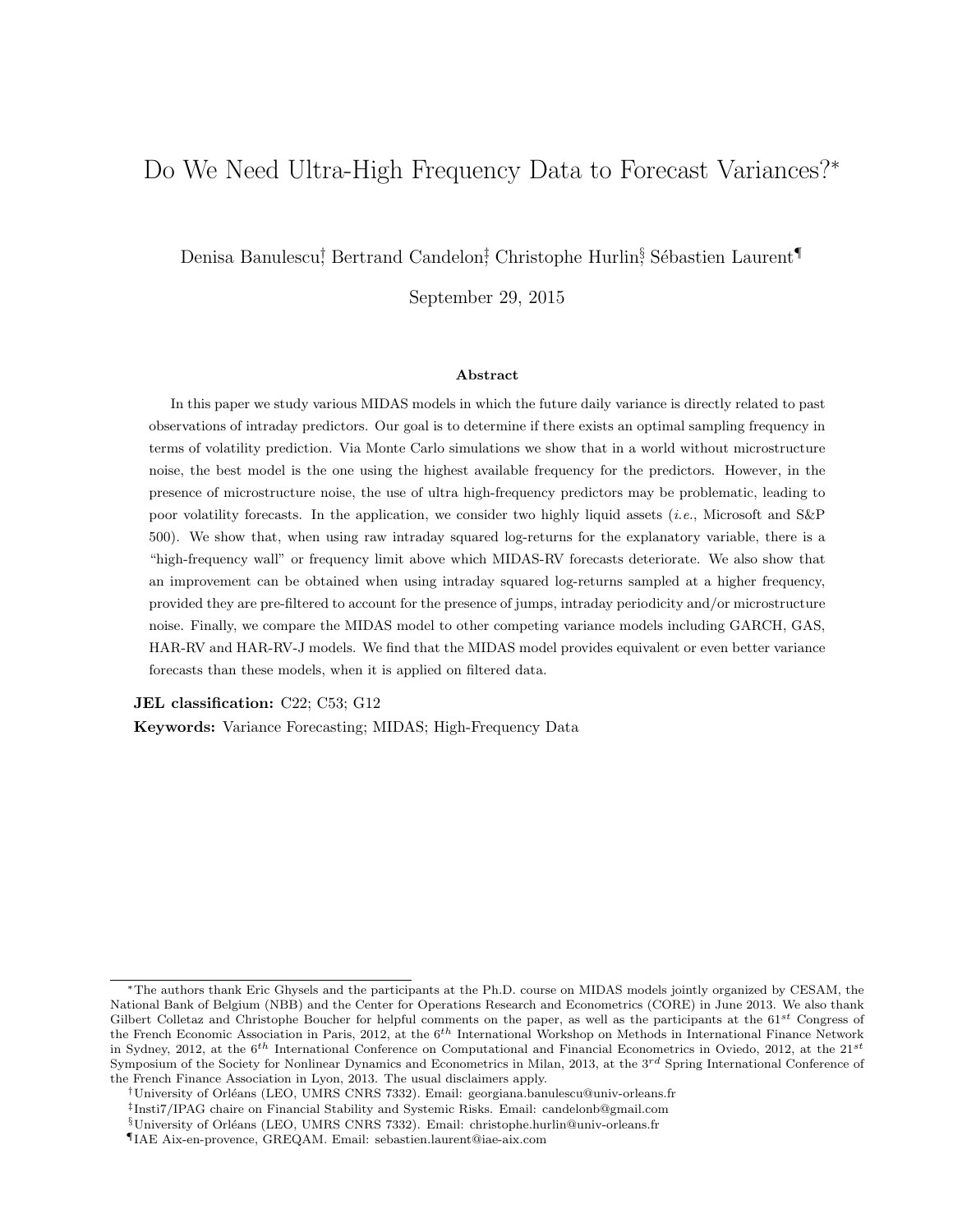# 1 Introduction

The mixed data sampling (henceforth MIDAS) regression model, introduced in Ghysels et al. (2004), allows to forecast a measure of the daily variance  $(e.g.,$  realized variance) by considering past intraday log-returns. In their seminal paper, Ghysels et al. (2006) consider various MIDAS regressions with different daily (squared returns, absolute returns, realized variance, realized power and return range) and intradaily regressors (squared returns, absolute returns), to examine whether one specification dominates the others. The goal of our study is different and consists in determining, for a given intradaily predictor, whether a sampling frequency (or a range of frequencies) dominates the others.<sup>1</sup> The objective is then to identify the best sampling frequency, using out-of-sample forecast evaluation criteria.

This issue is not straightforward. On the one hand, not using the readily available high-frequency observations to perform variance forecasts implies a loss of information through the temporal aggregation. On the other hand, if the sampling frequency of the predictors is increased too much, the market microstructure noise (bid-ask bounce, screen fighting, jumps, and irregular or missing data) may lead to less accurate variance forecasts.

This question has to be distinguished from the well-documented discussion about the optimal sampling frequency of the returns used to compute realized estimators of daily variance (see Hansen and Lunde, 2004; A¨ıt-Sahalia and Mancini, 2008; Garcia and Meddahi, 2006; Ghysels et al., 2006, among others). Our goal consists in focusing on the optimal sampling frequency for the purpose of variance prediction, and not for variance measurement.

Consider a MIDAS variance model whose aim is to predict a measure of variance over some future horizon. This variance measure is typically a realized measure (realized variance, realized kernel etc.), based on intradaily returns sampled at a frequency  $m_2$ . In order to forecast variance, we adopt exactly the same approach as Ghysels et al. (2006) and consider intradaily predictors (squared returns, intradaily bipower variation, etc.) sampled at a frequency  $m_1$ , where  $m_1$  may be different from  $m_2$ . The discussion concerns only the sampling frequency of the predictors,  $m_1$ .

In a related paper, Ghysels and Sinko (2011) study a regression prediction problem with variance measures that are contaminated by market microstructure noise and examine optimal sampling for the purpose of variance prediction. They observe that, in general, discussions about the impact of microstructure have mostly focused on measurement. Ghysels and Sinko (2011) focus instead on prediction in a regression framework, and therefore they can consider estimators that are suboptimal in the mean squared error (MSE) sense, since their covariation with the predictor is the object of interest. The authors consider univariate MIDAS regressions for the evaluation

<sup>&</sup>lt;sup>1</sup>In this study, we limit our analysis to the MIDAS specifications in which the future variance is directly related to past observations of intraday predictors, as in Ghysels et al. (2006). An alternative consists in using high-frequency data to compute daily realized measures (realized variance, two-scale estimator, realized kernel, etc.) which are introduced, in a second step, into a MIDAS regression model, as in Ghysels et al. (2006) and Ghysels and Sinko (2011). This choice will be discussed in Section 5.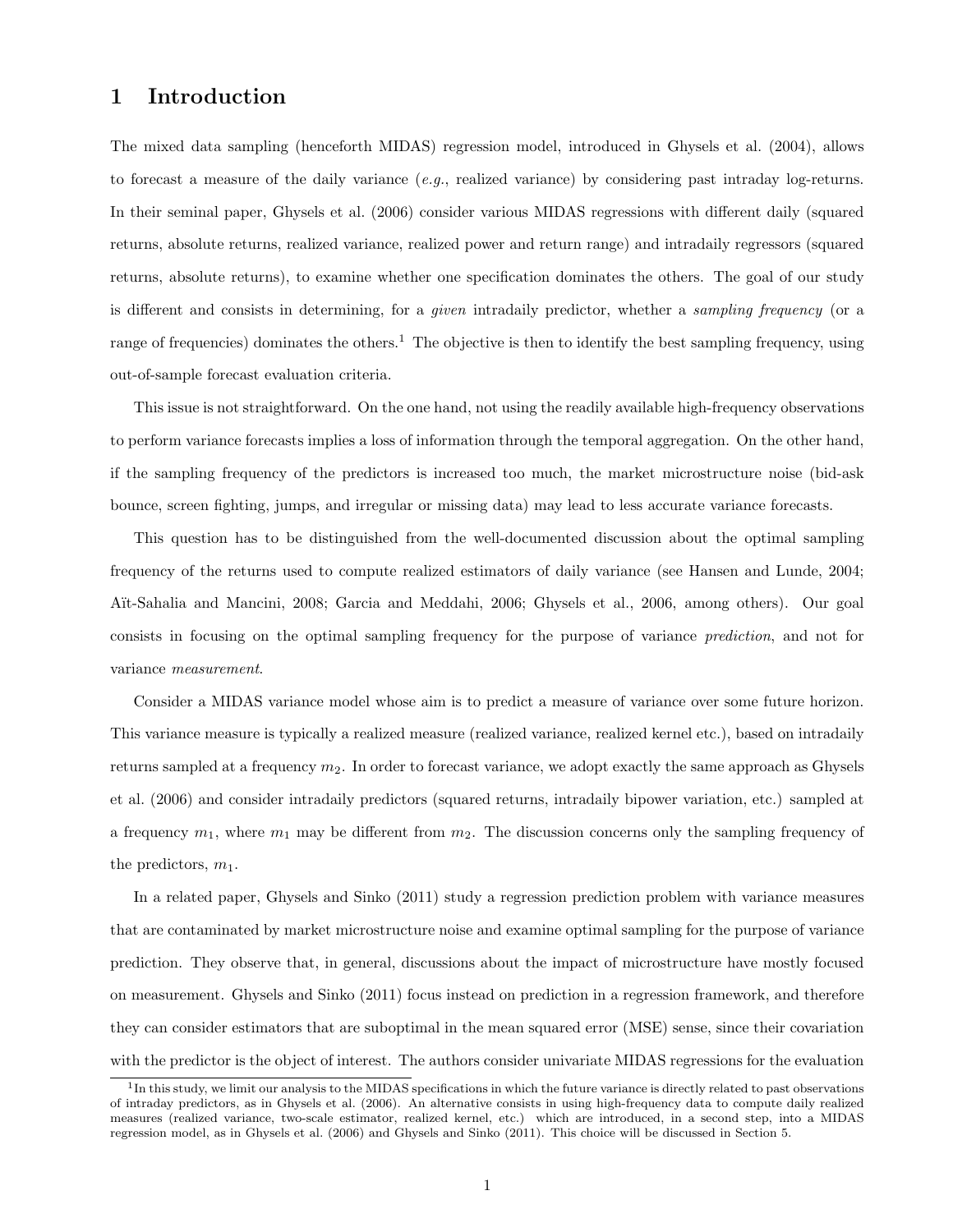of the prediction performance and derive the optimal frequency in terms of prediction MSE. Their dependent variable is defined as the two scales estimator of the weekly variance (A¨ıt-Sahalia et al., 2005), and computed from the 5-minute, 1-minute or 2-second returns. One of the main differences with our study is that the authors consider various MIDAS specifications for which the predictors also correspond to realized estimators (plain vanilla, two scales estimator, Zhou, 1996, etc.), constructed using different sampling frequencies (from two seconds to ten minutes). Thus, high-frequency data are aggregated into daily realized measures, which are then used as predictors of future variance. In contrast, our goal is to analyze the direct impact of the intradaily predictors on the variance forecasts, and ultimately to evaluate the usefulness of the mixing of frequencies in this context. To this aim, we consider MIDAS models in which we directly project future realized variance onto high-frequency regressors, as in Ghysels et al.  $(2006).<sup>2</sup>$ 

To address these issues, we propose a Monte Carlo simulation study. Considering a noise-free diffusion process, we generate returns series at different sampling frequencies  $m_1$  and daily realized variance measures, using the same set of continuous-time structural parameters. Then, we apply simple MIDAS specifications in which daily realized variance is predicted by past intradaily squared log-returns sampled at a frequency  $m_1$ , ranging from one minute to one day. The variance forecasts are compared based on the robust loss function proposed by Patton (2011) and the model confidence set (MCS) test introduced by Hansen et al. (2011). This test aims at identifying among the set of competing models (i.e., sampling frequencies), the subset of models that are equivalent in terms of forecasting ability and their outperformance of all the other models for a given confidence level. Several results stand out. First, we observe that a higher sampling frequency for the regressors implies giving more weight to the most recent observations of the regressors. Second, we show that increasing the frequency of the regressors always improves the forecasting abilities of the MIDAS model. The average loss increases when the regressors are sampled less frequently, regardless of the choice of the loss function. These differences are statistically significant and the MCS test always concludes that the MIDAS model with the highest available sampling frequency significantly stands out in terms of forecasting performances. Nevertheless, opting for ultra-high frequency regressors is not optimal in the presence of microstructure noise. In this specific case, we need to use pre-averaged data to improve the MIDAS performances.

The sensitivity of MIDAS variance models to the choice of the sampling frequency  $m_1$  is also investigated on real data, i.e., log-returns of the S&P 500 index and Microsoft over the period of October 29, 2004 to December 31, 2008. The empirical results obtained for these two assets allow us to draw some interesting conclusions. First, when using raw intraday returns, variance forecasts are not statistically different for sampling frequencies of the predictors  $(m_1)$  ranging from five minutes to one hour. Besides, it turns out that ultra-high-frequency

<sup>2</sup>Surprisingly, Ghysels et al. (2006) find that the forecasts directly using high-frequency data do not outperform those based on daily regressors (although the daily regressors are themselves obtained through the aggregation of high-frequency data). One related question is to understand whether this result depends on the sampling frequency of the high-frequency data.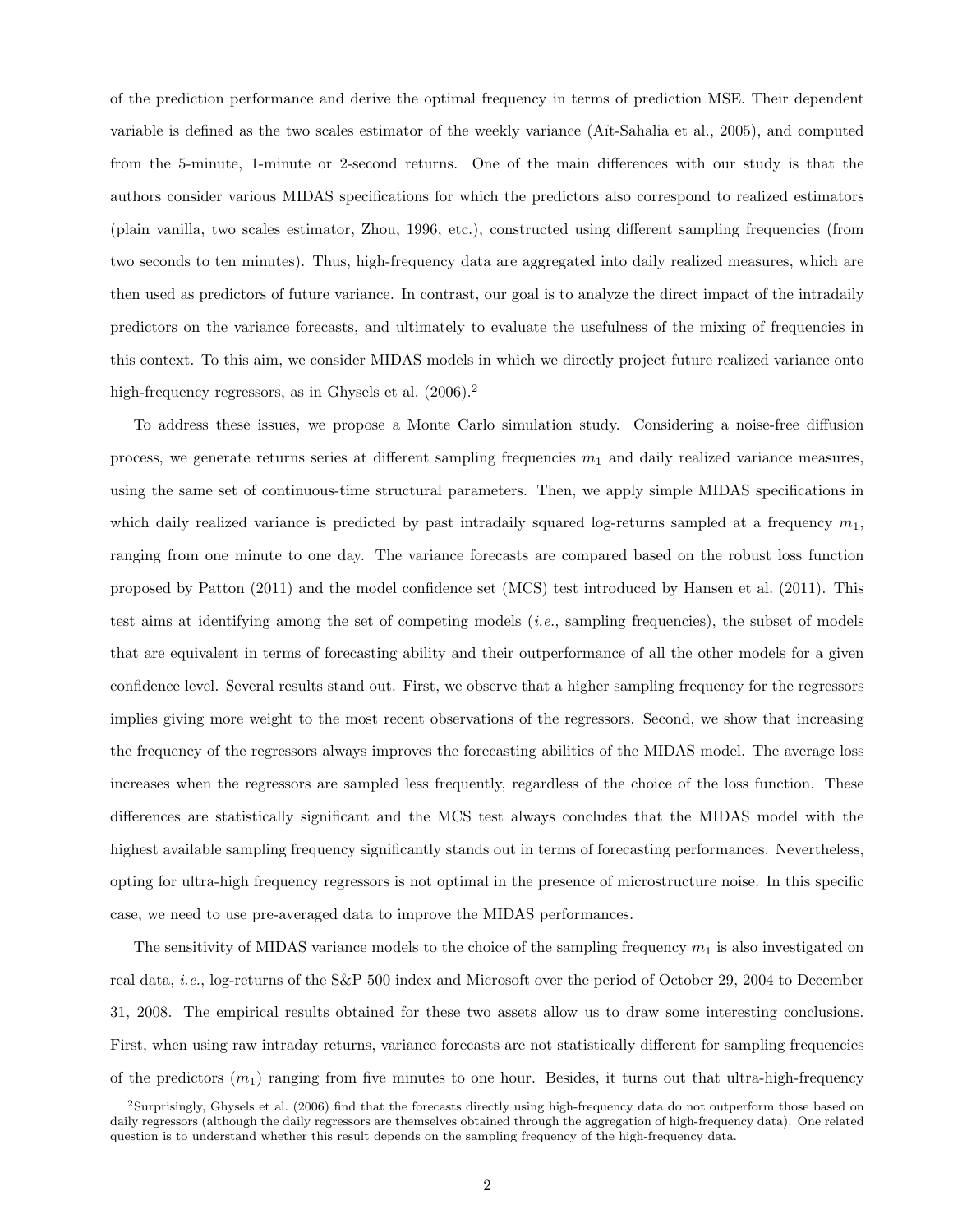regressors (*i.e.*,  $m_1 < 5$ min) do not necessarily provide useful information to improve the variance forecasts because the loss function increases. The shape of the loss function indicates the presence of a "high-frequency wall", *i.e.*, a limit frequency beyond which the quality of the forecasts deteriorates. This result is due to the presence of microstructure noise, jumps and intraday periodicity in the regressors. When the MIDAS regression model is applied to filtered data (Lee and Mykland, 2008; Boudt et al., 2011; Lahaye et al., 2011), the conclusion in favor of the use of the highest available frequency remains valid. This point is crucial and indicates that the mixing frequency may require the use of filtered series. Indeed, the weighting scheme in MIDAS models does not allow, by itself, to underweight the observations affected by jumps or other market microstructure noise. These results are robust to the choice of variance measure (realized variance, realized kernel), forecasting horizon and sample period (calm/crisis).

Finally, we compare the performance of the MIDAS model (applied to filtered or unfiltered regressors) to other competing variance models, namely the GARCH(1,1), the Student Generalized Autoregressive Score (GAS) model (Creal et al., 2013), the Heterogeneous Autoregressive Realized Volatility-based (HAR-RV) model (Corsi, 2009) and the HAR-RV adjusted for jumps (Andersen et al., 2007). We show that MIDAS models are providing comparable or even better variance forecasts when filtered high-frequency data are used.

The chapter is structured as follows. Section 2 introduces the notations, the MIDAS model and the sampling frequency puzzle. Section 3 proposes a Monte Carlo simulation. In Section 4, we perform an empirical analysis and study the influence of the jumps and the intraday periodicity on the MIDAS performances. We also compare MIDAS to other competing variance models. Section 5 concludes.

# 2 Modeling Strategies

#### 2.1 Notation

To set the notation, let  $p_t$  denote the price for a financial asset sampled at daily frequency, and the corresponding daily return be defined by  $r_{t,t-1} \equiv log(p_t) - log(p_{t-1})$ . The equally spaced series of continuously compounded returns is assumed to be observed m times per day (or to have an horizon of  $1/m$ ), and be computed as  $r_{t,t-1/m}^{(m)} \equiv log(p_t) - log(p_{t-1/m})$ , where  $t = 1/m$ ,  $2/m$ , ... Throughout the analysis, we consider that the trading day spans the time period from 9:30 am to 16:00 pm, covering for instance  $m = 390$  1-minute equally spaced intervals and  $m = 78$  5-minute equally spaced intervals.  $r_{t,t-1/78}$  corresponds to the last 5-minute return of the day  $t-1$ ,  $r_{t-1/78,t-2/78}$  corresponds to the return of the penultimate 5-minute period of day  $t-1$ , and so on.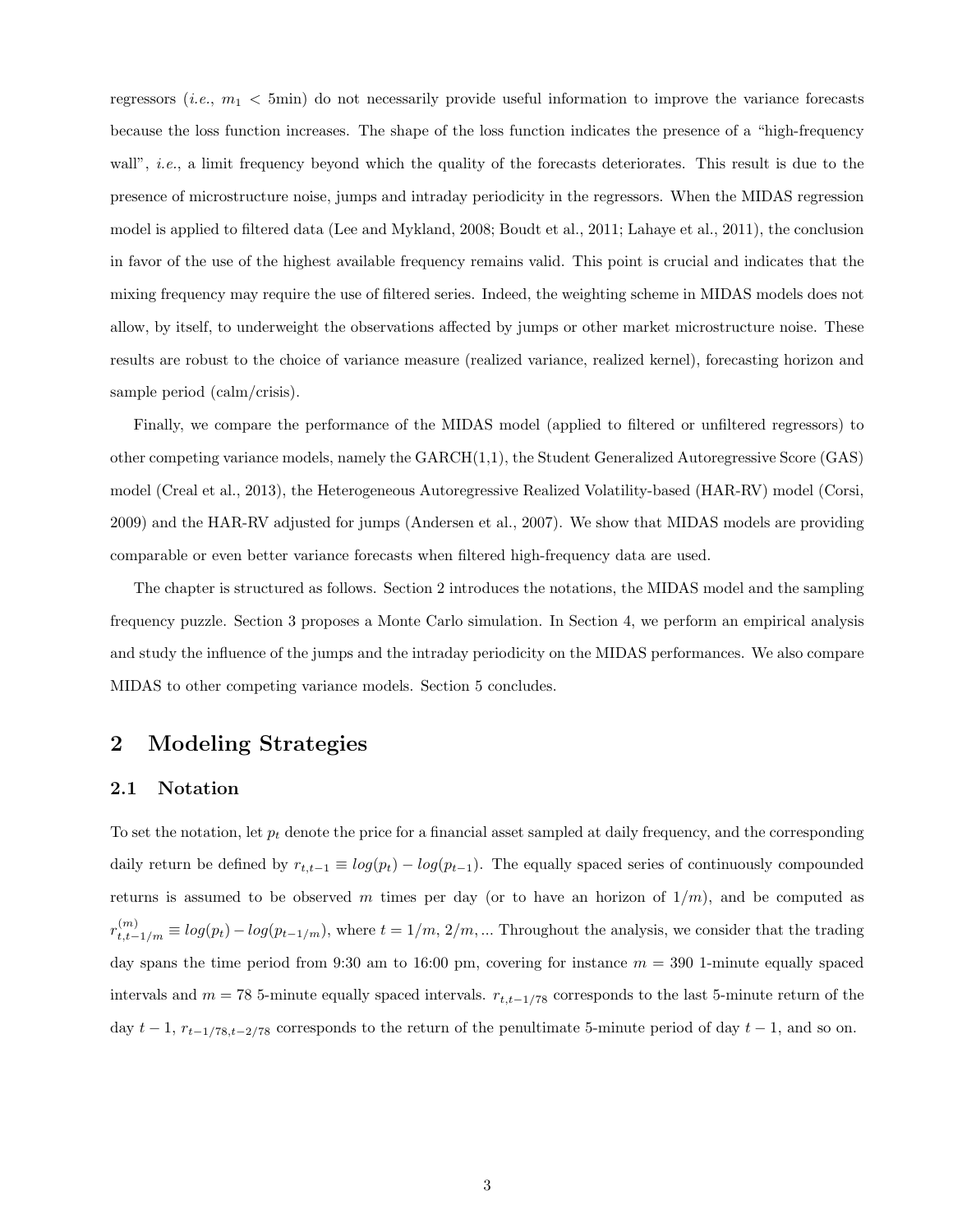### 2.2 MIDAS variance Models and Sampling Frequency

MIDAS models for variance predictions have been introduced in a number of recent studies, including Ghysels et al. (2005, 2006), Ghysels and Sinko (2011), Ghysels and Valkanov (2012), Chen and Ghysels (2011), among others.

The general specification of the MIDAS variance model is given by:

$$
\sigma_{t+H,t}^2 = \mu_{H,m_1} + \phi_{H,m_1} \Omega_{H,m_1} (L^{1/m_1}) X_{t,t-1/m_1}^{(m_1)} + \varepsilon_t,
$$
\n(1)

where  $\sigma_{t+H,t}^2$  is a measure of variance evaluated over some future horizon H, and  $X_{t,t-1}^{(m_1)}$  $_{t,t-1/m_1}^{(m_1)}$  denotes an intradaily regressor sampled at frequency  $m_1$ . The distributed lag polynomial is defined as:

$$
\Omega_{H,m_1}(L^{1/m_1}) = \sum_{k=0}^{k_{max}} L^{k/m_1} \omega_{H,m_1} (k, \theta_{H,m_1}), \qquad (2)
$$

where  $\omega_{H,m_1}(k, \theta_{H,m_1})$  corresponds to the lag coefficient associated with  $X_{t,t-1}^{(m_1)}$  $t, t-1/m_1$ ,  $\theta_{H,m_1}$  is a finite set of parameters, L is the lag operator such that  $L^{1/m_1} X_{t,t-1}^{(m_1)}$  $t_{t,t-1/m_1}^{(m_1)} = X_{t-1/2}^{(m_1)}$  $_{t-1/m_1,t-2/m_1}^{(m_1)}$ , and  $k_{max}$  denotes the maximum number of lagged coefficients. In this specification, the low-frequency variance (for instance, daily variance if  $H = 1$ , weekly variance if  $H = 5$ , etc.) is predicted by the right-side intradaily forecasting factors which are sampled at a high-frequency  $m_1$  (for instance, five minutes if  $m_1 = 78$ ). Several intradaily regressors can be considered with this aim (e.g., intradaily squared returns, intradaily bipower variation). Following Ghysels et al. (2006) we consider the intradaily squared returns  $r_{t,t-1}^{(m_1)2}$  $\binom{m_1}{t,t-1/m_1}$ , while other alternatives will be used to appraise the robustness of our results.<sup>3</sup>

Since  $\sigma_{t+H,t}^2$  is unobservable, we rely on a proxy. For simplicity, we adopt the realized variance (Andersen and Bollerslev, 1998a), defined for the period t to  $t + H$  as follows:<sup>4</sup>

$$
RV_{t+H,t}^{(m_2)} = I_{H,m_2}(L^{1/m_2})r_{t+H,t+H-1/m_2}^{(m_2)2},\tag{3}
$$

where the distributed lag polynomial in  $L^{1/m_2}$  is defined such that  $I_{H,m_2}(L^{1/m_2}) = \sum_{j=0}^{H_{m_2}} L^{j/m_2}$ , and  $m_2$ accounts for the sampling frequency of the squared returns used to compute the realized variance. Notice that the frequencies  $m_1$  and  $m_2$  may be different. In fact, the choice of  $m_2$  is related to the variance measurement issue (see Hansen and Lunde, 2004; Aït-Sahalia and Mancini, 2008; Garcia and Meddahi, 2006; Ghysels et al.,

<sup>3</sup>Another alternative would be to accommodate large volumes of data in a parsimonious way by using intraday aggregate measures of volatility  $(e.q., 5\text{-minute realized volatility}, etc.)$  as regressors. However, the aim of this paper is rather to observe the behavior of ultra-high-frequency data when estimating/forecasting volatility and not to propose the best volatility model and/or predictor of volatility.

 $4A$  large number of alternative estimators (e.g., realized bipower variation, realized kernel, etc.), that deal with issues such as jumps and other market microstructure noise, have been proposed, especially by Barndorff-Nielsen and Shephard (2004a), Barndorff-Nielsen et al. (2008), Zhang (2006), Hansen and Horel (2009), inter alios. Some of them will be considered in the section devoted to the robustness analysis of our findings.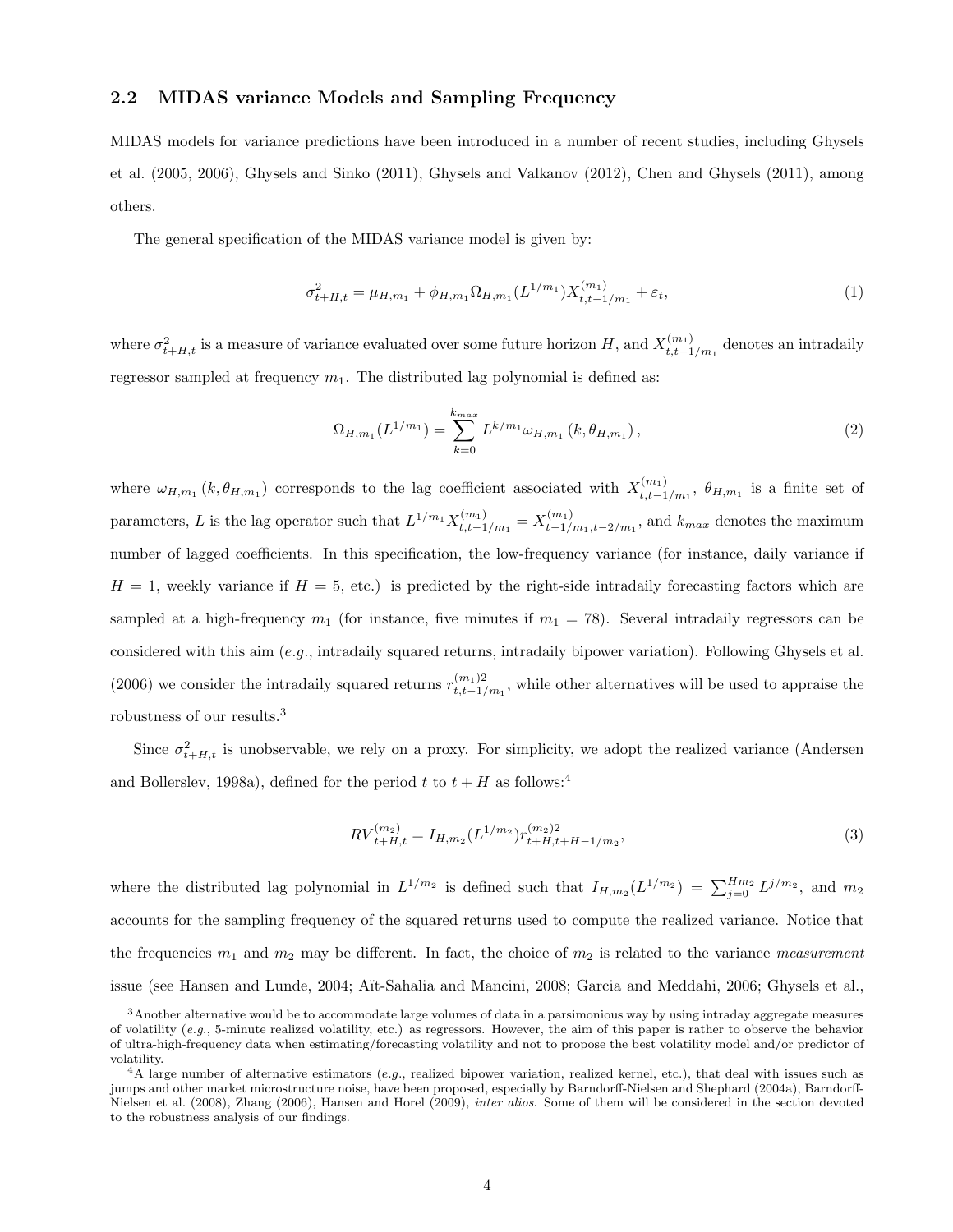2006, among others), *i.e.*, the consistency of the estimator defined by the realized measure.<sup>5</sup> On the contrary, the choice of the sampling frequency of the predictors,  $m_1$ , is related to the variance *prediction* issue. Indeed, this choice determines the regressors in the MIDAS variance model, and as a consequence, its forecasting abilities.

Under these assumptions, the MIDAS-RV regression becomes:

$$
RV_{t+H,t}^{(m_2)} = \mu_{H,m_1} + \phi_{H,m_1} \Omega_{H,m_1} (L^{1/m_1}) r_{t,t-1/m_1}^{(m_1)2} + \varepsilon_t.
$$
 (4)

One advantage of this specification is that it preserves the information contained in high-frequency data (Ghysels and Valkanov, 2012) without computing daily aggregates such as realized variance for the regressors. In this context, we aim to determine the influence of the sampling frequency  $m_1$  on the forecasting performances of the MIDAS model. In a related study, Ghysels et al. (2006) compare several MIDAS specifications based on different intradaily or daily variance regressors (e.g., squared returns, absolute returns, realized volatility, realized power, and range). The logic is similar here, except that we consider the same intradaily regressor, i.e.,  $X_{t,t-1}^{(m_1)}$  $_{t,t-1/m_1}^{(m_1)},$ for various sampling frequencies. For instance, we compare various MIDAS models where the same predictor is sampled at one minute  $(m_1 = 390)$ , two minutes  $(m_1 = 195)$ , five minutes  $(m_1 = 78)$ , and so on. The question is whether increasing the sampling frequency  $m_1$  systematically improves the quality of the variance forecasts, and ultimately if we need ultra-high frequency data in order to forecast daily variances.

# 3 Monte Carlo Simulation Study

We first propose a Monte Carlo simulation study in order to determine the influence of the sampling frequency of the regressors on the predictive abilities of MIDAS-RV models. We begin by describing the simulation setup and then we follow this by discussing the results.

#### 3.1 Monte Carlo Design

Let us assume that instantaneous log-returns,  $dp_t$ , are generated by the continuous-time martingale

$$
dp(t) = \sigma(t)dW_p(t),
$$
\n(5)

where  $W_p(t)$  denotes a standard Wiener process, and  $\sigma(t)$  is given by a separate continuous-time diffusion process. For  $\sigma(t)$ , we use the diffusion limit of the GARCH(1,1) process introduced by Nelson (1990), *i.e.*,

$$
d\sigma^{2}(t) = \theta(\omega - \sigma^{2}(t))dt + (2\lambda\theta)^{1/2}\sigma^{2}(t)dW_{\sigma}(t),
$$
\n(6)

<sup>&</sup>lt;sup>5</sup>Since this study is not meant to determine the optimal sampling frequency  $m_2$ , in the rest of the paper, the daily RV will always be computed by summing up 5-minute squared returns (i.e.,  $m_2 = 78$ ), as recommended by Andersen and Bollerslev (1998a).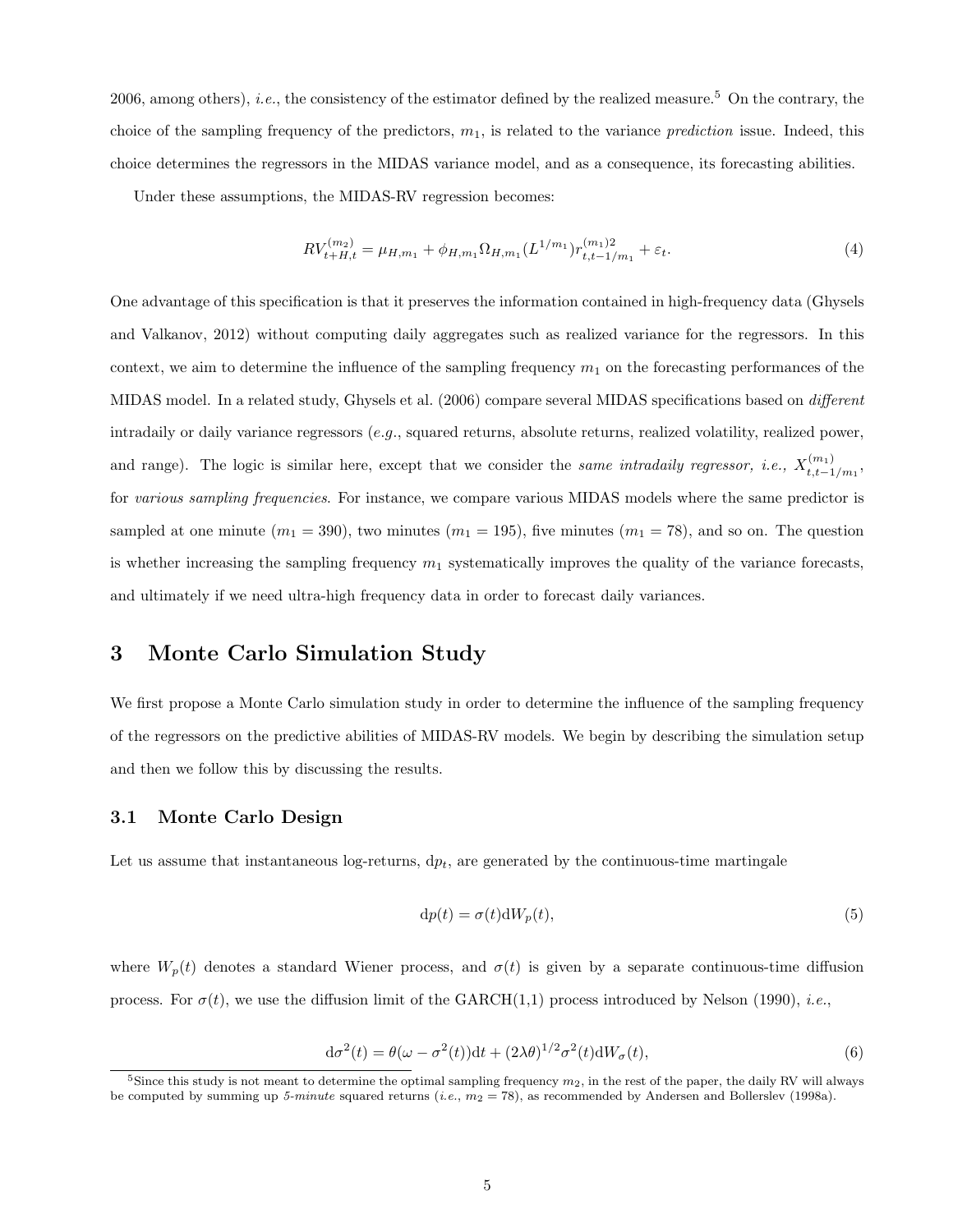where  $\omega > 0$ ,  $\theta > 0$ ,  $0 < \lambda < 1$ , and the Wiener processes,  $W_p(t)$  and  $W_\sigma(t)$ , are independent. Drost and Werker (1996) and Drost and Nijman (1993) prove that the exact discretization for stochastic variance processes is in line with the weak GARCH(1,1) representation meaning that a weak GARCH process can be identified at any discrete-time sampling frequency from the parameters of a continuous GARCH and vice versa.<sup>6</sup> ( $\omega, \theta, \lambda$ ) is set to (0.636, 0.035, 0.296) as in Andersen and Bollerslev (1998a) (these parameters have been calibrated by the authors to fit the daily GARCH estimates for the Deutschemark-U.S. Dollar (DM-\$) spot exchange rates).

Given this data generating process (DGP), we draw large series of continuous-time log-returns and compute log-returns series sampled at different frequencies by applying the temporal aggregation proprieties of flow variables, *i.e.*,  $r_{t,t-1/m}^{(m)} = \int_{t-1/m}^{t} dp(\tau) d\tau$ . We consider various frequencies  $m_1$  ranging from five seconds to one day. Next, we compute discrete realized variance series by summing up simulated 5-minute squared return series (see Eq. (3)). In so doing, we obtain all the necessary elements to run MIDAS-RV regressions as defined in Eq. (4).

One notable advantage of this procedure is that it allows to generate intradaily log-returns series at different sampling frequencies,  $m_1$ , and daily RVs, using the same data generating process and the same set of continuous time structural parameters. In addition, this process is calibrated to reproduce the main features of typical real financial series. The Monte Carlo simulation exercise is based on 10,000 replications and the daily/intradaily series are simulated for a period of 1,000 days. The parameters of all the competing MIDAS-RV models are estimated by Nonlinear Least Squares (NLS).<sup>7</sup> In order to allow for a fair comparison between models, the maximum lag order  $k_{max}$  is fixed, such that the past information used to predict volatility covers a period of 30 days, whatever the sampling frequency of the regressor. A daily forecasting horizon  $(H = 1)$  is used in all simulations.

#### 3.2 Weight Function and Sampling Frequency

One of the key features of MIDAS models is that it provides a parsimonious specification. This property is particularly important in our context, as the inclusion of high-frequency data might imply a significant increase in the number of lagged forecasting variables and hence the number of unrestricted parameters to be estimated (Ghysels and Valkanov, 2012). For instance, running unrestricted regressions based on the intraday information over the last 30 days implies estimating  $30 \times 390$  parameters for a 1-minute regressor,  $30 \times 78$  parameters for a 5-minute regressor, and so on. Nevertheless, the MIDAS model projects directly future variance onto an important number of high-frequency lagged regressors while considering a small number of parameters. The trick consists in using a suitable parametrization for the weights  $\omega_{H,m_1}(k, \theta_{H,m_1})$  to circumvent the problem

<sup>&</sup>lt;sup>6</sup>Meddahi and Renault (1998) show that the strong GARCH setting does not have a closed form with respect to temporal and contemporaneous aggregations.

<sup>7</sup>For more details about the estimation procedure, see Ghysels et al. (2004).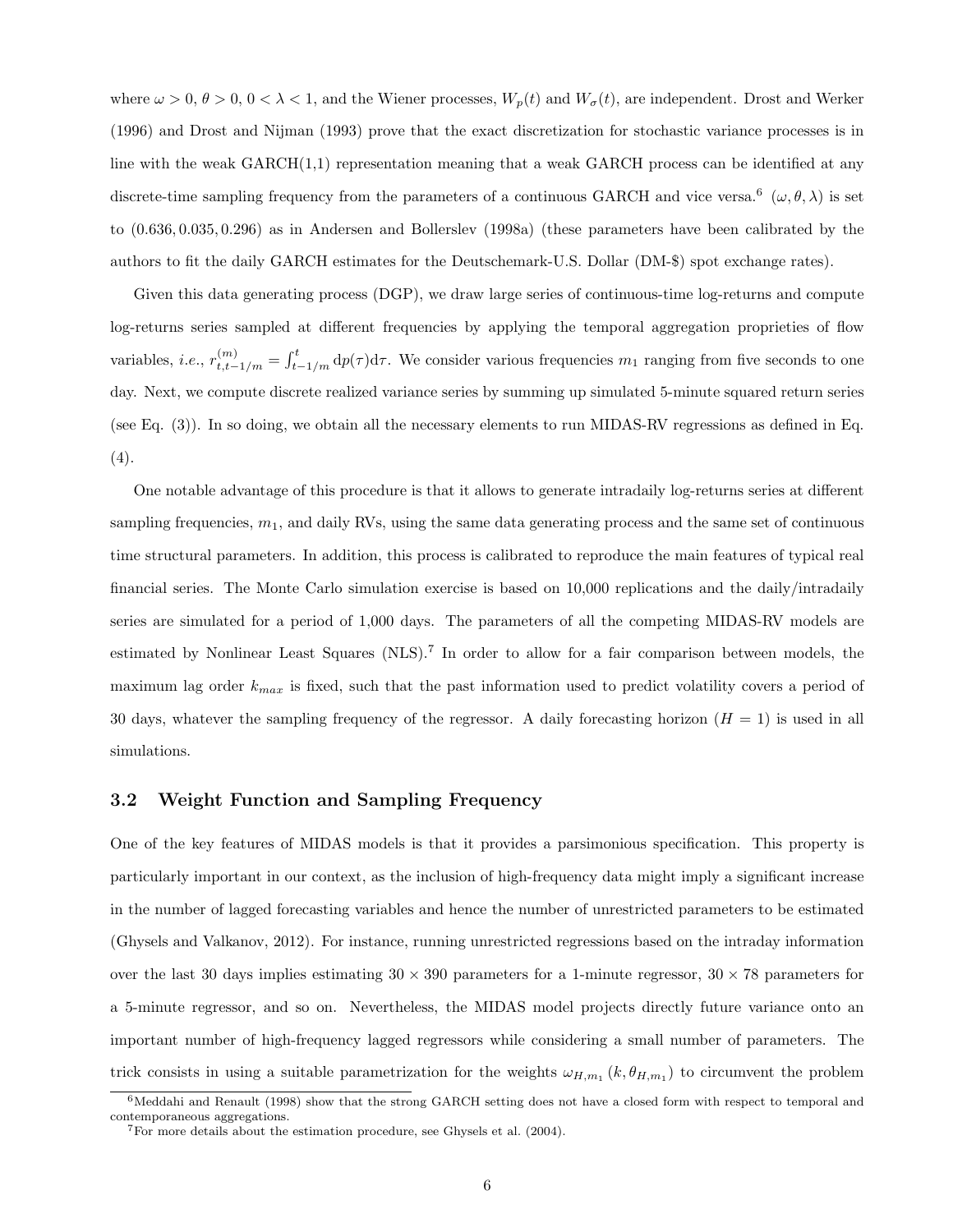of parameter proliferation. Therefore, as noted by Ghysels et al. (2006), the parametrization  $\omega_{H,m_1}(k, \theta_{H,m_1})$ becomes one of the most important ingredients in a MIDAS regression.

Two specifications of the weight function are generally considered, namely the exponential Almon lag and the Beta lag (Ghysels et al., 2007). These specifications have several interesting features:  $i)$  the distributed lag polynomial is tightly parameterized and prevents the proliferation of parameters as well as additional pretesting or lag-selection procedures;<sup>8</sup> ii) the coefficients are positive, which guarantees non-negative weights and consequently non-negative variance forecasts; *iii*) the data-driven weights are normalized to add up to one in order to identify the scale parameter  $\phi_{H,m_1}$ . There is no clear theoretical a priori for assuming that one specification is better than the other. However, Chen and Tsay (2011) and Frale and Monteforte (2011) find that the Beta function is more suitable for an important number of time lags, as Almon could be very computationally demanding in such a context. For this reason, we adopt the Beta lag polynomial

$$
\omega_{H,m_1}(k,\theta_{H,m_1}) = \frac{f(k/k^{\max}, \theta_1; \theta_2)}{\sum_{j=0}^{k^{\max}} f(j/k^{\max}, \theta_1; \theta_2)},
$$
\n(7)

where  $\theta_{H,m_1} = (\theta_1, \theta_2)'$  is a vector of positive parameters,  $f(z, a, b) = z^{a-1}(1-z)^{b-1}/B(a, b)$ , with B(.) the Beta function defined as  $B(a, b) = \Gamma(a)\Gamma(b)/\Gamma(a + b)$ , and  $\Gamma(c)$  representing the Gamma function. Depending on the value of the parameter  $\theta_1$ , this weight function can take many shapes, including flat weights, gradually declining weights, as well as hump-shaped patterns. The second parameter,  $\theta_2$ , determines the decreasing speed of the weighting shape. The smaller the parameter  $\theta_2$ , the smoother the weighting scheme. In other words,  $\theta_2$ determines the proportion of the total weight associated with the more recent past observations.

Table 1 presents the outline of the regression diagnostics for the 10,000 replications considered in the Monte Carlo experiment. The first four columns represent the average values of the parameter estimates for various MIDAS-RV models, each associated with a particular frequency  $m_1$ . Results first suggest that the estimates for the constant term of the model,  $\mu_{H,m_1}$ , and the first parameter of the weight function,  $\theta_1$ , decrease with  $m_1$ . On the contrary, the estimates for the scale parameter,  $\phi_{H,m_1}$ , and the second parameter of the weight function,  $\theta_2$ , increase with the sampling frequency. These changes imply a deformation of the weight function that gives more weight to the most recent observations. This is confirmed by the next four columns of Table 1. Column "Day 1" reports  $\sum_{k=0}^{K} \omega_{H,m_1}(k, \bar{\hat{\theta}}_{H,m_1})$  for a value of K corresponding to one day and  $\bar{\hat{\theta}}_{H,m_1} = (\bar{\hat{\theta}}_1, \bar{\hat{\theta}}_2)'$  is the vector containing the average estimates of the parameters  $\theta_1$  and  $\theta_2$  over the 10,000 replications. Similarly, Column "Days 2-5" presents how much weight is given to the information on the second to the fifth lagged day, and so on. Results confirm that more weight is given to the most recent observations of the variance predictor when the sampling frequency  $m_1$  increases. The proportion of the weights allocated to the observations of the first

 ${}^{8}$ The selection of  $k^{\text{max}}$  can be done by considering a large value and letting the weights vanish.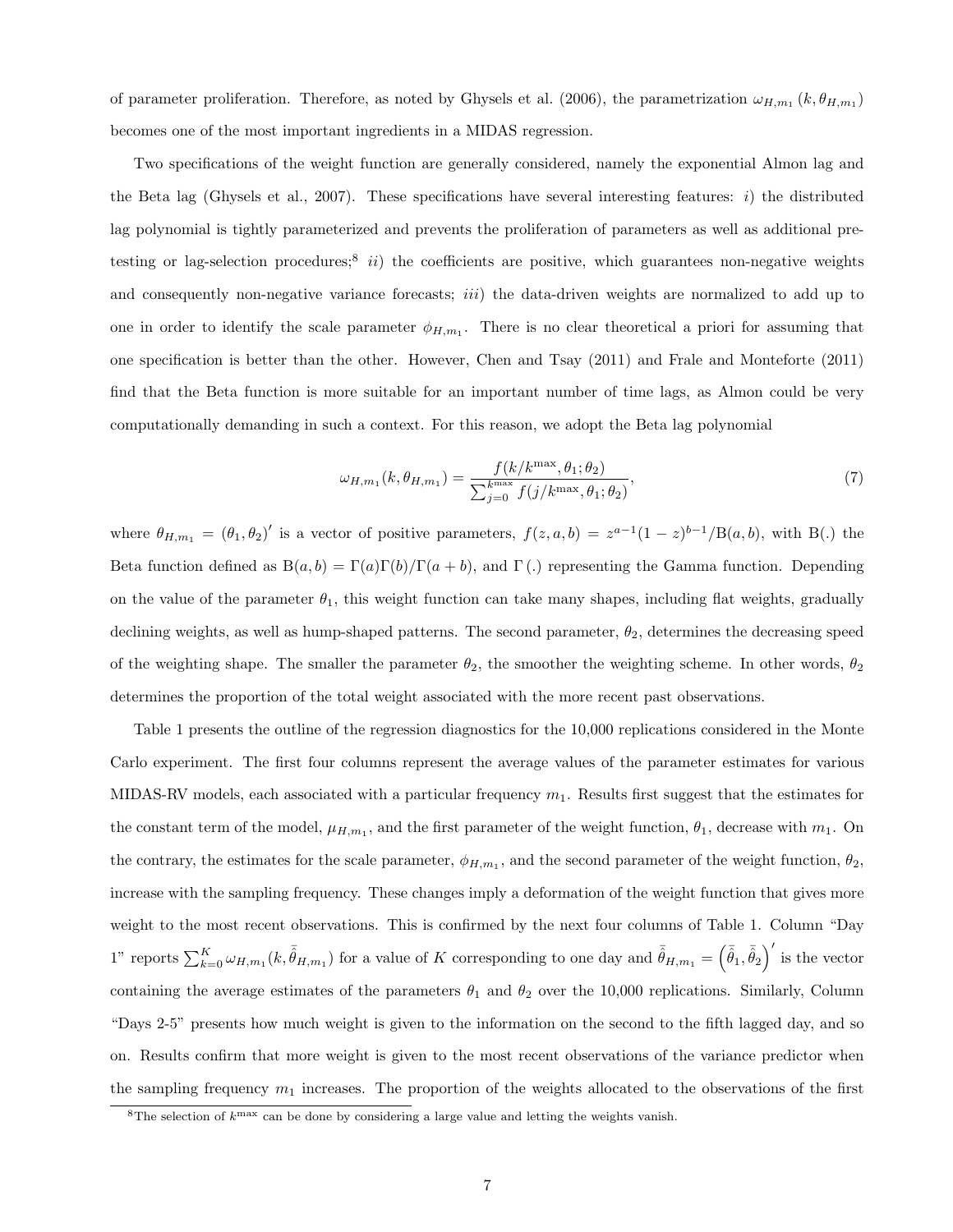lagged day represents 88.19% when the regressors are sampled at one minute, and this proportion decreases progressively to 15.67% when the regressors are sampled at 3h15.

| Frequency         | $\mu$  | $\phi$    | $\theta_1$ | $\theta_2$ | Day 1  | Days $2-5$ | Days $6-15$ | $>15$ Days | $\%Q(12)$ | $\%Q^2(12)$ | MSE    |
|-------------------|--------|-----------|------------|------------|--------|------------|-------------|------------|-----------|-------------|--------|
| 5s                | 0.0178 | 4545.0808 | 0.8603     | 154.1350   | 0.9962 | 0.0038     | 0.0000      | 0.0000     | 62        | 100         | 0.0201 |
| 15s               | 0.0212 | 1505.7378 | 1.0088     | 119.8657   | 0.9825 | 0.0175     | 0.0000      | 0.0000     | 65        | 100         | 0.0213 |
| 30s               | 0.0242 | 748.8773  | 1.0299     | 90.5192    | 0.9508 | 0.0492     | 0.0000      | 0.0000     | 61        | 100         | 0.0224 |
| 1 <sub>min</sub>  | 0.0287 | 371.5729  | 1.0715     | 66.4510    | 0.8819 | 0.1181     | 0.0000      | 0.0000     | 56        | 100         | 0.0241 |
| 2min              | 0.0342 | 184.1507  | 1.0500     | 45.6410    | 0.7720 | 0.2278     | 0.0003      | 0.0000     | 52        | 100         | 0.0263 |
| 3min              | 0.0392 | 121.6448  | 1.0639     | 37.8144    | 0.6995 | 0.2993     | 0.0012      | 0.0000     | 55        | 100         | 0.0280 |
| 5min              | 0.0465 | 72.1224   | 1.0585     | 29.1585    | 0.6034 | 0.3909     | 0.0056      | 0.0000     | 47        | 100         | 0.0307 |
| 10 <sub>min</sub> | 0.0597 | 35.2234   | 1.0158     | 19.4822    | 0.4760 | 0.4944     | 0.0292      | 0.0004     | 100       | 100         | 0.0350 |
| 15min             | 0.0702 | 23.0368   | 1.0052     | 15.7625    | 0.4114 | 0.5315     | 0.0554      | 0.0017     | 100       | 100         | 0.0392 |
| 30 <sub>min</sub> | 0.0914 | 11.0603   | 0.9686     | 10.7978    | 0.3195 | 0.5468     | 0.1218      | 0.0119     | 100       | 100         | 0.0458 |
| 1h05              | 0.1278 | 4.7577    | 0.9549     | 7.2350     | 0.2331 | 0.5126     | 0.2045      | 0.0498     | 100       | 100         | 0.0566 |
| 2h10              | 0.1704 | 2.1779    | 0.9422     | 5.2898     | 0.1801 | 0.4577     | 0.2527      | 0.1095     | 100       | 100         | 0.0703 |
| 3h15              | 0.1992 | 1.3618    | 0.8898     | 4.1149     | 0.1567 | 0.4105     | 0.2655      | 0.1673     | 100       | 100         | 0.0771 |
| 1day              | 0.2630 | 0.5803    | 0.8417     | 3.0120     | 0.1252 | 0.3505     | 0.2667      | 0.2576     | 100       | 100         | 0.0913 |

Table 1: Regression diagnostics and estimated weights of MIDAS models with intradaily regressors

*Note:* This table reports average values (over 10,000 replications) of the parameter estimates for the daily MIDAS-RV model  $(H = 1)$  with regressors sampled at five seconds, 15 seconds, 30 seconds, one minute, two minutes, three minutes, five minutes, 10 minutes, 15 minutes, 30 minutes, 1h05, 2h10, 3h15 and one day (Eq. 4). Column "Day 1" reports the sum of the weights associated with the first lagged day of the predictors, column "Days 2-5" present how much weight is given to the information of the second to the fifth lagged day of the predictors, and so on. The next two columns, namely  $\%Q(12)$  and  $\%Q^2(12)$ , correspond to the frequencies of rejection of the null hypothesis of no serial correlation at the 5% significance level for the Ljung-Box test applied on respectively residuals and squared residuals. The last column reports the average Mean Squared Error (MSE).

To illustrate the deformation of the Beta polynomial shape, Figure 1 displays  $\phi_{m_1}\omega_{m_1}(k, \theta_{m_1})$ , *i.e.*, the product of the weight (determined by the Beta function) and the scale parameter estimate (see Eq. 1), as a function of the sampling frequency  $m_1$ . For ease of comparison, the weights are displayed for a only 20 day window. First, in all of the cases, the weight function is gradually declining and there is no hump-shaped pattern. Second, the slope of the weight function becomes smaller when the predictors are sampled at a lower frequency. If the weights vanish after approximately three days in the case of a regressor sampled at one minute, the weights of the observations associated with the  $20^{th}$  lagged day are still positive for a regressor sampled at three hours.

The sampling frequency of the predictors also has an impact on the quality of the fit of daily realized variances (*i.e.*,  $H = 1$ ). Columns %Q and %Q<sup>2</sup> in Table 1 report rejection frequencies of the null hypotheses of no serial correlation in the residuals and squared residuals (respectively) at the 5% significance level using a Ljung-Box test with 12 lags. Serial correlation and heteroskedasticity are detected in most cases.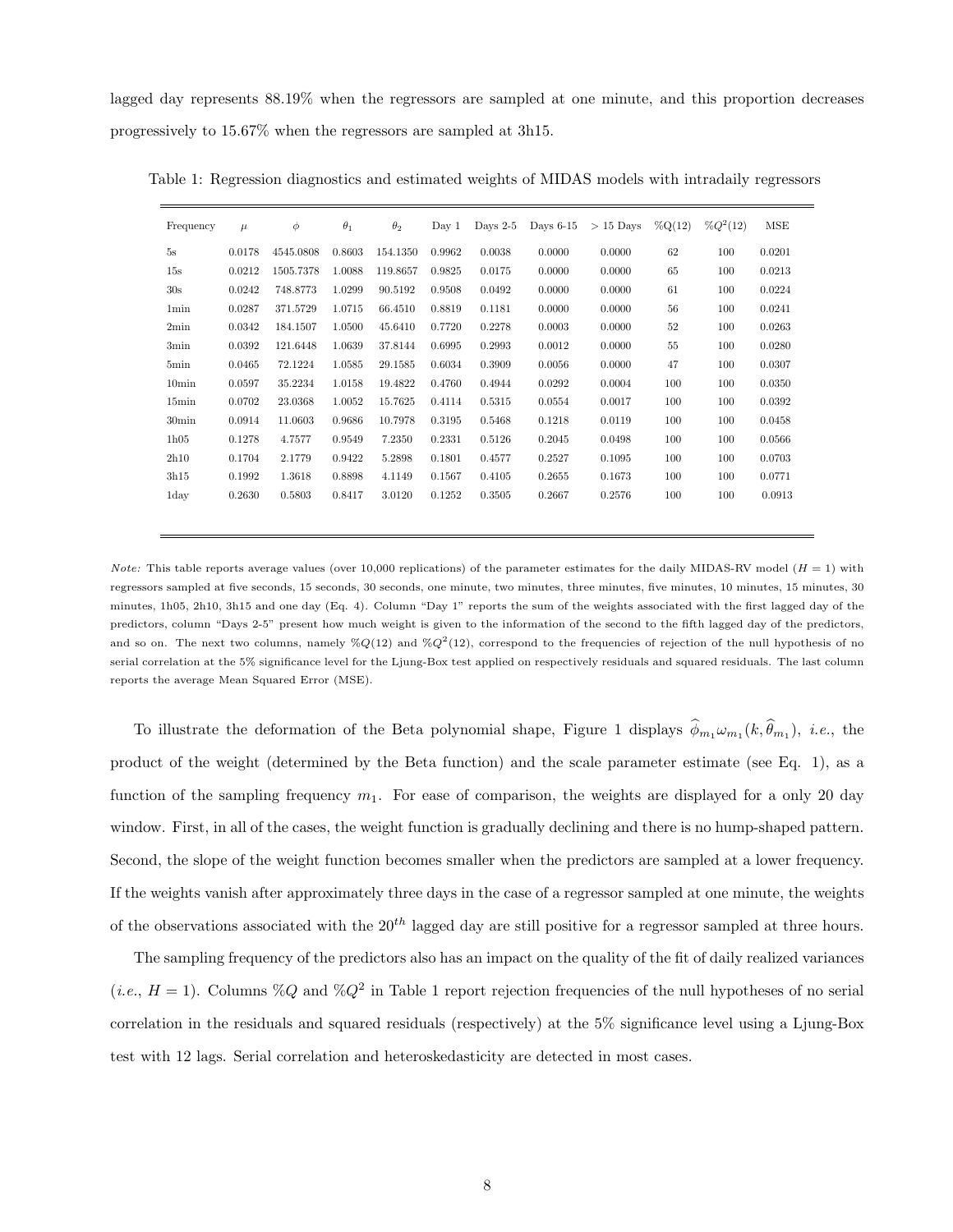

Note: This figure displays the scaled weights pattern based on average parameter estimates obtained in a Monte Carlo simulation study, for the nine MIDAS models with regressors sampled at a frequency ranging from one minute to 3h15. The scaled weights are obtained by multiplying the Beta weight function bωm1 (k,  $\widehat{\sigma}$  $\theta_{m_1}$  ) by the scale parameter,  $\hat{\theta}$  $\phi_{m_1}$  (see Eq. 1). For ease of comparison, the weights are represented over the first 20 lagged days whatever the sampling frequency of the variance regressor.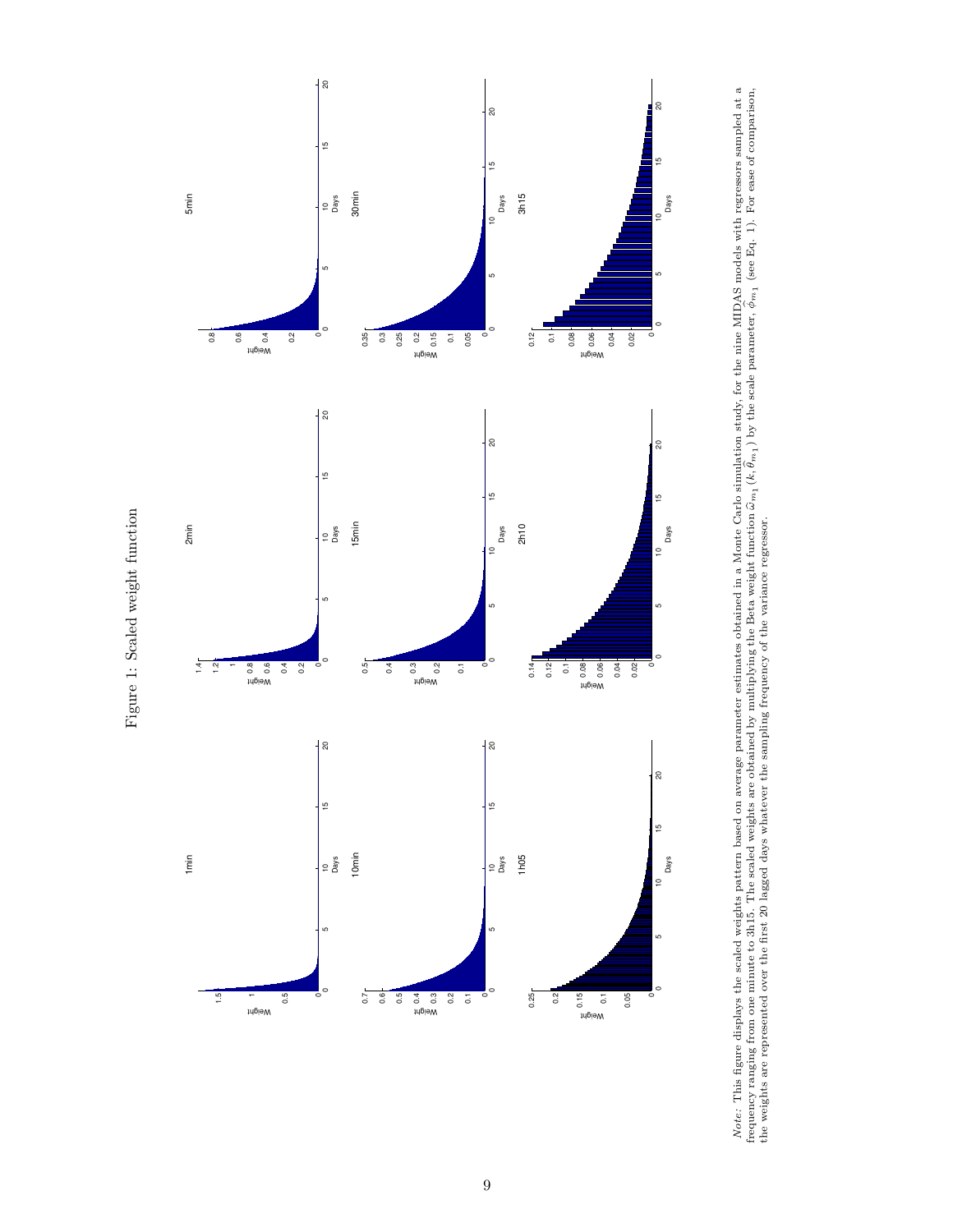This is in line with Ghysels et al. (2006), who also find significant autocorrelation and heteroskedasticity in the residuals of daily MIDAS-RV regressions.<sup>9</sup> However, results suggest that the problem of serial correlation in the residuals is less pronounced when using ultra-high frequency returns.

For instance, when the regressors are sampled at five minutes, the residuals do not feature autocorrelation in 53% of the simulated samples, and this percentage decreases to 35% when the regressors are sampled at 15 seconds. Finally, increasing the sampling frequency  $m_1$  always tends to improve the in-sample goodness of fit, as indicated in the last column of Table 1 where the average MSE is reported.

Notice that all the MIDAS-RV models are directly comparable in terms of MSE since they all have the same number of estimated parameters whatever the frequency  $m_1$ . When the sampling frequency increases from five minutes to one minute, the gain in terms of average MSE reaches 27.38%. These gains are statistically significant. Since we have many competing models (*i.e.*, frequencies  $m_1$ ), we focus on multiple comparison-based tests and use the Model Confidence Set (MCS) approach introduced by Hansen et al. (2011). This test allows identifying, among an universe of competing forecasting models, the subset of models that are equivalent in terms of forecasting ability, and which outperform all the other models at a confidence level  $\alpha$ . Interestingly, we find that the MCS test systematically selects the ultra-high frequency MIDAS-RV specification, regardless of the loss-function used (KLIC, AIC or BIC).<sup>10</sup>

#### 3.3 Out-of-Sample Analysis

To check whether the previous results remain valid out-of-sample, we subsequently focus on the influence of the sampling frequency of the variance predictors,  $m_1$ , on the predictive abilities of the MIDAS-RV model. At each replication, we compute a sequence of  $T = 500$  daily realized variance forecasts,  $\{\widehat{RV}_{t+1,t}^{(m_2)}\}_{t=1}^T$ , for each MIDAS-RV specification. The forecasts sequences are obtained with a rolling window approach and the parameter estimates are updated every 50 days.

In order to compare these forecasts, we must use a loss function, defined as a general function of the variance forecasts and the true variance. In our simulation framework, the variance can be measured by the daily integrated variance,  $IV_{t,t-1} = \int_{t-1}^{t} \sigma^2(\tau) d\tau$ . However, in practice, the integrated variance is not observable and we have to use a proxy. To reproduce the real conditions of application of the MIDAS-RV models, we also use a variance proxy to define the loss function, *i.e.*, the realized variance  $RV_{t+H,t}^{(m_2)}$ .<sup>11</sup> However, it is well known that the use of a proxy may distort the ranking of models based on loss functions. Andersen and Bollerslev (1998a)

<sup>9</sup>However, Ghysels et al. (2006) find no significant autocorrelation for longer forecasting horizons (from one week to four weeks). We obtain similar results in our simulations (not reported).

<sup>&</sup>lt;sup>10</sup>We set the significance level to  $\alpha = 25\%$  and use 10,000 bootstrap resamples (with block length of five observations) to obtain the distribution under the null of equal empirical fit (Hansen et al., 2011). The MCS p-values are qualitatively similar when we choose different block lengths. These results are available under request.

 $11$ Notice that the results obtained with the integrated variance (not reported) are qualitatively the same than those obtained with the realized variance.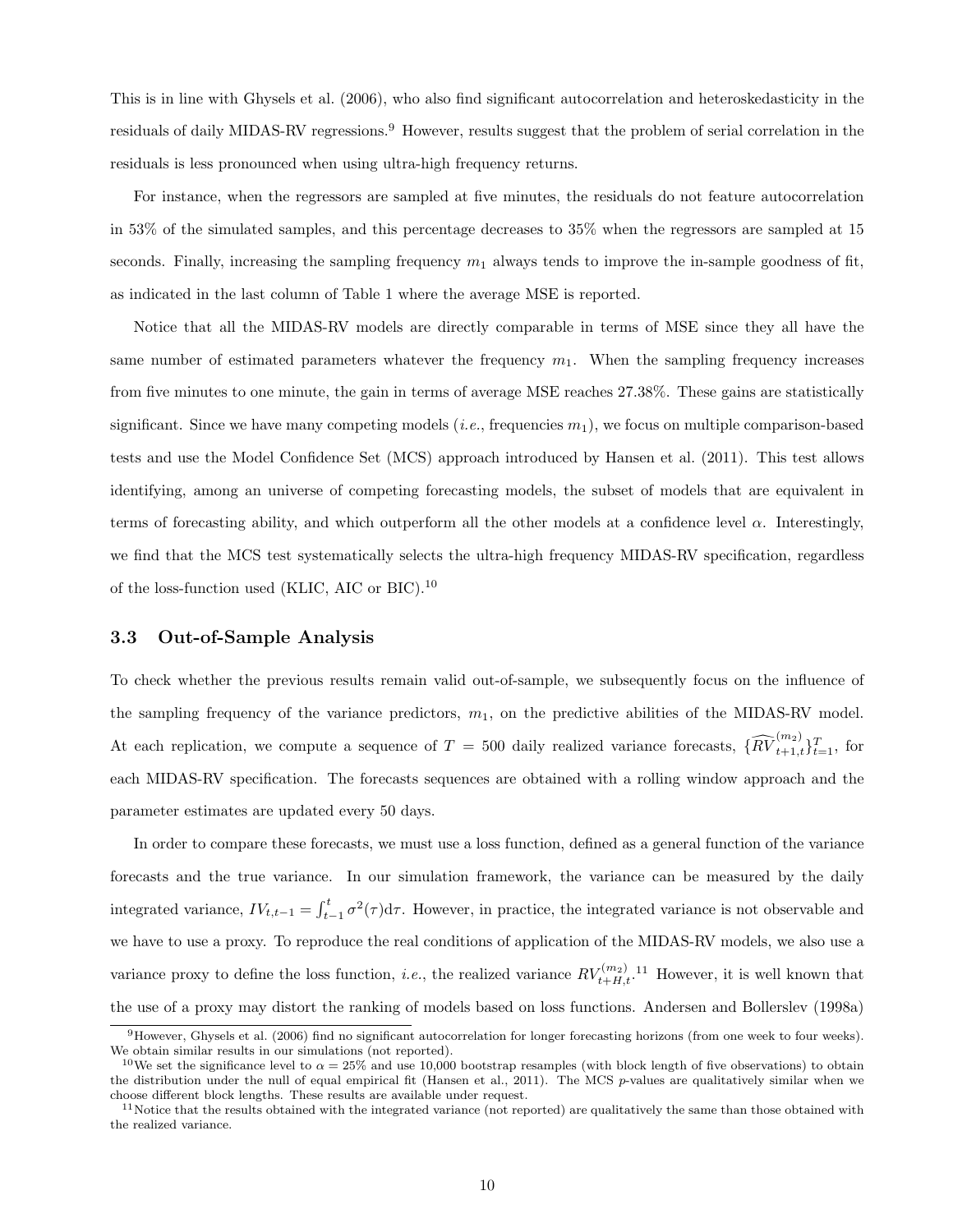and Andersen et al. (2005) show that the comparison of losses, even based on a conditionally unbiased proxy, may lead to a different outcome than the one obtained if the true latent variable had been used. More recently, Hansen and Lunde (2006a), Patton and Sheppard (2009), Patton (2011), Laurent et al. (2013) have also insisted on the possible distortions observed in the ranking of volatility forecasts induced by the use of a noisy proxy.<sup>12</sup> For these reasons, we adopt the family of robust and homogeneous loss functions proposed by Patton (2011), i.e.,

$$
L(\hat{\sigma}^2, \sigma^2; b) = \begin{cases} \frac{1}{(b+1)(b+2)} (\hat{\sigma}^{2(b+2)} - \sigma^{2(b+2)} - \frac{1}{b+1} \hat{\sigma}^{2(b+1)} (\hat{\sigma}^2 - \sigma^2), & \text{for } b \notin \{-1, -2\} \\ \sigma^2 - \hat{\sigma}^2 + \hat{\sigma}^2 \log \frac{\hat{\sigma}^2}{\sigma^2}, & \text{for } b = -1 \\ \frac{\hat{\sigma}^2}{\sigma^2} - \log \frac{\hat{\sigma}^2}{\sigma^2} - 1, & \text{for } b = -2 \end{cases}
$$
(8)

with b a scalar parameter,  $\sigma^2$  a measure of the true variance (*i.e.*, the realized variance in our case) and  $\hat{\sigma}^2$  the predicted variance measure. This loss function encompasses in particular the MSE and the QLIKE loss functions when  $b = 0$  and  $b = -2$ , respectively.

Evaluating the influence of the sampling frequency of the predictors on the predictive abilities of the MIDAS-RV model reduces to determining the sign of the derivative of the average loss function given by:

$$
L_{m_1} = T^{-1} \frac{\partial \sum_{t=1}^{T} L(\widehat{RV}_{t+1,t}^{(m_2)}, RV_{t+1,t}^{(m_2)}; b)}{\partial m_1}.
$$
\n(9)

Since the sign of this derivative cannot be determined analytically we proceed by numerical analysis. Figure 2 displays the average (over the 10,000 replications) of the loss function  $T^{-1} \sum_{t=1}^{T} L(\widehat{RV}_{t+1,t}^{(m_2)}, RV_{t+1,t}^{(m_2)}; b)$ , as a function of the frequency  $m_1$ .

In order to assess the robustness of our results, we consider three values for the parameter b, namely  $0$  (MSE), −1 and −2 (QLIKE). The main conclusion is that the average loss decreases with the sampling frequency of the predictors, regardless of the loss function specification. For instance, the MSE increases progressively from 0.0085 (for a 1-minute regressor) to 0.0286 (for a regressor sampled twice a day). The use of the highest available frequency for the predictors is hence favored not only in-sample but also out-of-sample.

Besides, these gains are found to be statistically significant using the MCS test of Hansen et al. (2011) (as discussed in the previous section). Table 2 reports the MCS results for one replication of the Monte Carlo experiment. For each sampling frequency  $m_1$ , we display the average loss function along with the corresponding MCS p-value. The entries in bold correspond to the cluster of the best MIDAS-RV models as identified by the

MCS test.

 $12$ The robustness of the forecasts ranking has also an impact on the statistical inference used to asses the predictive accuracy. If the loss function ensures consistency of the ranking, the variability of the variance proxy is only likely to reduce the power of the test, but not its asymptotic size, which means that for a robust loss function it is always possible to recover asymptotically the true ranking. For more details, see Laurent et al. (2013).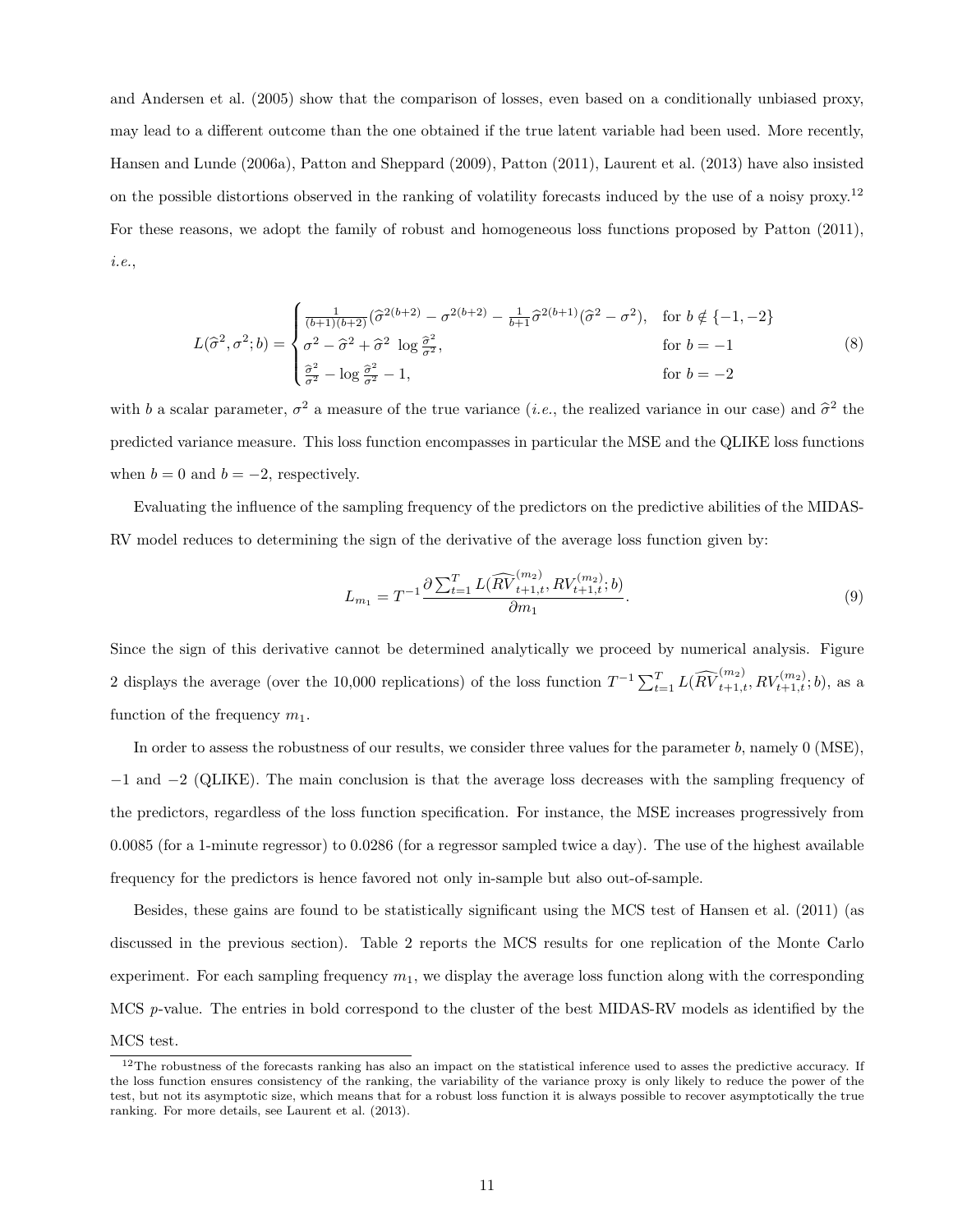#### Figure 2: MIDAS average loss function



Note: This figure displays the average loss function (y-axis) associated with the MIDAS-RV forecasts based on various sampling frequencies  $(m_1)$  of the predictors (x-axis). Three different specifications of the robust loss function are considered, *i.e.*, Eq. (8) for  $b = \{0, -1, -2\}$ .

|                   |          | $MSE(b=0)$            |          | $b=-1$                |            | QLIKE $(b = -2)$      |
|-------------------|----------|-----------------------|----------|-----------------------|------------|-----------------------|
| Frequency         | Av. loss | $MCS$ <i>p</i> -value | Av. loss | $MCS$ <i>p</i> -value | $Av.$ loss | $MCS$ <i>p</i> -value |
| 15s               | 0.0091   | 0.7796                | 0.0104   | $\mathbf{1}$          | 0.0191     | $\mathbf{1}$          |
| 30s               | 0.0090   | 0.7796                | 0.0108   | 0.7396                | 0.0195     | 0.8013                |
| 1 <sub>min</sub>  | 0.0083   | $\mathbf{1}$          | 0.0107   | 0.8894                | 0.0201     | 0.6808                |
| $2 \text{ min}$   | 0.0112   | 0.4386                | 0.0123   | 0.1566                | 0.0210     | 0.3583                |
| 3min              | 0.0087   | 0.7796                | 0.0108   | 0.8894                | 0.0196     | 0.8013                |
| 5min              | 0.0120   | 0.1855                | 0.0136   | 0.0243                | 0.0237     | 0.0044                |
| 10 <sub>min</sub> | 0.0153   | 0.0613                | 0.0174   | 0.0026                | 0.0290     | 0.0001                |
| 15min             | 0.0200   | 0.1094                | 0.0208   | 0.0062                | 0.0330     | 0.0001                |
| $30\text{min}$    | 0.0228   | 0.0613                | 0.0247   | 0.0026                | 0.0405     | < 0.0001              |
| 1h05              | 0.0249   | 0.0613                | 0.0280   | 0.0026                | 0.0450     | < 0.0001              |
| 2h10              | 0.0259   | 0.0613                | 0.0268   | 0.0021                | 0.0438     | < 0.0001              |
| 3h15              | 0.0270   | 0.0613                | 0.0356   | 0.0016                | 0.0597     | < 0.0001              |
| 1day              | 0.0385   | 0.0415                | 0.0500   | 0.0011                | 0.0818     | < 0.0001              |

Table 2: Model Confidence Set test

*Note:* This table presents the Model Confidence Set (MCS) results obtained for three different loss functions, *i.e.*, Eq. (8) for  $b = \{0, -1, -2\}$ . For each MIDAS specification the average value of the loss function is reported (first column) along with the corresponding p-value (second column) resulting from the MCS test. The confidence level for the MCS test is set to  $\alpha = 25\%$  and 10,000 bootstrap resamples (with block length of five daily observations) are used to obtain the distribution under the null of equal predictive accuracy. The entries in bold refer to the best MIDAS-RV forecasts according to the MCS test.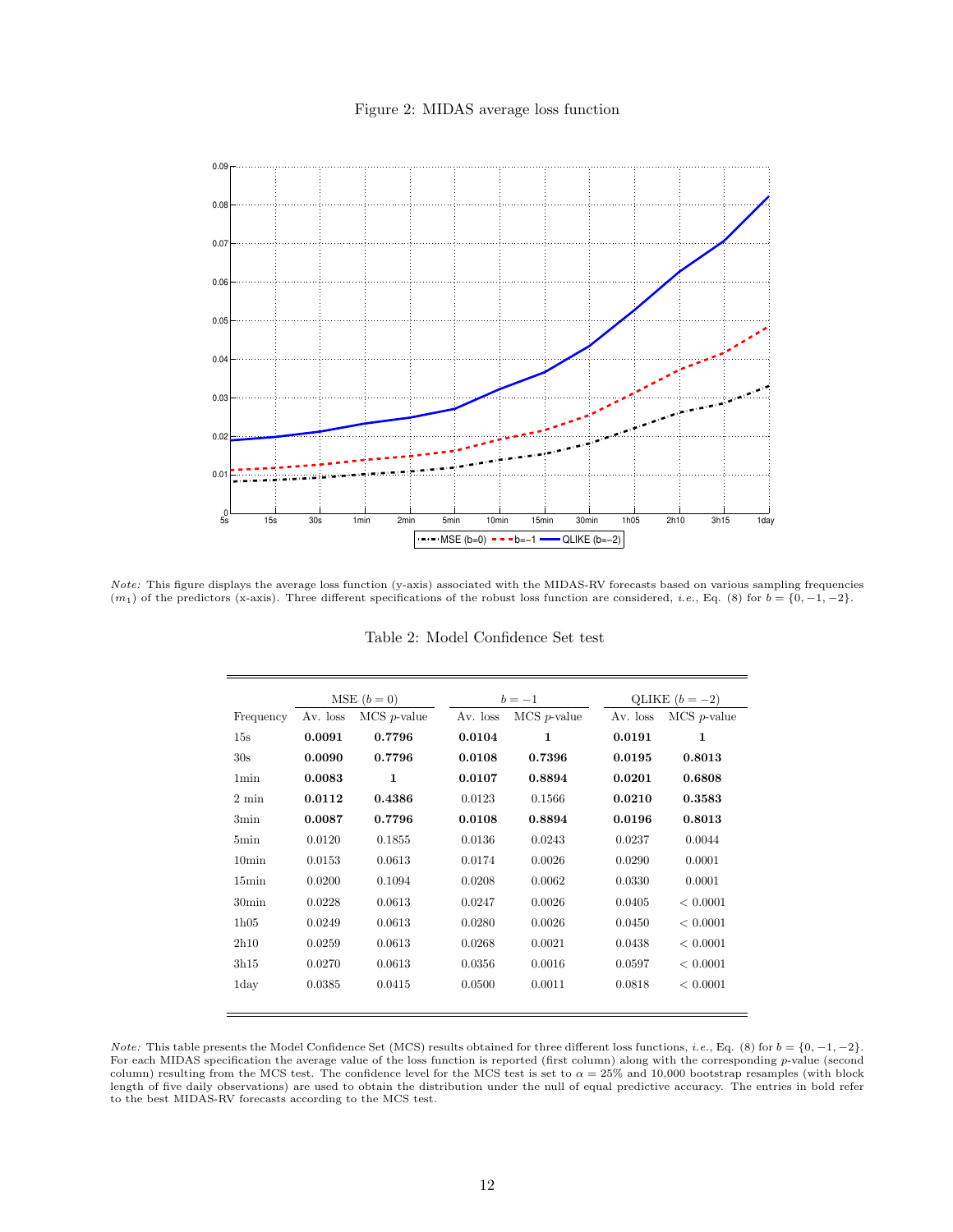For each of the three loss functions, the MCS test confirms that the use of the ultra-high-frequency regressors leads to a significant improvement in the forecasting performances. This result is not specific for the particular replication reported in Table 2. The average value of the MCS p-values obtained over all the replications is not informative. Alternatively, it is possible to count the number of replications for which the MIDAS specification with the highest sampling frequency outperforms the other models. We find that in 98% of replications, the MCS approach selects the 15-second MIDAS model to be the best. This proportion reaches 56% when we consider the clusters of outperforming models including also 30-second to 3-minute MIDAS regressors.

## 3.4 DGP Sampling Frequency

In the previous experiment we considered a continuous data generating process and concluded in favor of the use of the highest frequency available for the predictors. Following Visser (2011) and Hecq et al. (2012), we now consider a DGP for 1-second log-returns where the conditional variance varies every consecutive five minutes according to a discrete-time GARCH(1,1) with parameters  $(\alpha_0, \alpha_1, \beta) = (2.4693e - 07, 0.0057, 0.9941)$  but is constant during every 5-minute intervals.





Note: See Figure 2. Notice that the conditional variance of the simulated 1-second log-returns (before aggregation) varies every five minutes according to a discrete-time GARCH(1,1) but is constant during every consecutive 5-minute intervals.

As in the previous simulation, out-of-sample forecasts as previously and analyze the forecasting accuracy of MIDAS variance models. Figure 3 displays the average loss functions (over 10,000 replications) as a function of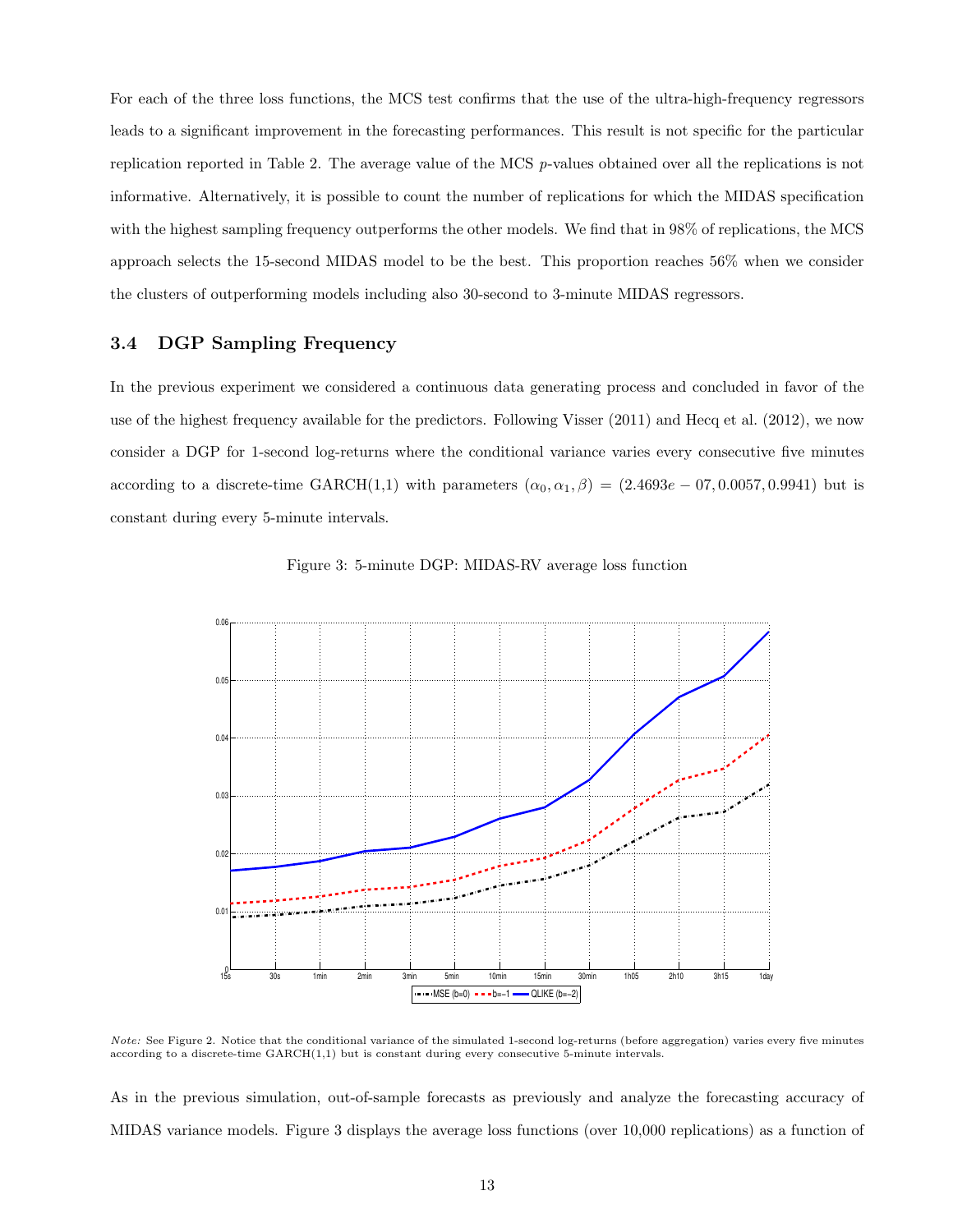the sampling frequency  $m_1$ .

Results suggest that using a sampling frequency  $m_1$  greater than five minutes (*i.e.*, either 15 seconds, 30 seconds, one, two or three minutes) does not improve much the quality of the fit. However, using data sampled at a much lower frequency than five minutes leads to a huge loss of information and therefore important increases of the average losses, irrespective of the choice of the loss function.

#### 3.5 Microstructure Noise

The main conclusion of the previous Monte Carlo simulation is that ultra-high-frequency log-returns are not always useful in the context of MIDAS-RV. Another disadvantage of using ultra-high-frequency data is that at these frequencies, the true price process is likely to be contaminated by microstructure effects arising from market frictions, such as the bid-ask bounce or the discreteness of prices. This phenomenon produces spurious variations in asset prices and induces autocorrelation in high-frequency log-returns (see, Hansen and Lunde, 2006b; Zhou, 1996; A¨ıt-Sahalia et al., 2005).

The consequence of this noise on the realized variance is known  $(i.e., it is upward/downward biased)$  but its impact on MIDAS-RV has not been investigated so far. We argue that this noise has an impact on the optimal frequency of the variance predictors when relying on raw data and therefore leads to a loss of information.

To study the impact of microstructure noise on MIDAS-RV models, we first simulate 1-second log-returns using the same approach that the one described in the previous simulation, except that the dynamics of the discrete-time GARCH(1,1) model is at the 1-minute frequency and not 5-minute. To contaminate the log-returns by noise, a normal random variable with mean 0 and variance  $10^{-3} \times IntegratedQuarticity$  is added to every 1-second log-return, knowing that the daily integrated quarticity is defined as follows:  $IQ_{t,t-1} = \int_{t-1}^{t} \sigma^4(\tau) d\tau$ .<sup>13</sup>

This Monte Carlo experiment is based on 10,000 replications with the regressors and the realized variance simulated for 1,000 days (500 days are used for the purpose of the in-sample estimation and 500 days for the out-of-sample analysis). Figure 4 displays the average QLIKE for 500 out-of-sample one-step-ahead forecasts (over 10,000 replications) as a function of the sampling frequency  $m_1$ . Three models are considered. The (blue) solid line corresponds to the case where the MIDAS-RV is estimated on non-contaminated log-returns. The (red) dashed line corresponds to the case where the MIDAS-RV is estimated on contaminated log-returns. Recall that realized variance (the endogenous variable) is calculated on 5-minute returns, a frequency at which the simulated noise is negligible on realized variance.

Results clearly suggest that microstructure noise deteriorates the fit of MIDAS-RV models when using ultrahigh-frequency returns. The optimal frequency is between 30 seconds and five minutes but the average QLIKE is about 40% greater than in the case without noise.

<sup>&</sup>lt;sup>13</sup>Including different noise structures (*i.e.*, i.i.d noise vs. autocorrelated noise) remains an interesting direction for future research.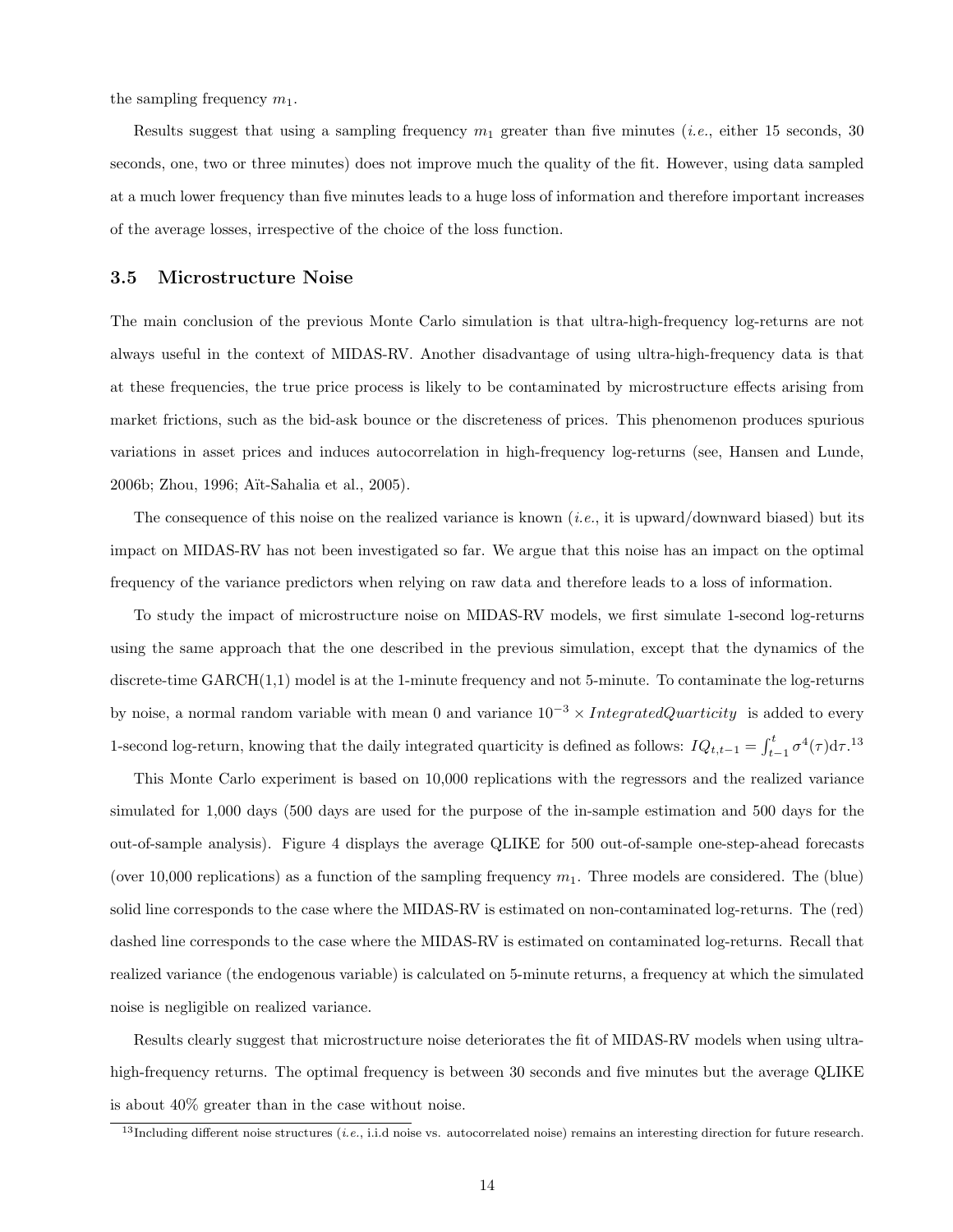To account for the presence of microstructure noise in the context of non-parametric volatility estimators, it is standard practice to pre-filter ultra-high-frequency log-returns using the pre-averaging technique introduced by Podolskij et al. (2009) and Jacod et al. (2009). To the best of our knowledge, pre-averaging has never been used in the context of MIDAS models. The (black) dashed line corresponds to the case where the MIDAS-RV is estimated on contaminated but pre-averaged log-returns. Pre-averaging proves to be useful in the context of MIDAS models especially when relying on data sampled at frequencies higher than 15 minutes. Interestingly, for frequencies between 15 seconds and five minutes, the QLIKE of this model is stable and does not blow up, as in the case of the MIDAS-RV model estimated on contaminated log-returns (red dashed line).

Figure 4: MIDAS-RV average QLIKE on 1-minute log-returns



*Note:* This figure displays the average QLIKE (y-axis) associated with the MIDAS-RV forecasts based on various sampling frequencies  $(m_1)$ of the predictors (x-axis). Three different MIDAS specifications are considered: (i) the regressors are not contaminated by noise, (ii) the regressors are contaminated by noise, (iii) the regressors are contaminated by noise but based on pre-averaged returns. In this experiment the variance is assumed to be constant within each 1-minute interval.

# 4 Application

The main conclusion of Section 3 is that the choice of the optimal sampling frequency  $m_1$  for the predictors in MIDAS-RV models is not obvious. We have seen two cases where the use of the highest available frequency does not necessarily improve the quality of the fit or the predictions. Therefore, a "high-frequency wall" might exist (i.e., a frequency limit above which MIDAS-RV forecasts deteriorate or do not improve). In the Monte-Carlo simulation, only two features of the DGP have been considered to justify the presence of this "high-frequency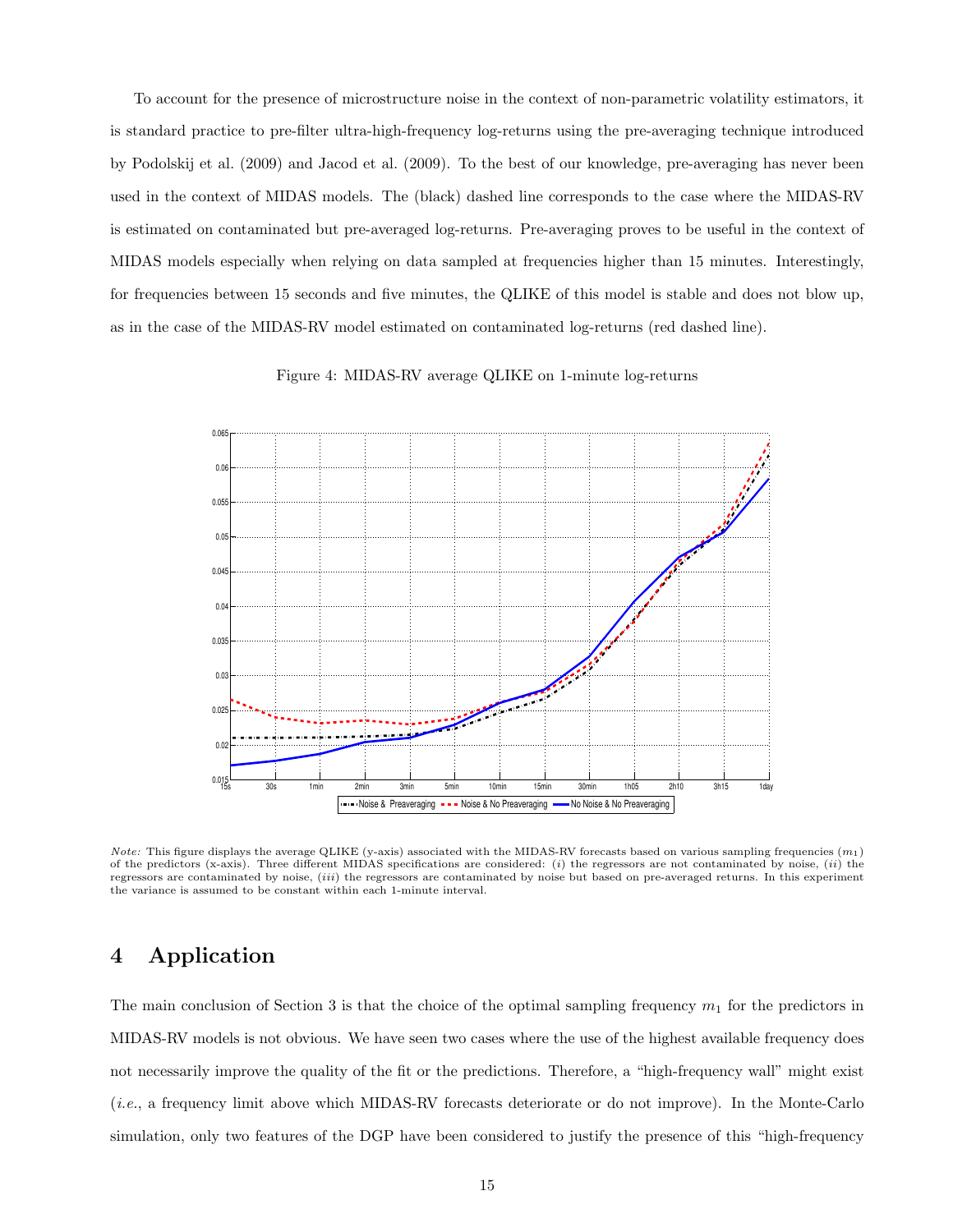wall",  $\it{i.e.},$ 

- that the process is not a pure continuous-time model but rather a model where the conditional variance is constant by pieces of for instance one or five minutes;
- and/or the presence of microstructure noise.

It has also been largely documented in the literature that high-frequency log-returns are characterized by the presence of strong intraday periodicity in volatility and jumps. Intraday periodicity (Wood et al., 1985; Harris, 1986; Andersen and Bollerslev, 1997, 1998b; Hecq et al., 2012) can be defined as the cyclical pattern of variance within the trading day, *i.e.*, the fact that variance is typically more important at the opening and closing of the trading day and lower in the middle of the day while jumps correspond to large discontinuities in prices. Unlike intraday periodicity, jumps are not regular (most of the time they appear as the result of an unexpected news arrival) and are known to affect largely variance estimates and forecasts. For more details about the properties and the detection of jumps, see Bates (1996), Barndorff-Nielsen and Shephard (2004b, 2006), Lee and Mykland (2008), Boudt et al. (2011), Lahaye et al. (2011), among many others.

In the application, we propose to investigate the impact of these two additional features of the data on MIDAS-RV models in an application on two highly liquid assets, one exchange-traded fund (ETF) and one quoted share. The use of an ETF is justified by the increasing importance of these assets in the fund management industry.<sup>14</sup>

#### 4.1 Data

The dataset consists of tick-by-tick prices and quotations from NYSE Trade and Quote (TAQ) database for Microsoft (MSFT) and one ETF (provided by SPDR ETFs) that tracks the S&P 500 index, spanning the period from September 2, 2004 to December 31, 2008. The price and quote series are reported every trading day from 9:30 am to 4:00 pm and rigorously cleaned using a set of baseline rules proposed by Barndorff-Nielsen et al. (2009). In order to avoid the effect of variance that comes from the overnight or holiday closures, all the variables are computed by using open-to-close data and focusing hence only on the effective trading day variance. The equally spaced intraday returns are subsequently derived from the high-frequency price series. The dataset contains hence 1,101 trading days with 390/78/39/26/13/6/2/1 observations per day of respectively 1-minute/5-minute/10-minute/15-minute/30-minute/1h05/3h15/1-day log-returns.

To compute the variance forecasts, we consider a rolling sample estimation scheme. The parameter estimates are updated every 50 days. For a fair comparison of the MIDAS models, the lag order  $k^{max}$  is fixed such that the information used to estimate the parameters covers a period of 70 days, regardless of the sampling frequency

<sup>14</sup>At the end of August 2011, 2 982 ETFs worldwide were managing USD 1 348 bn, which represents 5.6% of the assets in the fund management industry. Additionally, the total ETF turnover on-exchange via the electronic order book was 8.5% of the equity turnover (Fuhr, 2011).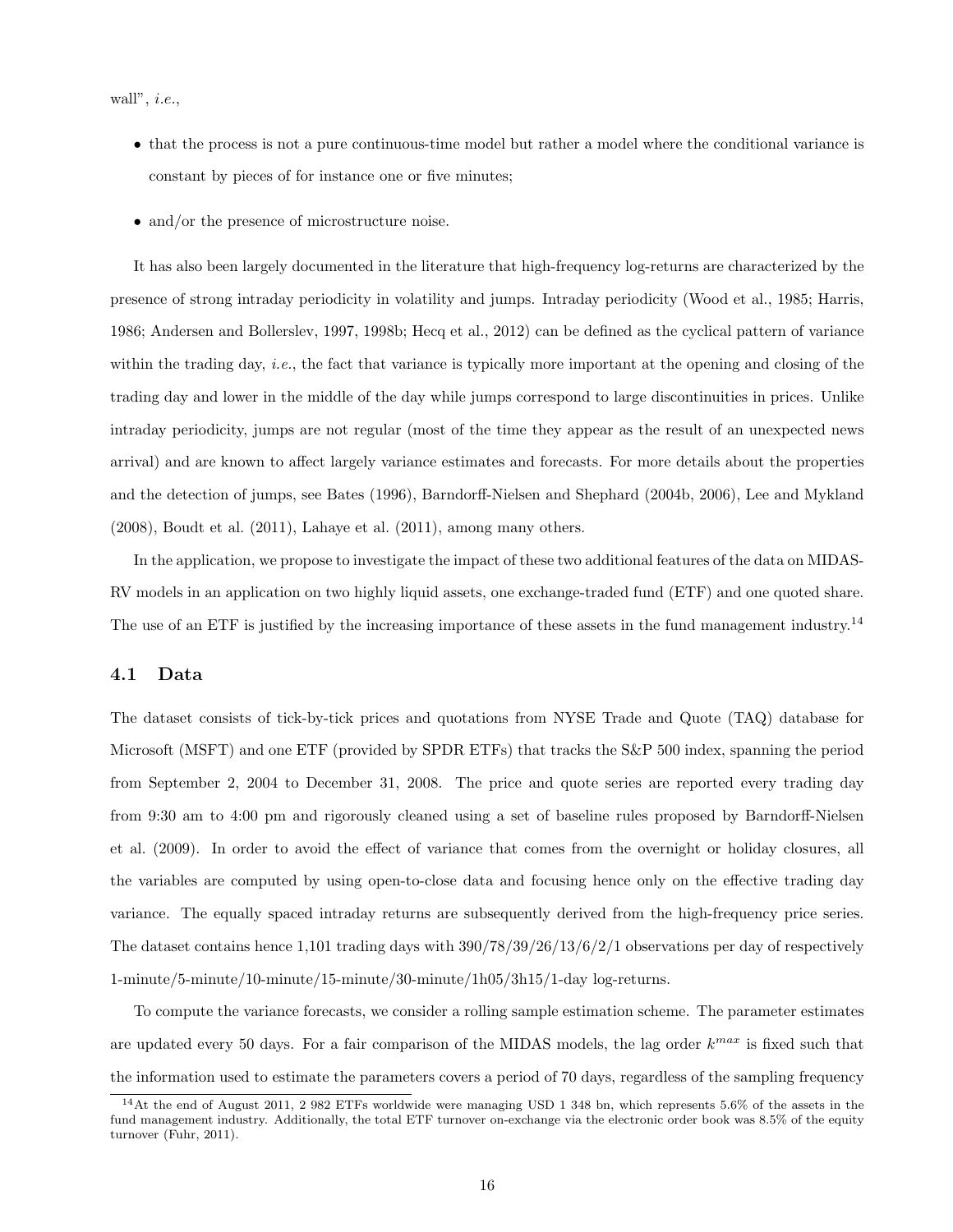

−0.05 0₩

> $0 -$ 1 F 2F 3F 4 F 5F 6

0.05  $\overline{0}$ .

Figure 5: Daily returns and realized variance

Note: The figure reports the daily realized variance and return series for S&P 500 and Microsoft, respectively. The vertical line splits the sample into the relatively calm period of 2007 and the crisis period of 2008.

 $0 -$ 1 F 2F 3F 4F

Jan 2007 Jan 2008 Dec 2008

of the regressors. For instance, for a 5-minute regressor we use a  $k^{max}$  equal to  $78 \times 70$  lags, where 78 represents the number of 5-minute intervals within a trading day.

Finally, the out-of-sample sample covers two years, i.e., 2007 and 2008. To test the robustness of the results upon the state of financial markets, the sample is split into two periods. The first one corresponds to the relatively calm variance period of 2007, and the second one to the financial crisis of 2008 (the end of this period corresponding to the peak of the crisis).

#### 4.2 Optimal sampling frequency for MIDAS-RV on raw data

Jan 2007 Jan 2008 Dec 2008

We first consider one-step-ahead forecasts of MIDAS-RV models estimated on raw data, sampled at different frequencies  $m_1$  ranging between one minute and one day. Three horizons  $(H)$  are considered for the endogenous variable  $RV_{t+H,t}^{(m_2)}$ , *i.e.*, one day  $(H = 1)$ , one week  $(H = 5)$  and two weeks  $(H = 10)$ .

Table 3 reports the MCS test for both the calm and crisis periods. For each horizon H, the average QLIKE is reported along with the p-value of the MCS test. The entries in bold correspond to the best models selected by the MCS procedure. The striking result is that the loss function does not smoothly decrease with the sampling frequency and seems to indicate the presence of a "high-frequency wall". In particular, the use of ultra-high-frequency regressors leads to a deterioration in the quality of variance forecasts.

Consider the example of S&P 500 during the calm period (Panel A). The loss function has a convex shape and its minimum is reached for a predictor sampled at five minutes, whatever the forecasting horizon considered. Using 1-minute log-returns leads to a deterioration in the quality of the variance forecasts. This deterioration is statistically significant because MIDAS-RV estimated on 1-minute log-returns does not belong to the MCS set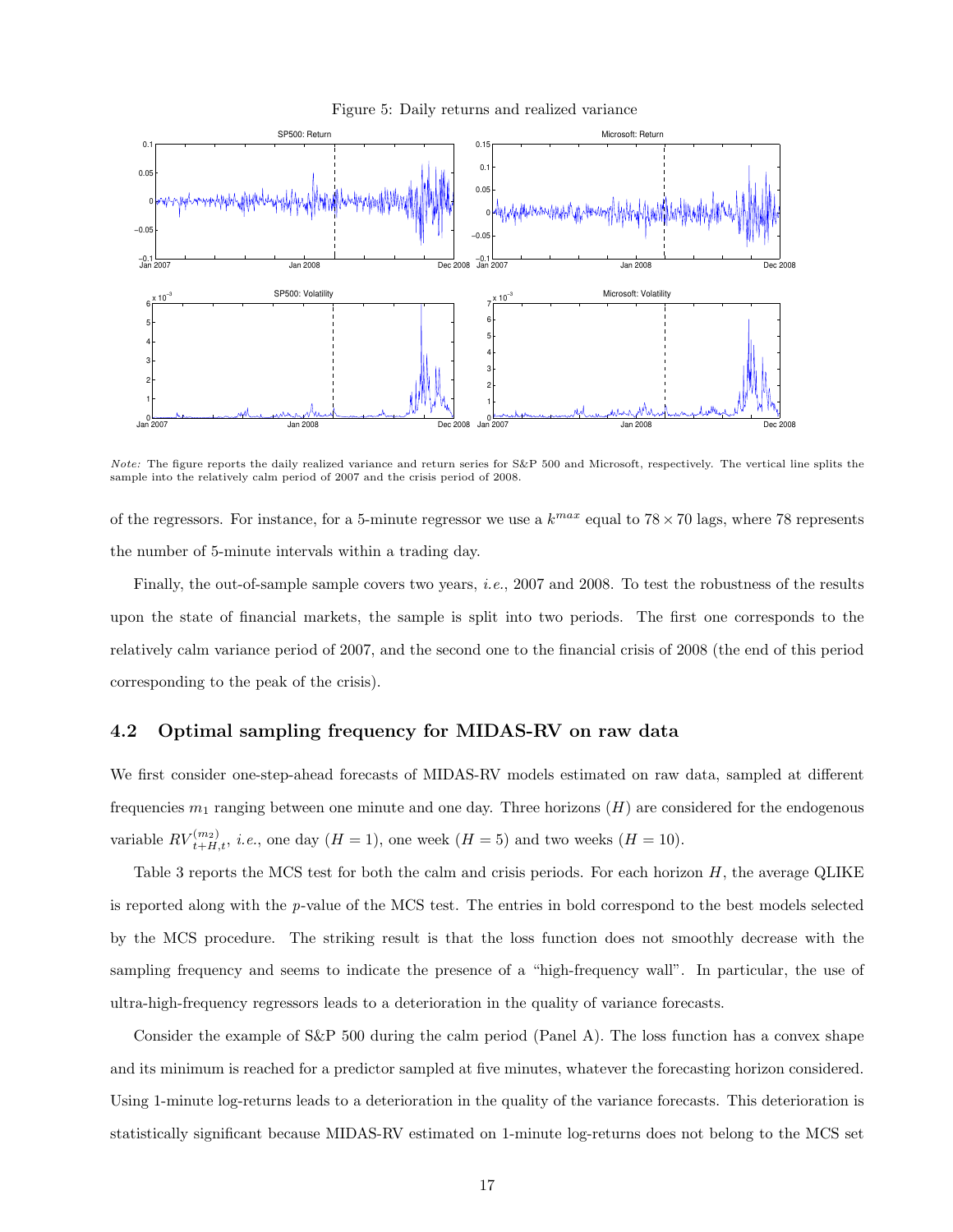of optimal models. For the crisis period, the MCS test selects the 5-minute frequency as optimal for  $H = 1$  and  $H = 5$ , and 10- and 15-minute frequencies for the two-week horizon. For Microsoft all the models but the one estimated on 1-minute log-returns are found to be statistically equivalent and superior during the calm period (panel A) for  $H = 1$ .

All in all, these results question the usefulness of ultra-high-frequency data in the context of MIDAS-RV models.

|                   |        | Panel A: Calm period (2007) |        |             |         |            |             |            |         |            |             |            |
|-------------------|--------|-----------------------------|--------|-------------|---------|------------|-------------|------------|---------|------------|-------------|------------|
|                   |        |                             | $H=1$  |             |         |            | $H = 5$     |            |         |            | $H=10$      |            |
|                   |        | S&P 500                     |        | <b>MSFT</b> | S&P 500 |            | <b>MSFT</b> |            | S&P 500 |            | <b>MSFT</b> |            |
|                   | OLIKE  | $p$ -value                  | OLIKE  | $p$ -value  | OLIKE   | $p$ -value | OLIKE       | $p$ -value | OLIKE   | $p$ -value | OLIKE       | $p$ -value |
| 1 <sub>min</sub>  | 0.2423 | 0.0945                      | 0.2161 | 0.0157      | 0.2203  | 0.0663     | 0.0971      | 0.0932     | 0.2357  | 0.2327     | 0.1083      | 0.0095     |
| 5 <sub>min</sub>  | 0.2152 | 1.0000                      | 0.1369 | 1.0000      | 0.1904  | 1.0000     | 0.0823      | 0.9635     | 0.2061  | 0.7692     | 0.0861      | 0.1837     |
| 10 <sub>min</sub> | 0.2203 | 0.3562                      | 0.1412 | 0.6192      | 0.1968  | 0.3828     | 0.0878      | 0.4825     | 0.2013  | 1.0000     | 0.0950      | 0.1770     |
| $15\text{min}$    | 0.2265 | 0.0945                      | 0.1447 | 0.5429      | 0.2060  | 0.0663     | 0.0881      | 0.4825     | 0.2245  | 0.2327     | 0.0948      | 0.0985     |
| $30\text{min}$    | 0.2152 | 0.9989                      | 0.1407 | 0.6192      | 0.1920  | 0.8240     | 0.0833      | 0.9635     | 0.2140  | 0.6019     | 0.0874      | 0.1837     |
| 1h05              | 0.2254 | 0.3562                      | 0.1447 | 0.6192      | 0.2017  | 0.3828     | 0.0933      | 0.4825     | 0.2187  | 0.6019     | 0.0930      | 0.1837     |
| 3h15              | 0.2713 | 0.0232                      | 0.1449 | 0.6192      | 0.2471  | 0.0663     | 0.0815      | 1.0000     | 0.2518  | 0.2327     | 0.0732      | 1.0000     |
| 1 <sub>day</sub>  | 0.2672 | 0.0945                      | 0.1627 | 0.5429      | 0.2359  | 0.0663     | 0.0971      | 0.4825     | 0.2529  | 0.2327     | 0.0943      | 0.1837     |

Table 3: MIDAS sampling frequency puzzle

|                  |        |                 | $H=1$       |            |        |            | $H = 5$     |            | $H=10$       |            |        |                 |  |
|------------------|--------|-----------------|-------------|------------|--------|------------|-------------|------------|--------------|------------|--------|-----------------|--|
|                  |        | S&P 500         | <b>MSFT</b> |            |        | S&P 500    | <b>MSFT</b> |            | S&P 500      |            |        | <b>MSFT</b>     |  |
|                  | OLIKE  | <i>p</i> -value | OLIKE       | $p$ -value | OLIKE  | $p$ -value | OLIKE       | $p$ -value | <b>OLIKE</b> | $p$ -value | OLIKE  | <i>p</i> -value |  |
| 1 <sub>min</sub> | 0.2185 | 0.1704          | 0.8640      | 0.1235     | 0.2337 | 0.1648     | 0.7399      | 0.1036     | 0.5308       | 0.0651     | 0.2231 | 0.1622          |  |
| 5min             | 0.2033 | 1.0000          | 0.2891      | 0.1998     | 0.2182 | 1.0000     | 0.7152      | 0.1079     | 0.4144       | 0.1915     | 0.1914 | 1.0000          |  |
| $10\text{min}$   | 0.2166 | 0.1704          | 0.1848      | 1.0000     | 0.2340 | 0.1648     | 0.6791      | 0.1079     | 0.3245       | 0.4715     | 0.2839 | 0.1160          |  |
| $15\text{min}$   | 0.2172 | 0.1704          | 0.1960      | 0.5976     | 0.2306 | 0.1648     | 0.1820      | 1.0000     | 0.3146       | 1.0000     | 0.9670 | 0.0218          |  |
| $30\text{min}$   | 0.2317 | 0.0138          | 0.7694      | 0.1998     | 0.2662 | 0.0406     | 0.2397      | 0.1746     | 0.3408       | 0.1915     | 0.2670 | 0.1160          |  |
| 1h05             | 0.2428 | 0.0138          | 0.2566      | 0.1998     | 0.3081 | 0.0406     | 0.2958      | 0.1079     | 0.3850       | 0.1915     | 0.5070 | 0.1160          |  |
| 3h15             | 0.2468 | 0.1704          | 0.2612      | 0.1998     | 0.3437 | 0.0075     | 0.2485      | 0.1746     | 0.4352       | 0.0651     | 0.2213 | 0.3685          |  |
| 1 <sub>day</sub> | 0.3305 | 0.0138          | 0.2539      | 0.1998     | 0.3190 | 0.0283     | 0.2719      | 0.1746     | 0.3911       | 0.1915     | 0.2419 | 0.1622          |  |
|                  |        |                 |             |            |        |            |             |            |              |            |        |                 |  |

Panel B: Crisis period (2008)

Note: This table presents the MCS test results for the S&P 500 and Microsoft. The results are reported for three forecasting horizons, *i.e.*, one day  $(H = 1)$ , one week  $(H = 5)$  and two weeks  $(H = 10)$ . The QLIKE is reported along with the p-value of the MCS test. The confidence level for the MCS test is set to  $\alpha = 25\%$  and 10,000 bootstrap resamples are used, with block length of five observations, to obtain the distribution under the null of equal predictive accuracy. The set of the competing models includes eight MIDAS specifications with regressors sampled at a frequency ranging from one minute to one day.

#### 4.3 Breaking the Wall

We have suggested several explanations for the existence of this "high-frequency wall", *i.e.*, an underlying DGP whose conditional variance is constant by pieces of  $e.g.,$  one or five minutes or the presence of intraday periodicity,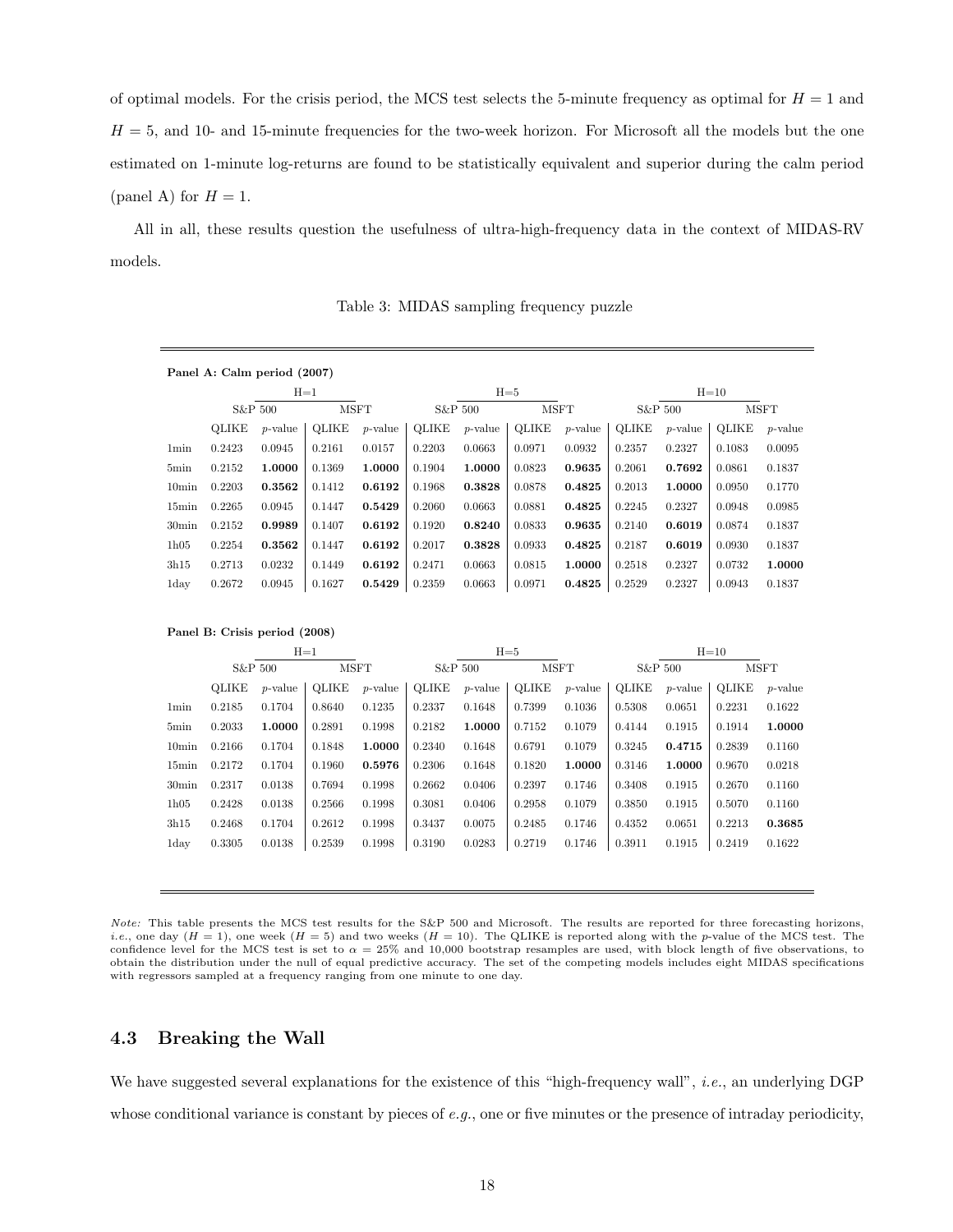jumps and microstructure noise.

While no solution for breaking this wall might exist for the first one, filtering the raw lag-returns might help to improve the performance of MIDAS-RV in presence of intraday periodicity, jumps and microstructure noise. This is precisely the purpose of the this section.

#### 4.3.1 Intraday periodicity

Figure 6 illustrates the intraday periodicity in the variance for the S&P 500 and Microsoft series, by plotting the average squared log-returns for each 1-minute, 5-minute, 30-minute and 1h05 interval, respectively. A clear Ushaped pattern is identifiable, as first noted by Wood et al. (1985), suggesting that the variance is systematically high at the opening, declines to a low point at midday and then increases at the end of the trading day.

To estimate the intraday periodicity in volatility we rely on the non-parametric weighted standard deviation (WSD) of Boudt et al. (2011), a non-parametric estimator that is robust to additive jumps. If  $r_i$  denotes a raw return (sampled at a certain frequency), the corresponding periodicity adjusted return is obtained by dividing  $r_i$  by  $\hat{f}_i^{\text{wsp}}$ , *i.e.*,  $r_i/\hat{f}_i^{\text{wsp}}$ , where  $\hat{f}_i^{\text{wsp}}$  is the estimated WSD of Boudt et al. (2011) for the *i*<sup>th</sup> return.

#### 4.3.2 Jumps

To filter out the jumps in the regressors of the MIDAS-RV model, we first apply a modified version of the jump test of Lee and Mykland (2008) proposed by Boudt et al. (2011). More specifically, we assume that the log-price process log  $p(s)$  follows a *Brownian SemiMartingale with Finite Activity Jumps* (BSMFAJ) diffusion  $dp(s) = \mu(s)ds + \sigma(s)dw(s) + \kappa(s)dq(s)$ , where  $\mu(s)$  is the drift,  $\sigma(s)$  is the spot volatility,  $w(s)$  is a standard Brownian motion, the occurrence of jumps is governed by a finite activity counting process  $q(s)$  and the size of the jumps is given by  $\kappa(s)$ .

The idea behind the jump test of Lee and Mykland (2008) is that in the absence of jumps, instantaneous returns are increments of Brownian motion and, therefore, standardized returns that are too large to plausibly come from a standard Brownian motion must reflect jumps. In their original paper, Lee and Mykland (2008) standardize every intraday returns  $r_i$  by a robust estimate of the spot volatility, denoted  $\hat{s}_i$ , that assumes that the volatility is constant on a local window spanning between several hours to one or two days before or around the tested return. Their original statistic for jumps is  $J_i = \frac{|r_i|}{\hat{s}_i}$  $\frac{r_{i}}{\hat{s}_{i}}$ , where  $\hat{s}_{i}$  is the averaged bi-power variation belonging to the local window. To control for the size of the multiple jump tests Lee and Mykland (2008) use the extreme value theory result that the maximum of n i.i.d. realizations of the absolute value of a standard normal random variable is asymptotically (for  $n \to \infty$ ) Gumbel distributed. More specifically, in the absence of jumps, the probability that the maximum of any set of n J-statistics exceeds  $g_{n,\alpha} = -\log(-\log(1-\alpha))b_n + c_n$ , with  $b_n = 1/\sqrt{2 \log n}$  and  $c_n = (2 \log n)^{1/2} - [\log \pi + \log(\log n)]/[2(2 \log n)^{1/2}]$ , is about  $\alpha$ . Lee and Mykland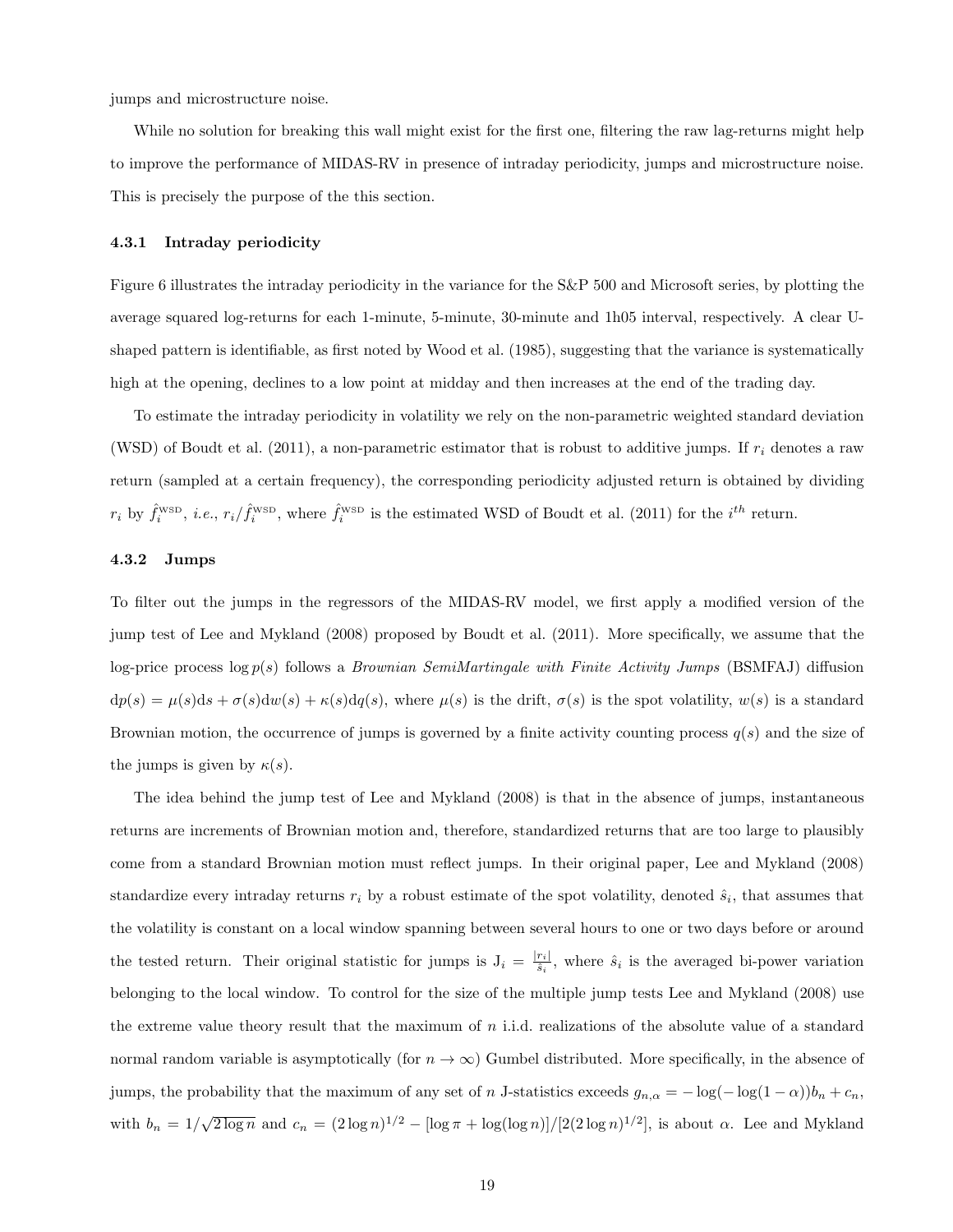



Note: This figure displays the average squared log-returns for each 1-minute, 5-minute, 30-minute and 1h05 interval, for S&P 500 and Microsoft.

(2008)'s proposal is that all returns for which the J test statistic exceeds this threshold  $g_{n,\alpha}$  should be declared to be affected by jumps. In the application, we set  $\alpha = 1\%$  and n to the total number of observations in the sample.

However, for such long windows, the assumption of constant volatility is at odds with the overwhelming empirical evidence that the intraday variation in market activity causes intraday volatility to be strongly timevarying and even displays discontinuities (see Figure 6). For this reason, we implemented the modified version proposed by Boudt et al. (2011) that accounts for the presence of intraday periodicity, *i.e.*,  $FJ_i^{WSD} = \frac{|r_i|}{\hat{f}_i^{WSD} \hat{s}_i^{WSD}}$ , where  $\hat{f}_i^{\text{wsp}}$  is the estimated WSD of Boudt et al. (2011) for the  $i^{th}$  return (which is standardized such that its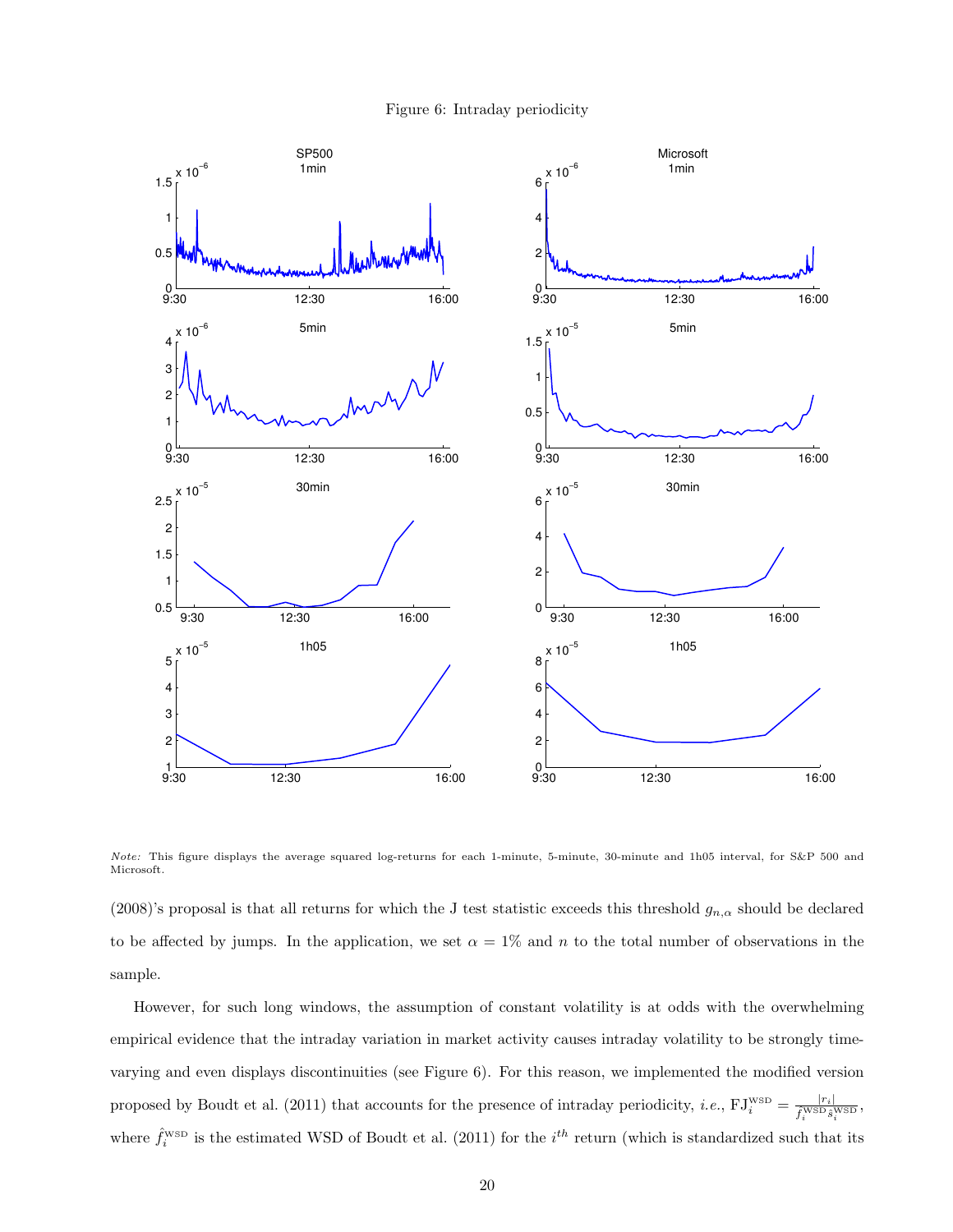square has mean one in the local window).

Periodicity and jumps adjusted returns are computed as  $(r_i/\hat{f}_i^{\text{wsp}}) \times I(FJ_i^{\text{wsp}} < g_{n,1\%}) + I(FJ_i^{\text{wsp}} > g_{n,1\%})$ , where  $I(.)$  is an indicator function.

#### 4.3.3 Microstructure noise

As explained above, pre-averaging (Podolskij et al., 2009; Jacod et al., 2009) is a powerful technique to robustify volatility estimators to the presence of microstructure noise. Instead of noisy intraday returns  $(r_t)$ , the authors suggest using pre-averaged returns ( $\tilde{r}_t$ ) which, by the law of large numbers, asymptotically lose the noise component. More precisely,  $\tilde{r}_t$  is approximated by an average of staggered returns  $r_t$  in a neighborhood of t, the noise being hence averaged away. The pre-averaging approach depends on a bandwidth parameter, or window length, that increases with the sample and indicates the weighting scheme to be put into effect. The order of the window size is chosen to lead to optimal convergence rates  $(n^{-1/4})$ .

To the best of our knowledge, pre-averaging has never been used in the context of MIDAS models. The balanced pre-averaging has been applied on 1-minute and 5-minute returns previously filtered for intraday periodicity and jumps, since it delivers according to Christensen et al. (2010) the best rate of convergence.

#### 4.3.4 Results

Figure 7 displays the filtered 1-minute return series for S&P 500 and Microsoft, adjusted for intraday periodicity and jumps. The correction procedure purges the intraday periodicity, identifies and smoothes the jumps, but preserves the variance dynamics. The procedure is applied to the 5-minute return series as well.

The MCS test is subsequently applied on the MIDAS out-of-sample obtained with both filtered and unfiltered data. The results are reported in Table 4. We notice a significant improvement in the MIDAS variance forecasts when using high-frequency predictors filtered for intraday periodicity and jumps. For the calm period (panel A), the S&P 500 forecasts obtained with filtered (both for jumps and periodicity) 1-minute predictors always belong to the set of superior forecasting models as identified by MCS. During the crisis period, similar results are obtained with filtered 5-minute regressors for short horizons  $(H = 1 \text{ or } H = 5)$ . These results prove the importance of using the filtered data, especially for short forecasting horizons.

Figures 8 and 9 display the average QLIKE for the calm and crisis periods, and the three forecasting horizons, for both S&P 500 and Microsoft. First, we remark that the gains related to the use of filtered data for intraday periodicity are generally lower than the gains related to data filtered both for periodicity and jumps. Second, considering filtered data during a relatively calm period, we get a loss function which smoothly decreases with the sampling frequency  $m_1$  as in the Monte Carlo experiment.

To complete our analysis, we also perform MIDAS variance forecasts based on regressors filtered for pe-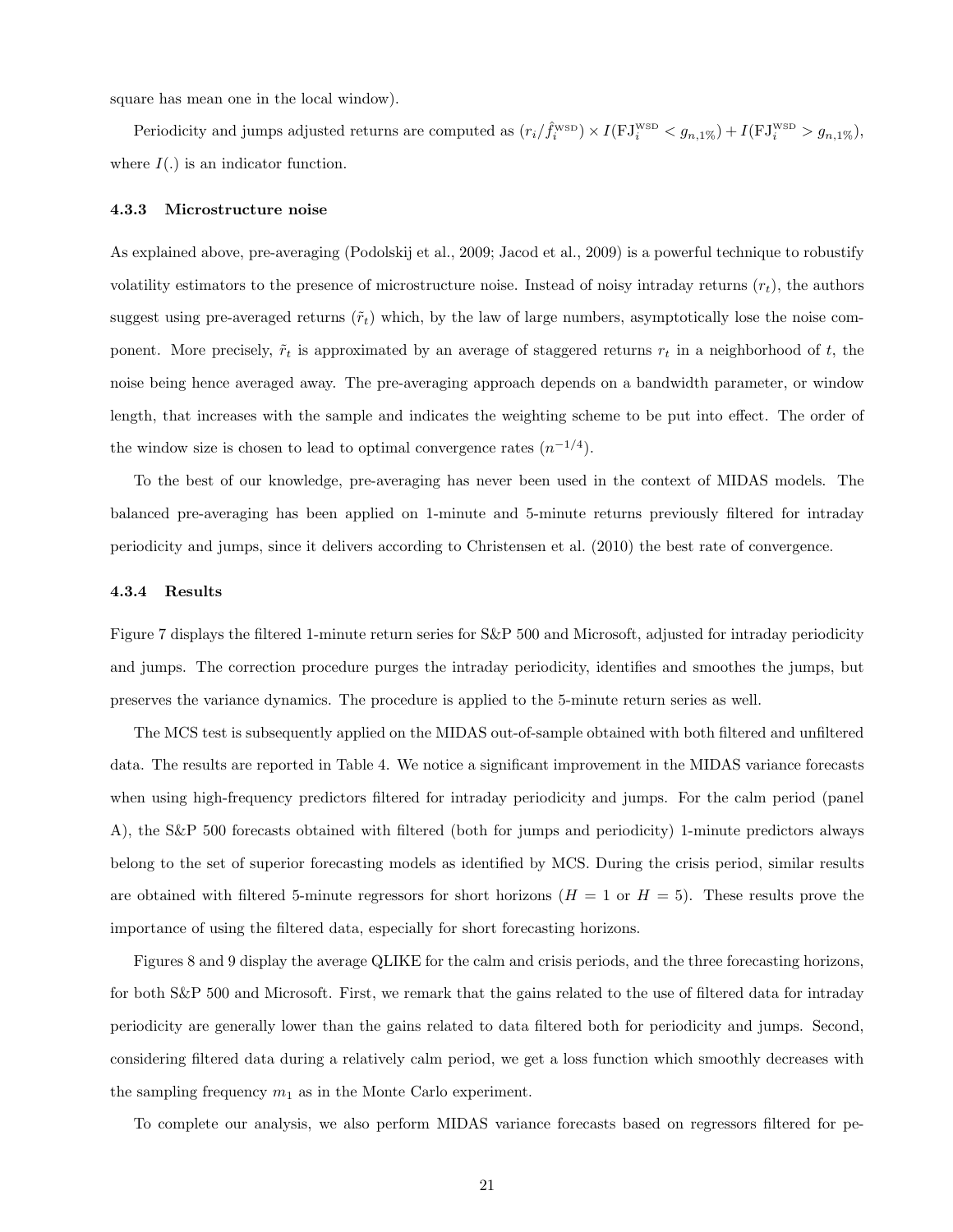

Figure 7: Intraday returns and intraday jump-adjusted returns

Note: This figure displays the 1-minute intraday return series (in red) as well as the 1-minute return series filtered for intraday periodicity and jumps (in blue). (Lee and Mykland, 2008; Boudt et al., 2011).

riodicity, jumps and microstructure noise (through the pre-averaging technique). The results are available in Appendix 6.1 and Appendix 6.2. For instance, we observe that 1-minute pre-averaged regressors improve Microsoft variance forecasts during both the calm and crisis periods. These results apply also for the S&P 500 variance forecasts at short forecasting horizons. They become more puzzled for long forecasting horizons (e.g., two weeks), as well as for the crisis period.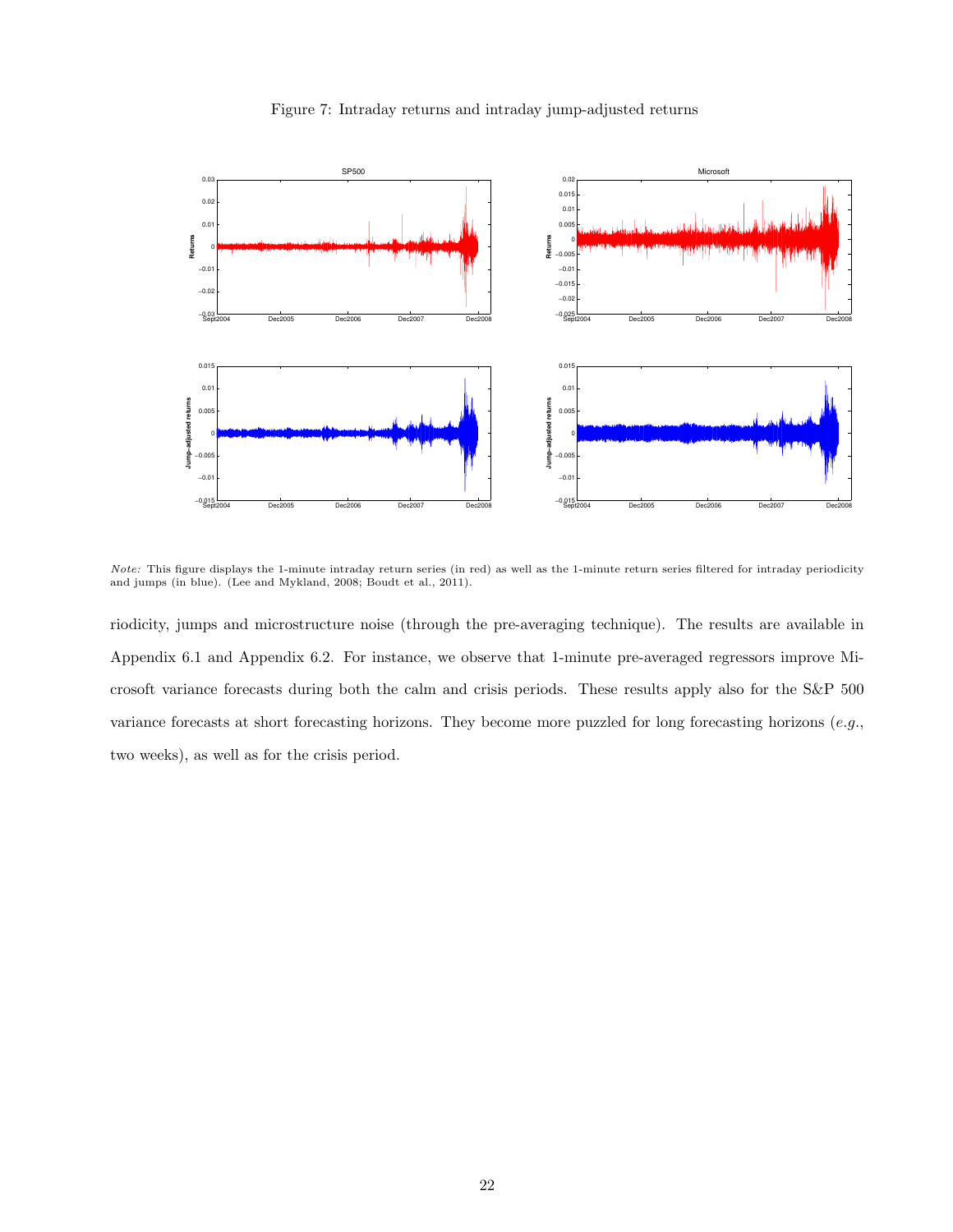| Panel A: Calm period (2007) |        |            |        |             |        |            |              |             |        |            |        |            |
|-----------------------------|--------|------------|--------|-------------|--------|------------|--------------|-------------|--------|------------|--------|------------|
|                             |        |            | $H=1$  |             |        |            | $H = 5$      |             |        |            | $H=10$ |            |
|                             |        | S&P 500    |        | <b>MSFT</b> |        | S&P 500    |              | <b>MSFT</b> |        | S&P 500    |        | MSFT       |
|                             | OLIKE  | $p$ -value | OLIKE  | $p$ -value  | OLIKE  | $p$ -value | <b>OLIKE</b> | $p$ -value  | OLIKE  | $p$ -value | OLIKE  | $p$ -value |
| 1 <sub>min</sub>            | 0.2423 | 0.1403     | 0.2161 | 0.0084      | 0.2203 | 0.1032     | 0.0971       | 0.1282      | 0.2357 | 0.1433     | 0.1083 | 0.0119     |
| 1min Per.Adj                | 0.2320 | 0.1403     | 0.1521 | 0.0584      | 0.2078 | 0.5087     | 0.0993       | 0.0944      | 0.2228 | 0.6283     | 0.1104 | 0.0105     |
| 1min Jumps.Adj              | 0.2141 | 0.9962     | 0.1631 | 0.0084      | 0.1823 | 1.0000     | 0.1105       | 0.0083      | 0.2053 | 0.9284     | 0.1196 | 0.0018     |
| 5min RAW                    | 0.2152 | 0.9482     | 0.1369 | 1.0000      | 0.1904 | 0.7536     | 0.0823       | 0.9896      | 0.2061 | 0.9284     | 0.0861 | 0.2639     |
| 5min Per.Adj                | 0.2138 | 1.0000     | 0.1399 | 0.7404      | 0.1884 | 0.8198     | 0.0831       | 0.9896      | 0.2063 | 0.9284     | 0.0873 | 0.2639     |
| 5min Jumps.Adj              | 0.2152 | 0.9962     | 0.1380 | 0.7762      | 0.1850 | 0.8198     | 0.0830       | 0.9896      | 0.2029 | 0.9324     | 0.0888 | 0.2639     |
| 10 <sub>min</sub>           | 0.2203 | 0.3497     | 0.1412 | 0.7404      | 0.1968 | 0.5087     | 0.0878       | 0.5991      | 0.2013 | 1.0000     | 0.0950 | 0.2542     |
| 15min                       | 0.2265 | 0.1403     | 0.1447 | 0.6187      | 0.2060 | 0.1032     | 0.0881       | 0.5603      | 0.2245 | 0.2596     | 0.0948 | 0.1450     |
| 30 <sub>min</sub>           | 0.2152 | 0.9962     | 0.1407 | 0.7413      | 0.1920 | 0.8198     | 0.0833       | 0.9896      | 0.2140 | 0.8609     | 0.0874 | 0.2639     |
| 1h05                        | 0.2254 | 0.3497     | 0.1447 | 0.7404      | 0.2017 | 0.5589     | 0.0933       | 0.5603      | 0.2187 | 0.6557     | 0.0930 | 0.2639     |
| 3h15                        | 0.2713 | 0.0414     | 0.1449 | 0.7404      | 0.2471 | 0.1032     | 0.0815       | 1.0000      | 0.2518 | 0.1433     | 0.0732 | 1.0000     |
| 1day                        | 0.2672 | 0.1403     | 0.1627 | 0.6187      | 0.2359 | 0.1032     | 0.0971       | 0.5991      | 0.2529 | 0.2596     | 0.0943 | 0.2639     |

Table 4: MIDAS sampling frequency puzzle: intraday periodicity and jumps adjustments

| Panel B: Crisis period (2008) |  |  |
|-------------------------------|--|--|
|                               |  |  |

|                   |         |            | $H=1$        |            |         |            | $H = 5$     |            | $H=10$  |            |        |             |  |
|-------------------|---------|------------|--------------|------------|---------|------------|-------------|------------|---------|------------|--------|-------------|--|
|                   | S&P 500 |            | <b>MSFT</b>  |            | S&P 500 |            | <b>MSFT</b> |            | S&P 500 |            |        | <b>MSFT</b> |  |
|                   | OLIKE   | $p$ -value | <b>OLIKE</b> | $p$ -value | OLIKE   | $p$ -value | OLIKE       | $p$ -value | OLIKE   | $p$ -value | OLIKE  | $p$ -value  |  |
| 1 <sub>min</sub>  | 0.2185  | 0.0205     | 0.8640       | 0.0189     | 0.2337  | 0.0354     | 0.7399      | 0.0113     | 0.5308  | 0.0944     | 0.2231 | 0.0616      |  |
| 1min Per.Adj      | 0.2112  | 0.0390     | 0.1635       | 0.1167     | 0.2227  | 0.3369     | 0.1465      | 0.1439     | 0.2975  | 0.0999     | 0.1679 | 1.0000      |  |
| 1min Jumps.Adj    | 0.2042  | 0.0390     | 0.1587       | 1.0000     | 0.2026  | 0.4552     | 0.1362      | 1.0000     | 0.3172  | 0.0999     | 0.1758 | 0.6321      |  |
| 5min RAW          | 0.2033  | 0.0390     | 0.2891       | 0.0189     | 0.2182  | 0.3369     | 0.7152      | 0.0113     | 0.4144  | 0.0999     | 0.1914 | 0.2172      |  |
| 5min Per.Adj      | 0.2008  | 0.0390     | 0.1673       | 0.1041     | 0.2142  | 0.4552     | 0.1534      | 0.1439     | 0.2737  | 1.0000     | 0.4426 | 0.0145      |  |
| 5min Jumps.Adj    | 0.1842  | 1.0000     | 0.1598       | 0.8721     | 0.1956  | 1.0000     | 0.1528      | 0.1439     | 0.3073  | 0.0999     | 0.1735 | 0.6321      |  |
| 10 <sub>min</sub> | 0.2166  | 0.0205     | 0.1848       | 0.0189     | 0.2340  | 0.0354     | 0.6791      | 0.0113     | 0.3245  | 0.0999     | 0.2839 | 0.0240      |  |
| $15\text{min}$    | 0.2172  | 0.0390     | 0.1960       | 0.1041     | 0.2306  | 0.0354     | 0.1820      | 0.0309     | 0.3146  | 0.0999     | 0.9670 | 0.0145      |  |
| $30\text{min}$    | 0.2317  | 0.0204     | 0.7694       | 0.0189     | 0.2662  | 0.0212     | 0.2397      | 0.0113     | 0.3408  | 0.0999     | 0.2670 | 0.0145      |  |
| 1h05              | 0.2428  | 0.0204     | 0.2566       | 0.0189     | 0.3081  | 0.0204     | 0.2958      | 0.0113     | 0.3850  | 0.0999     | 0.5070 | 0.0145      |  |
| 3h15              | 0.2468  | 0.0205     | 0.2612       | 0.0189     | 0.3437  | 0.0037     | 0.2485      | 0.0177     | 0.4352  | 0.0403     | 0.2213 | 0.2172      |  |
| 1day              | 0.3305  | 0.0204     | 0.2539       | 0.0189     | 0.3190  | 0.0120     | 0.2719      | 0.0113     | 0.3911  | 0.0999     | 0.2419 | 0.0616      |  |

Note: This table presents the MCS test results obtained for two assets (S&P 500 and Microsoft) during both calm and crisis periods. The results are reported for three forecasting horizons, namely one day  $(H = 1)$ , one week  $(H = 5)$  and two weeks  $(H = 10)$ . For each of them, we present the average value of the QLIKE loss function along with the corresponding p-value resulting from the MCS test. The confidence level for the MCS test is set to  $\alpha = 25\%$  and 10,000 bootstrap resamples are used, with block length of five observations, to obtain the distribution under the null of equal predictive accuracy. The set of the competing variance models includes eight MIDAS specifications with regressors sampled at a frequency ranging from one minute to one day, as well as four MIDAS models with 1- and 5-minute regressors adjusted for intraday periodicity and jumps.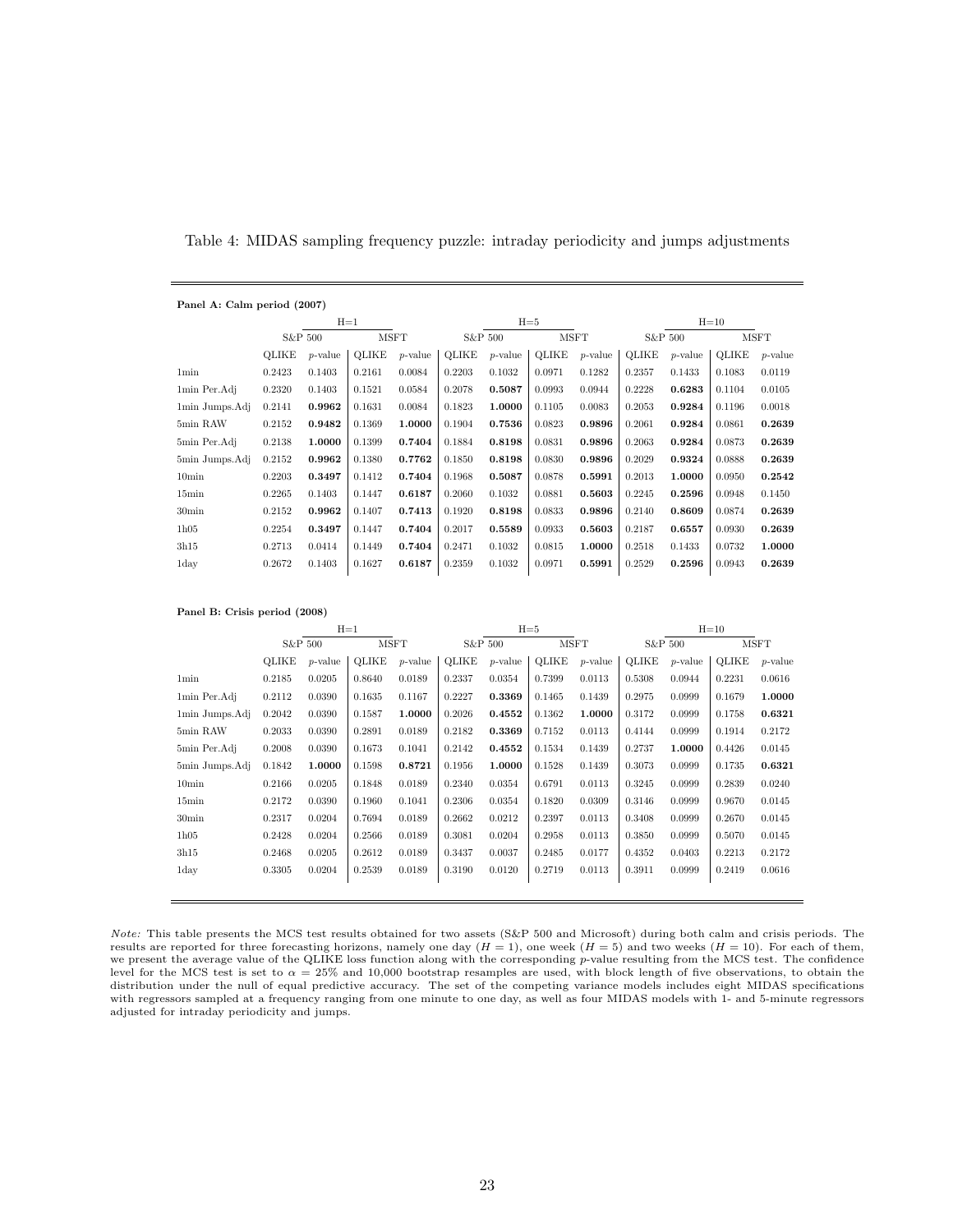



Note: S&P 500 - This figure displays the average QLIKE for the MIDAS-RV forecasts for various sampling frequencies  $(m_1)$  of the predictors for three forecasting horizons. The left panel corresponds to the calm period (20 Note: S&P 500 - This figure displays the average QLIKE for the MIDAS-RV forecasts for various sampling frequencies (m1) of the predictors for three forecasting horizons. The left panel corresponds to the calm period (2007) and the right panel to the crisis period (2008). The solid blue line corresponds to the MIDAS-RV model with raw data sampled at frequencies 1-min to 1-day. The black and red dotted lines correspond respectively to the MIDAS-RV models on periodicity and jumps and periodicity filtered log-returns sampled at frequencies 1-min and 5-min.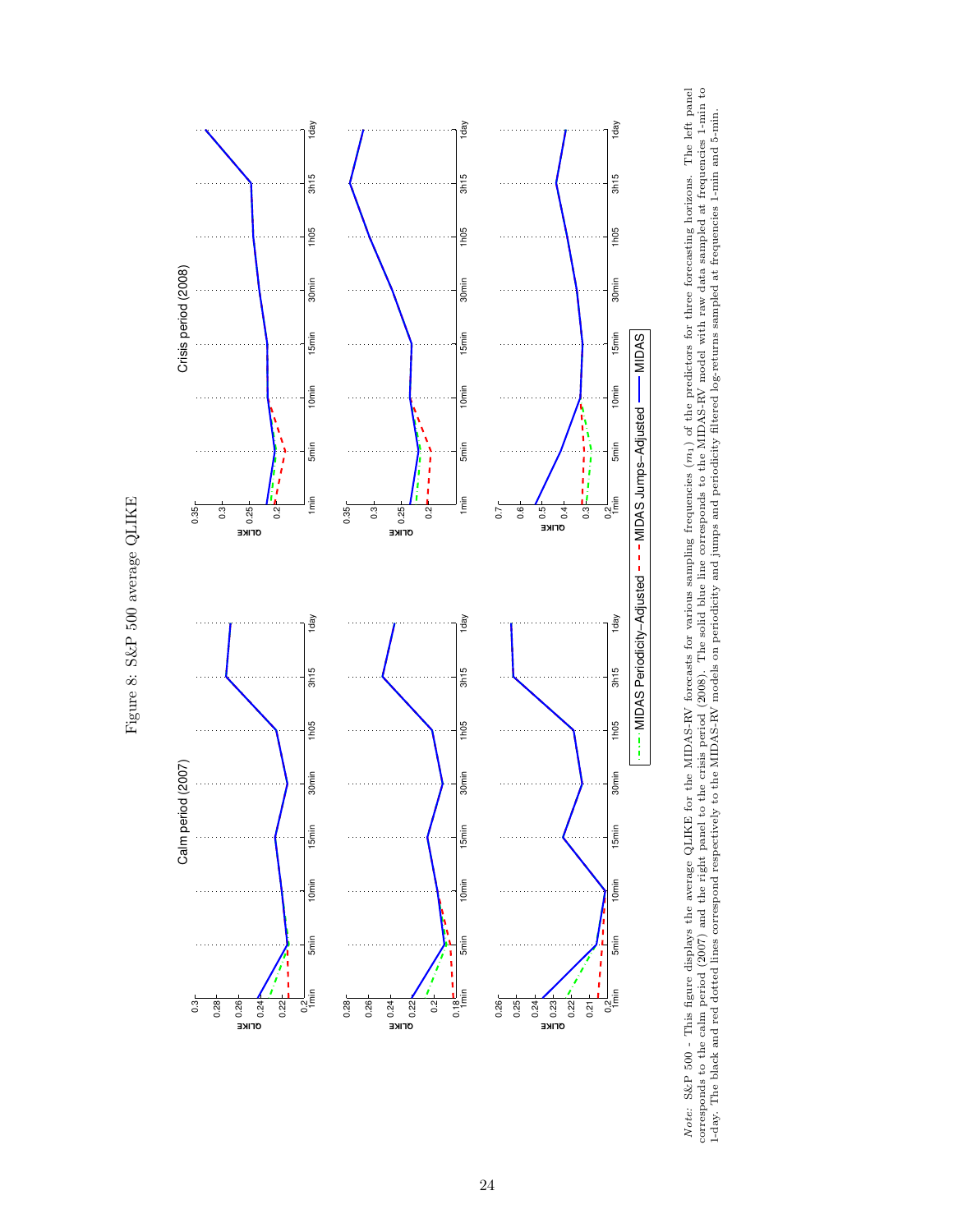



Note: See Figure 8. Note: See Figure 8.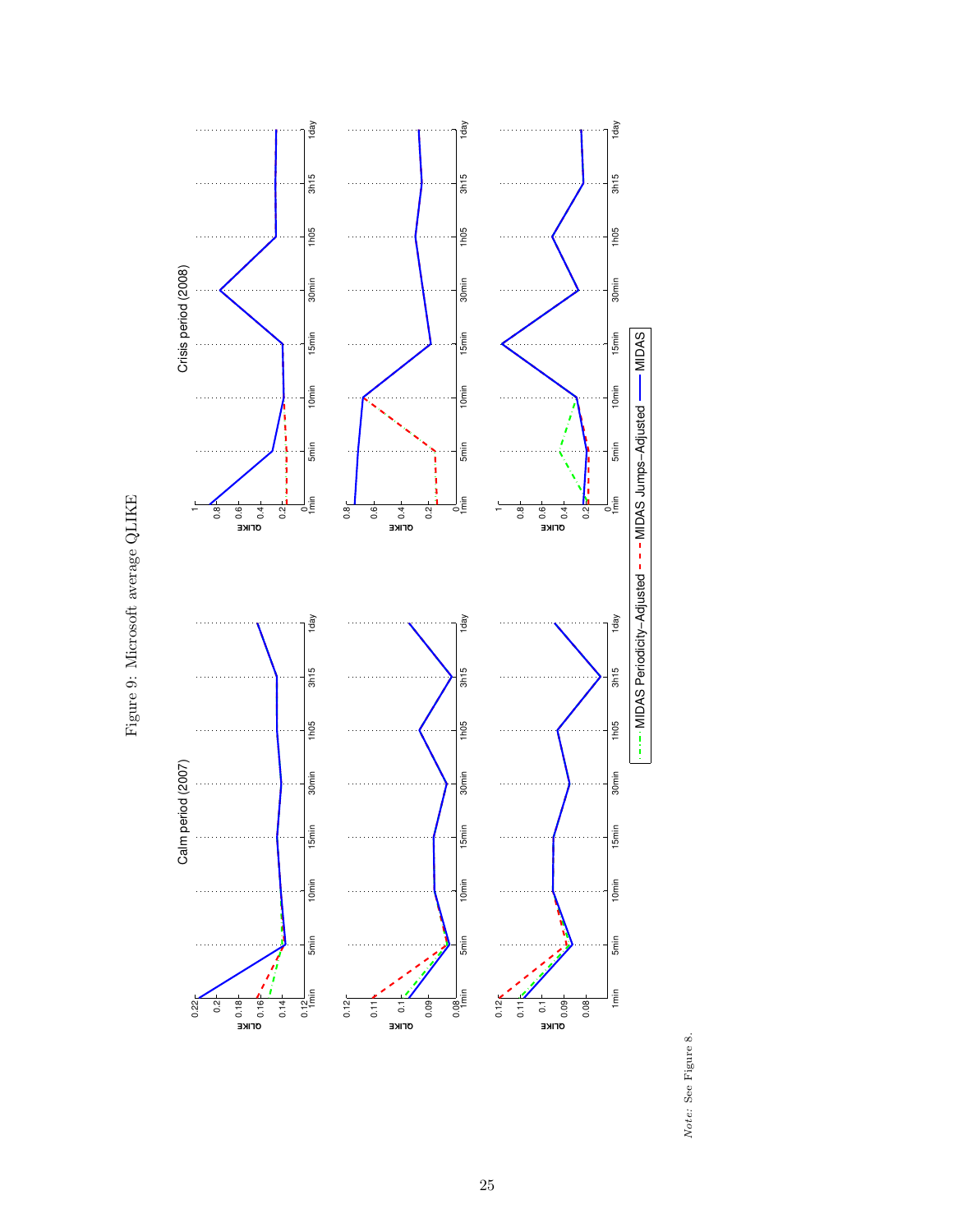## 4.4 MIDAS and Other Competing Variance Models

In this section, we compare the predictive accuracy of the MIDAS-RV forecasts with those obtained for four widely used variance models based on daily and/or intradaily data, *i.e.*, the GARCH model, the Generalized Autoregressive Score (GAS), the Heterogeneous Autoregressive Realized Volatility-based model (HAR-RV) and the HAR-RV adjusted for jumps (HAR-RV-J).

i) The first competing model is the popular  $GARCH(1,1)$  model, pioneered by Engle (1982) and Bollerslev  $(1986), i.e.:$ 

$$
r_{t+1,t} = c + z_{t+1,t} \sqrt{h_{t+1,t}},\tag{10}
$$

$$
h_{t+1,t} = \alpha_0 + \alpha_1 (r_{t,t-1} - c)^2 + \beta_1 h_{t,t-1}.
$$
\n(11)

ii) The second model is the GAS model, recently introduced by Harvey  $(2013)$  and Creal et al.  $(2013)$ . This model is designed to better treat large outliers. We consider the Student GAS specification where the one step-ahead conditional variance is defined as follows:

$$
h_{t+1,t} = w_0 + a_1 u_{t,t-1} h_{t,t-1} + \phi_1 h_{t,t-1},
$$
\n(12)

with  $u_{t,t-1} = ((v+1)z_{t,t-1}^2)/(v-2+z_{t,t-1}^2) - 1$ , and  $z_t \sim t(0,1,v)$ .

Notice that for the GARCH and GAS models, the variance forecasts for  $H > 1$  are obtained as  $\sum_{i=1}^{H} h_{t+i,t}$ and not directly from  $r_{t+H,t}$  as opposed to the MIDAS-RV model.

 $iii)$  The third competing model is the HAR-RV model, proposed by Corsi (2009):

$$
RV_{t+1,t} = \alpha_0 + \alpha_1 RV_{t,t-1} + \alpha_2 RV_{t,t-1}^w + \alpha_3 RV_{t,t-1}^m + \varepsilon_{t+1},
$$
\n(13)

where  $RV_{t+1,t}$  is the daily realized variance (Eq. 3) and by convention,  $RV_{t,t-1}^w = \frac{1}{5} \sum_{i=0}^4 RV_{t-i,t-i-1}$  and  $RV_{t,t-1}^m = \frac{1}{22} \sum_{i=0}^{21} RV_{t-i,t-i-1}$ . This model is conceived as an additive cascade of different variance components defined over different time horizons of one day, one week  $(w)$ , and one month  $(m)$ , respectively. The HAR-RV is therefore a constrained version of the MIDAS-RV model with intradaily squared return regressors and a particular weight structure. Indeed, given the definition of the realized volatility, Eq. (13) can be rewritten as a weighted sum of past observations of the intraday squared returns. For more details, see Appendix 6.3. iv) Andersen et al. (2007) extended the classical HAR-RV framework by taking into account the lagged effect of jumps. The HAR-RV-J model (where J stands for jumps) is formally defined as following:

$$
RV_{t+1,t} = \alpha_0 + \alpha_1 RV_{t,t-1} + \alpha_2 RV_{t,t-1}^w + \alpha_3 RV_{t,t-1}^m + \gamma_1 J_{t,t-1} + \gamma_2 J_{t,t-1}^w + \gamma_3 J_{t,t-1}^m + \varepsilon_{t+1},
$$
(14)

where  $J_{t,t-1} = I_t \times (RV_{t,t-1} - BV_{t,t-1})$  is a random variable that is nonzero for the intervals in which jumps do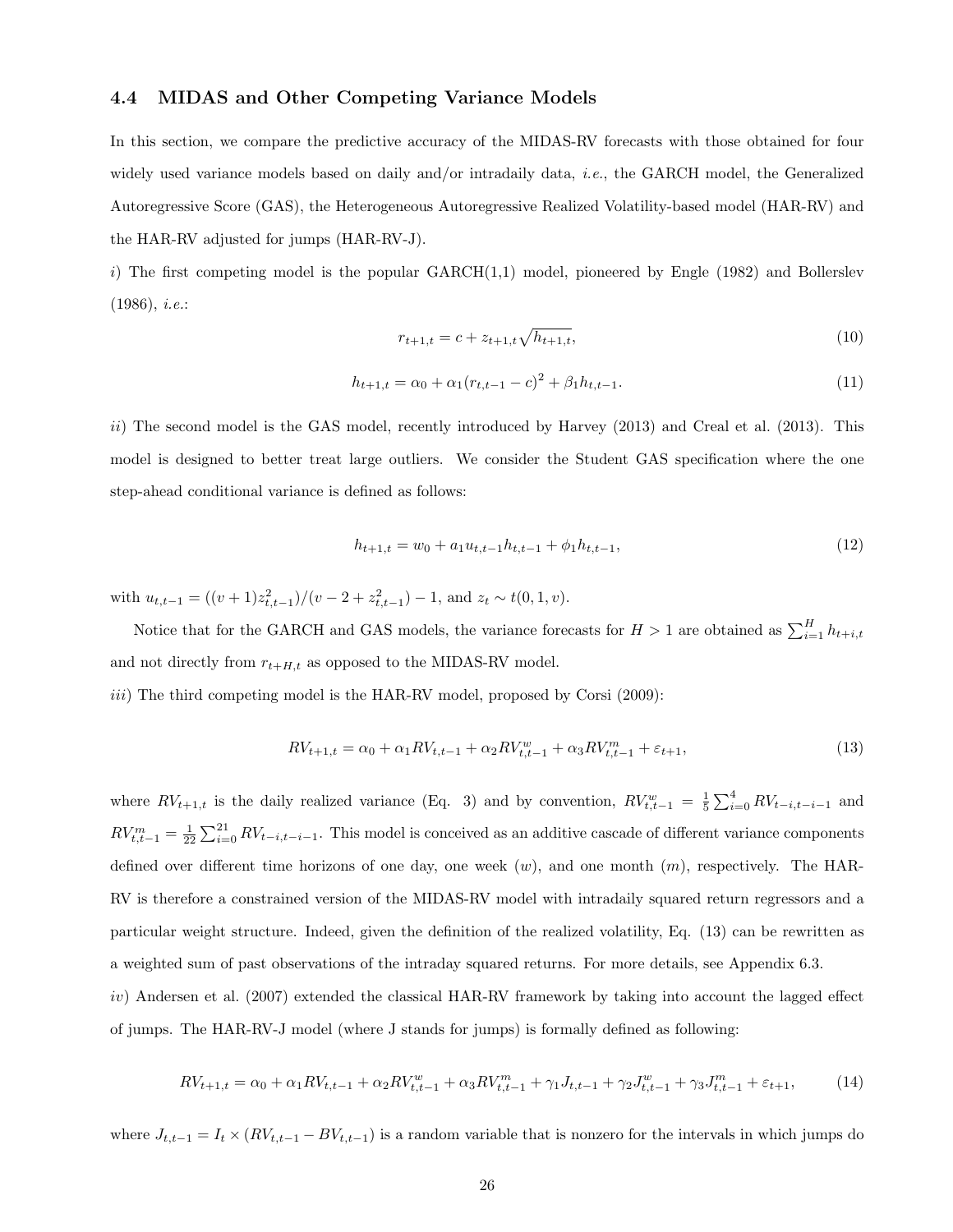occur and zero otherwise, BV is the daily realized bipower variation (Barndorff-Nielsen and Shephard, 2004b) which is defined as:

$$
BV_t = \mu_1^{-2} \sum_{l=2}^{m} |r_{t,l}| |r_{t,l-1}|,
$$
\n(15)

with  $\mu_1 = \sqrt{(2/\pi)} \approx 0.79788$ , and  $I_t \equiv I(Z_t > \Phi_{0.999})$ , where  $Z_t$  is defined as:

$$
Z_{t} = \frac{m^{2}(RV_{t,t-1} - BV_{t,t-1})RV_{t,t-1}^{-1}}{[(\mu_{1}^{-4} + 2\mu_{1}^{-2} - 5)max\{1, TQ_{t,t-1}(m)RV_{t,t-1}^{-2}\}]^{1/2}}
$$
(16)

with  $T Q_{t,t-1}$  the tri-power quarticity, a robust estimator of the integrated variance, and  $\Phi_{0.999}$  the 99.9% quantile of the standard normal distribution.<sup>15</sup>

The MCS procedure is now applied on 18 models, namely the eight MIDAS models with regressors sampled between 1-min and one day, the six MIDAS specifications with 1- and 5-minute regressors adjusted for intraday periodicity, jumps and/or microstructure noise, and the four competing variance models (HAR-RV, HAR-RV-J, Student GAS, GARCH). The results are summarized in Table 5. The global conclusion is that the MIDAS models provide (at least for these two assets) comparable, or even better, variance forecasts than the other competing models. In terms of the loss function, the models are dominated during the calm period by the MIDAS models, except for the daily Microsoft forecasts. For the calm period, we find that the forecasts provided by different MIDAS specifications are statistically comparable to those issued from the HAR-RV and HAR-RV-J models. The GAS model provides comparable forecasts only in the case of S&P 500 for a forecasting horizon of two weeks. During the crisis, the best forecasts are generally provided by the MIDAS models with 1- or 5-minute filtered predictors, and the cluster of superior forecasting models no longer includes the HAR-RV and HAR-RV-J models. For longer horizons, the GAS and the GARCH provide similar results to those obtained with the MIDAS model. These findings confirm the intuition that high-frequency data can be used to successfully forecast volatility, provided that these data are filtered for periodicity and jumps. For these two assets, MIDAS models outperform in many cases standard variance models such as the GARCH model, or even the HAR-RV, HAR-RV-J or GAS models.

 ${}^{15}TQ_t \equiv m\mu_{4/3}^{-3}\sum_{l=3}^m |r_{t,l}|^{4/3}|r_{t,l-1}|^{4/3}|r_{t,l-2}|^{4/3}$ , where  $\mu_{4/3} \equiv 2^{2/3}\Gamma(7/6)\Gamma(1/2)^{-1}$ .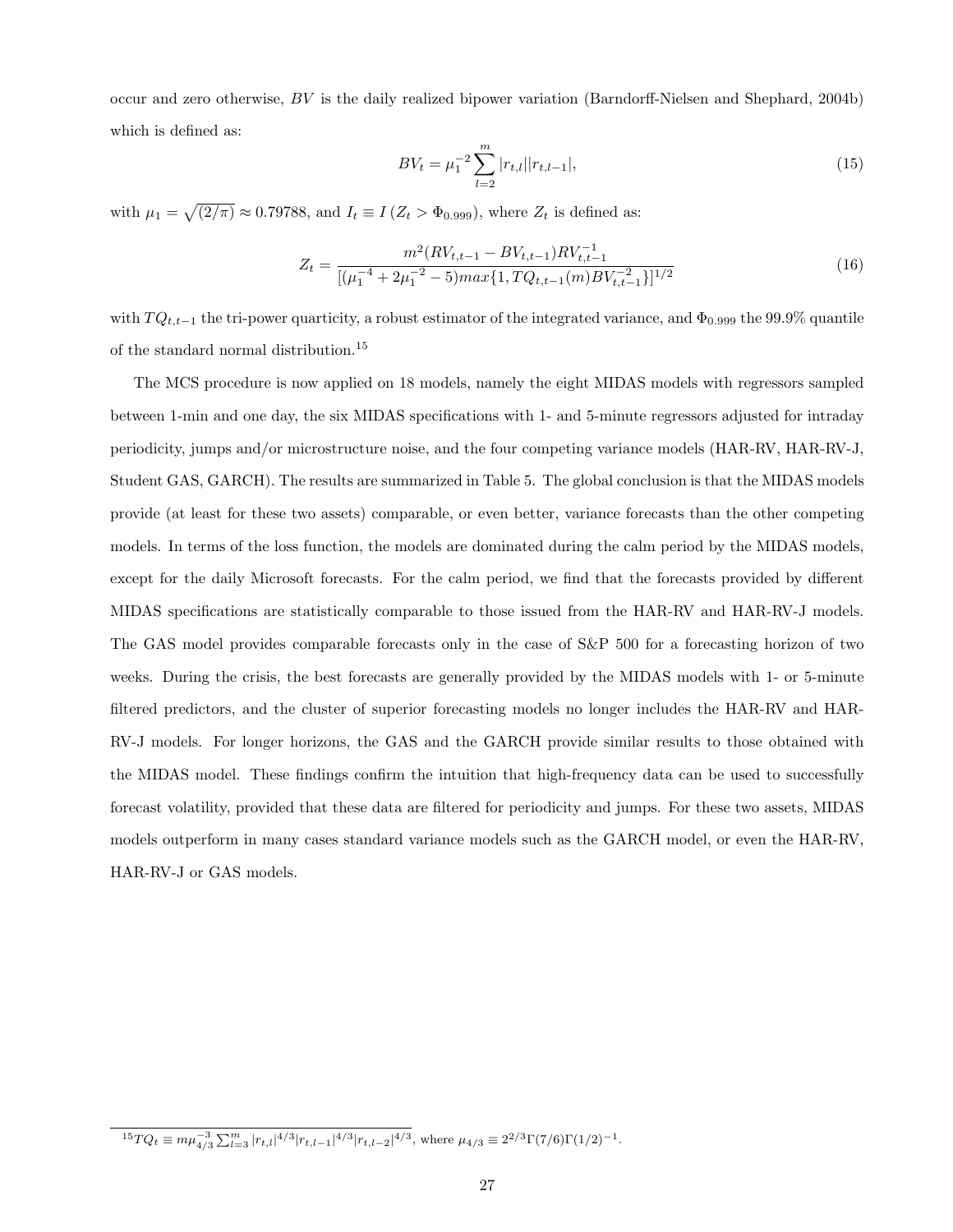| Table 5: Comparing competing variance models |  |  |
|----------------------------------------------|--|--|
|                                              |  |  |

| Panel A: Calm period (2007) |         |            |              |            |         |            |        |             |              |            |        |             |
|-----------------------------|---------|------------|--------------|------------|---------|------------|--------|-------------|--------------|------------|--------|-------------|
|                             |         |            | $H=1$        |            |         |            | $H=5$  |             |              |            | $H=10$ |             |
|                             | S&P 500 |            | <b>MSFT</b>  |            | S&P 500 |            |        | <b>MSFT</b> |              | S&P 500    |        | <b>MSFT</b> |
|                             | OLIKE   | $p$ -value | <b>OLIKE</b> | $p$ -value | OLIKE   | $p$ -value | OLIKE  | $p$ -value  | <b>QLIKE</b> | $p$ -value | OLIKE  | $p$ -value  |
| <b>1min</b>                 | 0.2423  | 0.1617     | 0.2161       | 0.0103     | 0.2203  | 0.1444     | 0.0971 | 0.1726      | 0.2357       | 0.1830     | 0.1083 | 0.0046      |
| 1min Per.Adj                | 0.2320  | 0.1617     | 0.1521       | 0.0704     | 0.2078  | 0.6375     | 0.0993 | 0.1285      | 0.2228       | 0.6896     | 0.1104 | 0.0039      |
| 1min Jumps.Adj              | 0.2141  | 0.9961     | 0.1631       | 0.0103     | 0.1823  | 1.0000     | 0.1105 | 0.0059      | 0.2053       | 0.9262     | 0.1196 | 0.0031      |
| 1min Jumps.Adj_Preav        | 0.2155  | 0.1617     | 0.1560       | 0.0103     | 0.1900  | 0.7983     | 0.1000 | 0.0059      | 0.4243       | 0.1830     | 0.1054 | 0.0039      |
| 5min                        | 0.2152  | 0.9773     | 0.1369       | 0.7738     | 0.1904  | 0.7983     | 0.0823 | 0.9888      | 0.2061       | 0.9262     | 0.0861 | 0.2702      |
| 5min Per.Adj                | 0.2138  | 1.0000     | 0.1399       | 0.7738     | 0.1884  | 0.8186     | 0.0831 | 0.9888      | 0.2063       | 0.9262     | 0.0873 | 0.2702      |
| 5min Jumps.Adj              | 0.2152  | 0.9773     | 0.1380       | 0.7738     | 0.1850  | 0.8186     | 0.0830 | 0.9888      | 0.2029       | 0.9320     | 0.0888 | 0.2702      |
| 5min Jumps.Adj_Preav        | 0.2149  | 0.9961     | 0.1560       | 0.0213     | 0.1899  | 0.7983     | 0.1001 | 0.0059      | 0.4286       | 0.1830     | 0.1052 | 0.0039      |
| 10 <sub>min</sub>           | 0.2203  | 0.1617     | 0.1412       | 0.7738     | 0.1968  | 0.6375     | 0.0878 | 0.5281      | 0.2013       | 1.0000     | 0.0950 | 0.2100      |
| $15\text{min}$              | 0.2265  | 0.1617     | 0.1447       | 0.3101     | 0.2060  | 0.1444     | 0.0881 | 0.5148      | 0.2245       | 0.3046     | 0.0948 | 0.1429      |
| 30 <sub>min</sub>           | 0.2152  | 0.9961     | 0.1407       | 0.7738     | 0.1920  | 0.8186     | 0.0833 | 0.9888      | 0.2140       | 0.8471     | 0.0874 | 0.2702      |
| 1h05                        | 0.2254  | 0.1617     | 0.1447       | 0.6354     | 0.2017  | 0.7171     | 0.0933 | 0.5148      | 0.2187       | 0.6896     | 0.0930 | 0.2702      |
| 3h15                        | 0.2713  | 0.0630     | 0.1449       | 0.7738     | 0.2471  | 0.1444     | 0.0815 | 1.0000      | 0.2518       | 0.1830     | 0.0732 | 1.0000      |
| 1day                        | 0.2672  | 0.1617     | 0.1627       | 0.3101     | 0.2359  | 0.1444     | 0.0971 | 0.5148      | 0.2529       | 0.1830     | 0.0943 | 0.2702      |
| HAR-RV                      | 0.2176  | 0.1617     | 0.1345       | 1.0000     | 0.1941  | 0.7726     | 0.0868 | 0.5148      | 0.2172       | 0.6896     | 0.0943 | 0.2100      |
| HAR-RVjumps                 | 0.2187  | 0.1617     | 0.1359       | 0.7738     | 0.1973  | 0.7171     | 0.0883 | 0.5148      | 0.2226       | 0.4406     | 0.0960 | 0.1429      |
| GARCH                       | 0.3240  | 0.0630     | 0.2208       | 0.0027     | 0.2849  | 0.1444     | 0.1677 | 0.0002      | 0.2935       | 0.1830     | 0.1747 | >0.0001     |
| GAS                         | 0.3161  | 0.0630     | 0.1884       | 0.0103     | 0.2669  | 0.1444     | 0.1292 | 0.0059      | 0.2688       | 0.3046     | 0.1296 | 0.0046      |

Panel B: Crisis period (2008)

|                      | $H=1$   |            |              |            |         | $H = 5$    |              |            | $H=10$       |            |        |             |
|----------------------|---------|------------|--------------|------------|---------|------------|--------------|------------|--------------|------------|--------|-------------|
|                      | S&P 500 |            | <b>MSFT</b>  |            | S&P 500 |            | <b>MSFT</b>  |            |              | S&P 500    |        | <b>MSFT</b> |
|                      | OLIKE   | $p$ -value | <b>OLIKE</b> | $p$ -value | OLIKE   | $p$ -value | <b>QLIKE</b> | $p$ -value | <b>QLIKE</b> | $p$ -value | OLIKE  | $p$ -value  |
| 1 <sub>min</sub>     | 0.2185  | 0.0304     | 0.8640       | 0.0265     | 0.2337  | 0.0539     | 0.7399       | 0.0121     | 0.5308       | 0.0315     | 0.2231 | 0.0883      |
| 1min Per.Adj         | 0.2112  | 0.0698     | 0.1635       | 0.1823     | 0.2227  | 0.4921     | 0.1465       | 0.1455     | 0.2975       | 0.1162     | 0.1679 | 1.0000      |
| 1min Jumps.Adj       | 0.2042  | 0.0698     | 0.1587       | 1.0000     | 0.2026  | 0.6140     | 0.1362       | 1.0000     | 0.3172       | 0.1162     | 0.1758 | 0.6477      |
| 1min Jumps.Adj_Preav | 0.2430  | 0.0304     | 0.1698       | 0.1823     | 0.2596  | 0.0258     | 0.1725       | 0.0322     | 0.3517       | 0.1162     | 0.1918 | 0.4436      |
| 5 <sub>min</sub>     | 0.2033  | 0.0698     | 0.2891       | 0.0265     | 0.2182  | 0.4921     | 0.7152       | 0.0121     | 0.4144       | 0.1162     | 0.1914 | 0.3105      |
| 5min Per.Adj         | 0.2008  | 0.0698     | 0.1673       | 0.1339     | 0.2142  | 0.6140     | 0.1534       | 0.1455     | 0.2737       | 0.3766     | 0.4426 | 0.0207      |
| 5min Jumps.Adj       | 0.1842  | 1.0000     | 0.1598       | 0.8786     | 0.1956  | 1.0000     | 0.1528       | 0.1455     | 0.3073       | 0.1162     | 0.1735 | 0.6477      |
| 5min Jumps.Adj_Preav | 0.2418  | 0.0304     | 0.1780       | 0.0271     | 0.2627  | 0.0258     | 0.1757       | 0.0239     | 0.3502       | 0.1162     | 0.1943 | 0.3105      |
| 10 <sub>min</sub>    | 0.2166  | 0.0304     | 0.1848       | 0.0265     | 0.2340  | 0.0539     | 0.6791       | 0.0121     | 0.3245       | 0.1162     | 0.2839 | 0.0207      |
| 15min                | 0.2172  | 0.0698     | 0.1960       | 0.0271     | 0.2306  | 0.0539     | 0.1820       | 0.0322     | 0.3146       | 0.1162     | 0.9670 | 0.0207      |
| $30\text{min}$       | 0.2317  | 0.0304     | 0.7694       | 0.0265     | 0.2662  | 0.0258     | 0.2397       | 0.0121     | 0.3408       | 0.1162     | 0.2670 | 0.0207      |
| 1h05                 | 0.2428  | 0.0304     | 0.2566       | 0.0265     | 0.3081  | 0.0258     | 0.2958       | 0.0121     | 0.3850       | 0.0315     | 0.5070 | 0.0207      |
| 3h15                 | 0.2468  | 0.0304     | 0.2612       | 0.0265     | 0.3437  | 0.0058     | 0.2485       | 0.0153     | 0.4352       | 0.0315     | 0.2213 | 0.3105      |
| 1day                 | 0.3305  | 0.0304     | 0.2539       | 0.0265     | 0.3190  | 0.0162     | 0.2719       | 0.0121     | 0.3911       | 0.0318     | 0.2419 | 0.0359      |
| HAR-RV               | 0.2102  | 0.0698     | 0.1781       | 0.0271     | 0.2449  | 0.0539     | 0.1754       | 0.0153     | 0.3563       | 0.0318     | 0.2346 | 0.0207      |
| HAR-RVjumps          | 0.2148  | 0.0698     | 0.1719       | 0.1339     | 0.2472  | 0.0539     | 0.1669       | 0.0717     | 0.3569       | 0.0315     | 0.2205 | 0.0359      |
| GARCH                | 0.2291  | 0.0698     | 0.2205       | 0.0265     | 0.2282  | 0.4921     | 0.2041       | 0.0153     | 0.2723       | 0.2778     | 0.2208 | 0.3105      |
| GAS                  | 0.2363  | 0.0304     | 0.2447       | 0.0265     | 0.2173  | 0.6140     | 0.2142       | 0.0153     | 0.2348       | 1.0000     | 0.2226 | 0.3105      |
|                      |         |            |              |            |         |            |              |            |              |            |        |             |

Note: This table presents the MCS test results obtained for two assets (S&P 500 and Microsoft) during both calm and crisis periods. The results are reported for three forecasting horizons, namely one day  $(H = 1)$ , one week  $(H = 5)$  and two weeks  $(H = 10)$ . For each of them, we present the average value of the QLIKE loss function along with the corresponding p-value resulting from the MCS test. The confidence level for the MCS test is set to  $\alpha = 25\%$  and 10,000 bootstrap resamples are used, with block length of five observations, to obtain the distribution under the null of equal predictive accuracy. The set of the competing variance models includes eight MIDAS specifications with regressors sampled at a frequency ranging from one minute to one day, six MIDAS models with 1- and 5-minute regressors adjusted for intraday periodicity, jumps and/or microstructure noise, the HAR-RV, HAR-RV-J, GARCH and GAS models.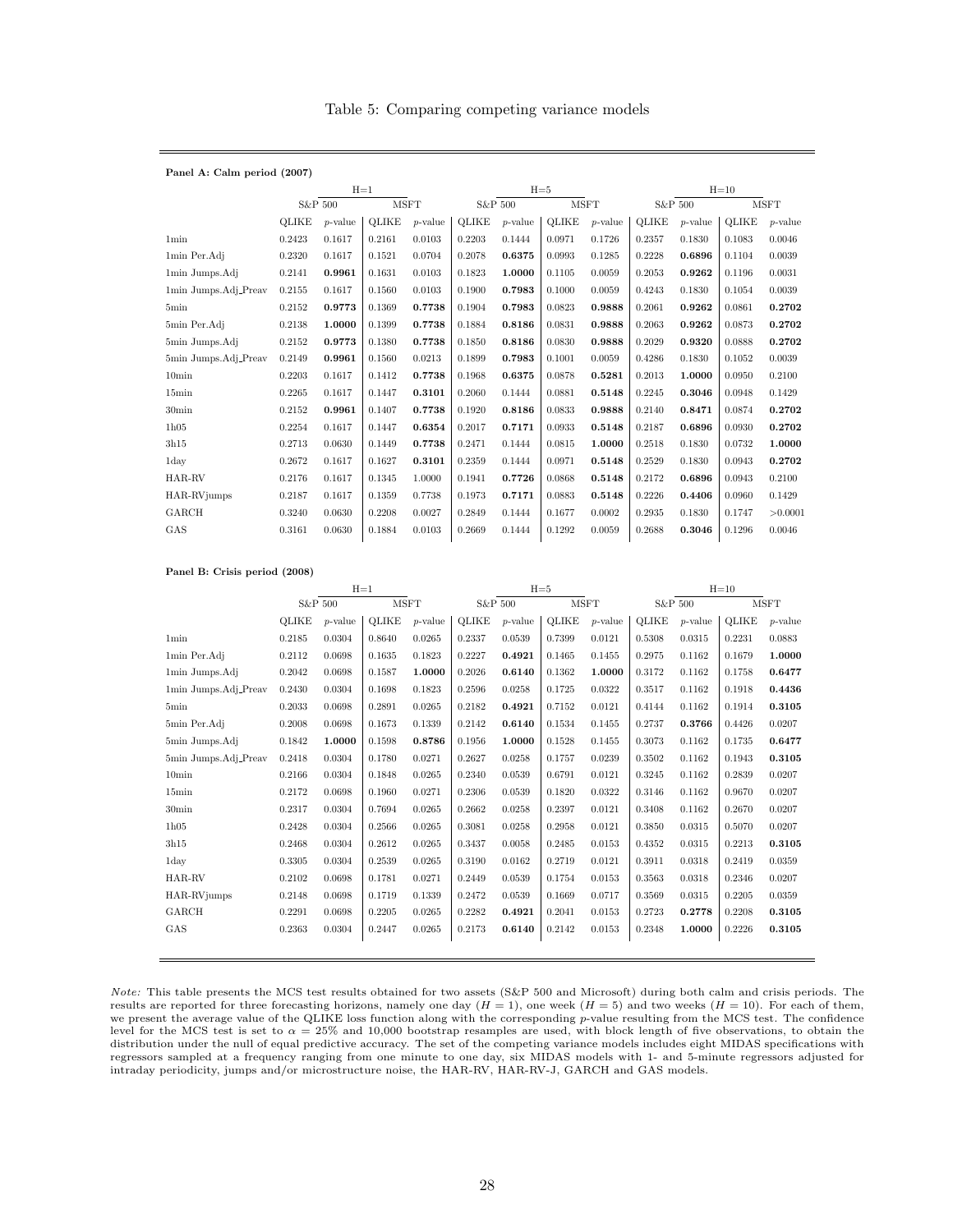#### 4.5 Robustness Check

In this section we examine the robustness of our results. The most frequent criticism on both MIDAS and HAR-RV models concerns the absence of some constraints ensuring the positivity of the variance process. A straightforward solution consists in predicting the logarithm of the variance proxy, *i.e.*, Log-MIDAS:

$$
\log(RV_{t+H,t}^{(m_2)}) = \mu_{H,m_1} + \phi_{H,m_1}\Omega_{H,m_1}(L^{1/m_1})\log(X_{t,t-1/m_1}^{(m_1)}) + \varepsilon_t.
$$
\n(17)

Log-HAR-RV:

$$
\log(RV_{t+H,t}) = \alpha_0 + \alpha_1 \log(RV_{t,t-1}) + \alpha_2 \log(RV_{t,t-1}^w) + \alpha_3 \log(RV_{t,t-1}^m) + \varepsilon_{t+1}.
$$
\n(18)

Log-HAR-RV-J:

$$
\log(RV_{t+H,t}) = \alpha_0 + \alpha_1 \log(RV_{t,t-1}) + \alpha_2 \log(RV_{t,t-1}^w) + \alpha_3 \log(RV_{t,t-1}^m)
$$
\n
$$
+ \gamma_1 \log(J_{t,t-1} + 1) + \gamma_2 \log(J_{t,t-1}^w + 1) + \gamma_3 \log(J_{t,t-1}^m + 1) + \varepsilon_{t+1}.
$$
\n(19)

To forecast the logarithm of the realized measure of volatility, we follow exactly the same procedure as for the level of variance. Next, in order to compare the log-variance forecasts with the level of variance proxy, the following transformation is required (Andersen et al., 2003):

$$
\widehat{RV'}_{t+H,t} = \exp(\log(\widehat{RV}_{t+H,t}) + \frac{1}{2}Var(e_{t+H,t})),\tag{20}
$$

where  $\log(\widehat{RV}_{t+H,t})$  is the forecast of the log of realized volatility and  $Var(e_{t+H,t})$  is the variance of the forecasting errors.

The results of the MCS-based comparison procedure are reported in Table 6. Once again, during the calm period, the standard models are generally dominated by the log-MIDAS models. For shorter forecasting horizons (one day and one week), the cluster also includes the log-HAR-RV-J model. Only in the case of S&P 500, the GAS model provides statistically comparable forecasts for an horizon of one and two weeks. During the crisis, the daily log-MIDAS-RV with 5-minute regressors pre-filtered for intraday periodicity, jumps and microstructure noise has the smallest QLIKE. For the one-week forecasting horizon the better forecast fit is given by the log-HAR-RV-J model for both Microsoft and S&P 500. The subset of superior forecasting models (as identified by the MCS) encompasses a smaller number of log-MIDAS specifications than in the calm period, the log-HAR-RV-J model (for one day and one week forecasting horizons) and the Student GAS model (for one and two week-ahead S&P 500 forecasts).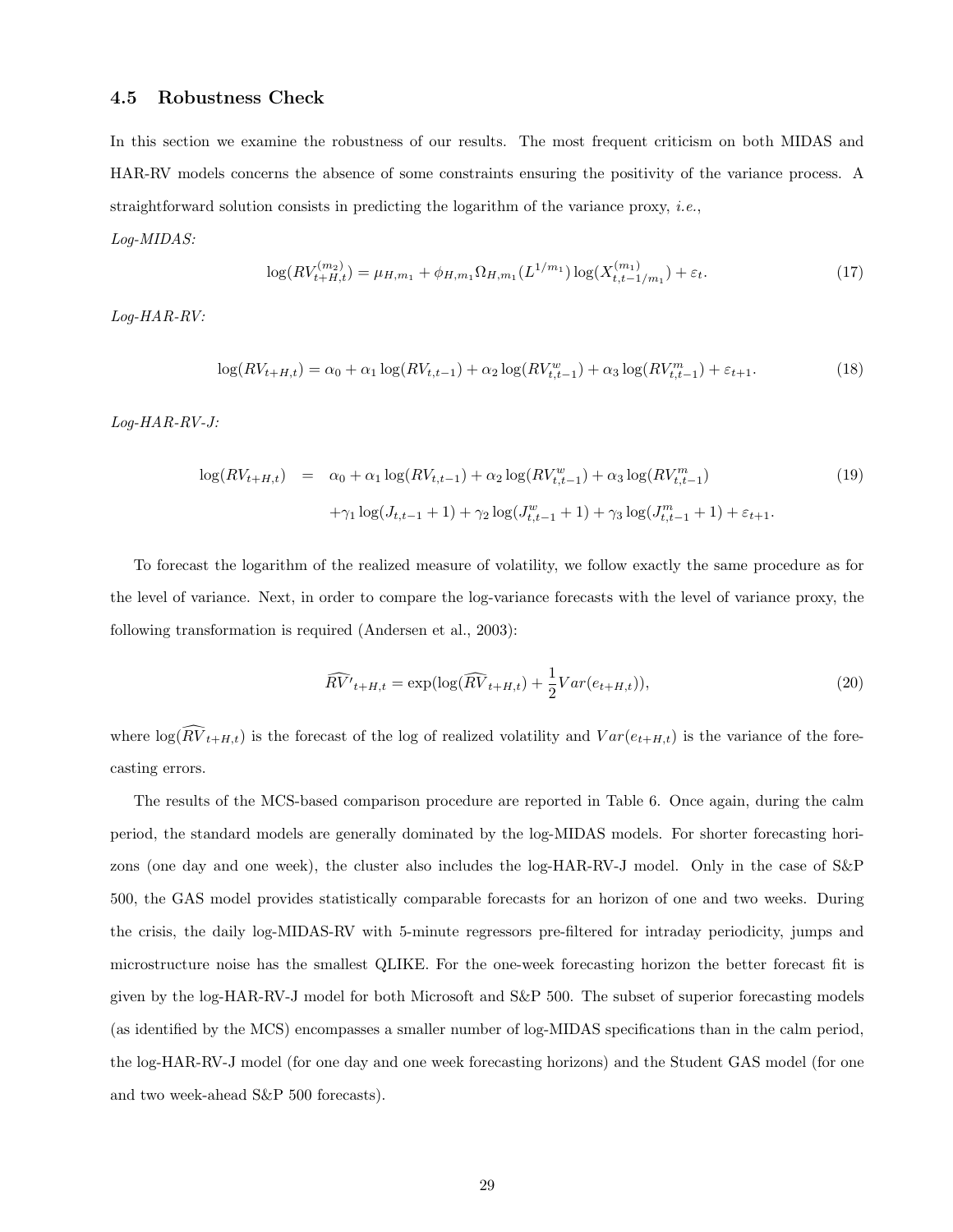#### Table 6: Log version - MCS Test

| Panel A: Calm period (2007) |        |            |              |             |              |            |              |             |              |            |        |             |
|-----------------------------|--------|------------|--------------|-------------|--------------|------------|--------------|-------------|--------------|------------|--------|-------------|
|                             |        |            | $H=1$        |             |              |            | $H=5$        |             |              |            | $H=10$ |             |
|                             |        | S&P 500    |              | <b>MSFT</b> |              | S&P 500    |              | <b>MSFT</b> |              | S&P 500    |        | <b>MSFT</b> |
|                             | OLIKE  | $p$ -value | <b>QLIKE</b> | $p$ -value  | <b>OLIKE</b> | $p$ -value | <b>QLIKE</b> | $p$ -value  | <b>QLIKE</b> | $p$ -value | OLIKE  | $p$ -value  |
| 1 <sub>min</sub>            | 0.2406 | 0.3927     | 0.1553       | 0.0793      | 0.2299       | 0.4631     | 0.0998       | 0.0862      | 0.2454       | 0.0472     | 0.1136 | 0.0186      |
| 1min Per.Adj                | 0.2350 | 0.8643     | 0.1546       | 0.0793      | 0.2294       | 0.4631     | 0.0997       | 0.3683      | 0.2057       | 1.0000     | 0.1253 | 0.0069      |
| 1min Jumps.Adj              | 0.2395 | 0.3927     | 0.1660       | 0.0793      | 0.2118       | 0.7967     | 0.1262       | 0.0034      | 0.2152       | 0.9008     | 0.1263 | 0.0011      |
| 1min Jumps.Adj_Preav        | 0.2295 | 0.6360     | 0.1656       | 0.0793      | 0.2174       | 0.4805     | 0.1126       | 0.0618      | 1.0253       | 0.0014     | 0.1145 | 0.0186      |
| 5min                        | 0.2251 | 0.8643     | 0.1403       | 0.9546      | 0.1987       | 0.7967     | 0.0862       | 0.8161      | 0.2149       | 0.9219     | 0.0915 | 0.6301      |
| 5min Per.Adj                | 0.2252 | 0.8643     | 0.1419       | 0.9142      | 0.2051       | 0.7967     | 0.0913       | 0.6182      | 0.2178       | 0.9008     | 0.0924 | 0.6301      |
| 5min Jumps.Adj              | 0.2246 | 0.8643     | 0.1409       | 0.9546      | 0.2097       | 0.7571     | 0.0902       | 0.6182      | 0.2079       | 0.9820     | 0.0948 | 0.5343      |
| 5min Jumps.Adj_Preav        | 0.2105 | 1.0000     | 0.1517       | 0.0793      | 0.1931       | 1.0000     | 0.1022       | 0.0862      | 0.2305       | 0.9008     | 0.1056 | 0.0246      |
| 10 <sub>min</sub>           | 0.2252 | 0.8643     | 0.1432       | 0.9142      | 0.2116       | 0.4805     | 0.0902       | 0.6182      | 0.2294       | 0.0472     | 0.0905 | 0.6301      |
| $15\text{min}$              | 0.2324 | 0.4502     | 0.1451       | 0.6697      | 0.2180       | 0.4631     | 0.0893       | 0.5495      | 0.2289       | 0.6145     | 0.0906 | 0.5343      |
| 30 <sub>min</sub>           | 0.2198 | 0.8643     | 0.1369       | 1.0000      | 0.2158       | 0.6218     | 0.0811       | 0.8161      | 0.2118       | 0.9820     | 0.0834 | 0.8619      |
| 1h05                        | 0.2348 | 0.5145     | 0.1420       | 0.9546      | 0.2193       | 0.4805     | 0.0837       | 0.8161      | 0.2104       | 0.9820     | 0.0800 | 0.8792      |
| 3h15                        | 0.2644 | 0.0592     | 0.1508       | 0.6697      | 0.2498       | 0.2145     | 0.0773       | 1.0000      | 0.2523       | 0.0472     | 0.0785 | 1.0000      |
| 1day                        | 0.2973 | 0.0592     | 0.1805       | 0.0793      | 0.2385       | 0.3504     | 0.1069       | 0.4387      | 0.2287       | 0.9008     | 0.0880 | 0.8619      |
| HAR-RV                      | 0.2444 | 0.1056     | 0.1528       | 0.0793      | 0.2622       | 0.0124     | 0.1179       | 0.0014      | 0.3308       | 0.0014     | 0.1425 | 0.0007      |
| HAR-RVjumps                 | 0.2205 | 0.8643     | 0.1386       | 0.9546      | 0.2161       | 0.4805     | 0.0922       | 0.5495      | 0.2615       | 0.0375     | 0.1056 | 0.0186      |
| GARCH                       | 0.3240 | 0.0592     | 0.2208       | 0.0697      | 0.2849       | 0.3504     | 0.1677       | 0.0014      | 0.2935       | 0.0472     | 0.1747 | 0.0011      |
| GAS                         | 0.3161 | 0.0592     | 0.1884       | 0.0793      | 0.2669       | 0.3504     | 0.1292       | 0.0862      | 0.2688       | 0.0472     | 0.1296 | 0.0186      |
|                             |        |            |              |             |              |            |              |             |              |            |        |             |

#### Panel B: Crisis period (2008)

|                      | $H=1$   |            |              |            |              | $H = 5$    |              |            | $H=10$       |            |        |             |  |
|----------------------|---------|------------|--------------|------------|--------------|------------|--------------|------------|--------------|------------|--------|-------------|--|
|                      | S&P 500 |            | <b>MSFT</b>  |            | S&P 500      |            | <b>MSFT</b>  |            | S&P 500      |            |        | <b>MSFT</b> |  |
|                      | OLIKE   | $p$ -value | <b>QLIKE</b> | $p$ -value | <b>OLIKE</b> | $p$ -value | <b>OLIKE</b> | $p$ -value | <b>OLIKE</b> | $p$ -value | OLIKE  | $p$ -value  |  |
| 1 <sub>min</sub>     | 0.3628  | 0.0001     | 0.1881       | 0.0953     | 0.5074       | 0.0024     | 0.2244       | 0.0182     | 0.6579       | 0.0011     | 0.3851 | 0.0047      |  |
| 1min Per.Adj         | 0.3553  | 0.0001     | 0.2575       | 0.0139     | 0.5223       | 0.0024     | 0.2093       | 0.0182     | 0.4240       | 0.1263     | 0.4045 | 0.0039      |  |
| 1min Jumps.Adj       | 0.3369  | 0.0001     | 0.2407       | 0.0276     | 0.4799       | 0.0115     | 0.3244       | 0.0182     | 0.6406       | 0.0024     | 0.4123 | 0.0047      |  |
| 1min Jumps.Adj_Preav | 0.2926  | 0.0048     | 0.2369       | 0.0139     | 0.4875       | 0.0115     | 0.3434       | 0.0182     | 0.6936       | 0.0024     | 0.4136 | 0.0047      |  |
| 5min                 | 0.2530  | 0.0048     | 0.2085       | 0.0832     | 0.3928       | 0.0115     | 0.2029       | 0.0182     | 0.5136       | 0.0024     | 0.1682 | 1.0000      |  |
| 5min Per.Adj         | 0.2544  | 0.0048     | 0.1712       | 0.0953     | 0.4154       | 0.0115     | 0.2683       | 0.0182     | 0.5072       | 0.0024     | 0.1737 | 0.3670      |  |
| 5min Jumps.Adj       | 0.2083  | 0.0295     | 0.2011       | 0.0953     | 0.3872       | 0.0115     | 0.1986       | 0.0182     | 0.5550       | 0.0024     | 0.3325 | 0.0047      |  |
| 5min Jumps.Adj_Preav | 0.1514  | 1.0000     | 0.1471       | 1.0000     | 0.2404       | 0.5737     | 0.2175       | 0.0182     | 0.3625       | 0.1263     | 0.2851 | 0.1848      |  |
| 10 <sub>min</sub>    | 0.2323  | 0.0295     | 0.1699       | 0.0953     | 0.2952       | 0.0115     | 0.1624       | 0.0634     | 0.4903       | 0.0024     | 0.3197 | 0.0047      |  |
| 15min                | 0.1930  | 0.0295     | 0.1591       | 0.3878     | 0.2065       | 0.9076     | 0.1946       | 0.0182     | 0.4679       | 0.0580     | 0.1820 | 0.2582      |  |
| 30 <sub>min</sub>    | 0.1926  | 0.0295     | 0.1725       | 0.0953     | 0.2992       | 0.0115     | 0.2407       | 0.0182     | 0.2814       | 0.3369     | 0.2797 | 0.1362      |  |
| 1h05                 | 0.1857  | 0.0295     | 0.2122       | 0.0276     | 0.2854       | 0.1576     | 0.2594       | 0.0182     | 0.3575       | 0.1263     | 0.2628 | 0.1029      |  |
| 3h15                 | 0.1993  | 0.0295     | 0.2173       | 0.0495     | 0.2552       | 0.0115     | 0.2300       | 0.0182     | 0.3809       | 0.1060     | 0.2717 | 0.1810      |  |
| 1day                 | 0.2765  | 0.0001     | 0.2273       | 0.0139     | 0.2544       | 0.0645     | 0.2042       | 0.0182     | 0.3243       | 0.1263     | 0.2302 | 0.1848      |  |
| HAR-RV               | 0.1748  | 0.1520     | 0.1662       | 0.0953     | 0.2649       | 0.0115     | 0.1821       | 0.0182     | 0.4382       | 0.0024     | 0.2644 | 0.0047      |  |
| HAR-RVjumps          | 0.1667  | 0.2427     | 0.1497       | 0.8194     | 0.2039       | 1.0000     | 0.1426       | 1.0000     | 0.3294       | 0.1263     | 0.1965 | 0.1848      |  |
| GARCH                | 0.2291  | 0.0048     | 0.2205       | 0.0953     | 0.2282       | 0.5737     | 0.2041       | 0.0182     | 0.2723       | 0.2280     | 0.2208 | 0.1848      |  |
| GAS                  | 0.2363  | 0.0295     | 0.2447       | 0.0276     | 0.2173       | 0.9076     | 0.2142       | 0.0182     | 0.2348       | 1.0000     | 0.2226 | 0.1848      |  |
|                      |         |            |              |            |              |            |              |            |              |            |        |             |  |

Note: This table presents the MCS test results obtained for the two assets under analysis (S&P 500 and Microsoft) during both calm and crisis periods. The results are reported for three forecasting horizons, namely one day  $(H = 1)$ , one week  $(H = 5)$  and two weeks  $(H = 10)$ . For each of them, we present the average value of the QLIKE loss function along with the corresponding p-value resulting from the MCS test. The confidence level for the MCS test is set to  $\alpha = 25\%$  and 10,000 bootstrap resamples are used, with block length of five observations, to obtain the distribution under the null of equal predictive accuracy. The set of the competing variance models includes eight log-MIDAS specifications with regressors sampled at a frequency ranging from one minute to one day, six log-MIDAS models with 1- and 5-minute regressors adjusted for intraday periodicity, jumps and/or microstructure noise, the log-HAR-RV, log-HAR-RV-J, GARCH and GAS models.

Another robustness check exercise consists in changing the measure of variance to be predicted. It is welldocumented that the realized variance estimator may become biased and inconsistent in the presence of market microstructure noise. A large number of alternative proxies of variance (e.g., realized bipower variation, realized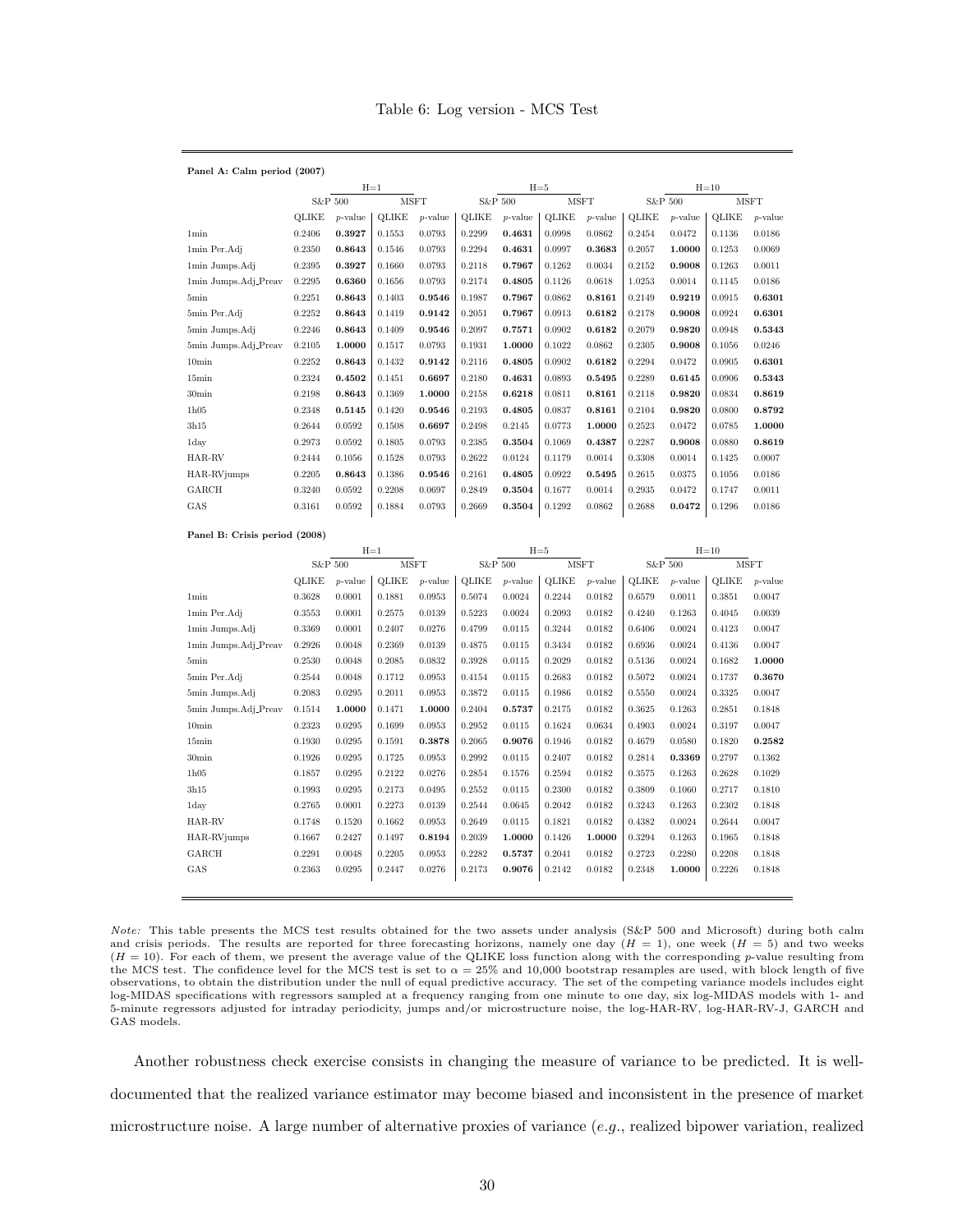kernel, etc.) that deal with issues such as jumps and other market microstructure noise, have consequently been introduced by Barndorff-Nielsen and Shephard (2004a), Zhang (2006), Barndorff-Nielsen et al. (2008), Hansen and Horel (2009), inter alios. To assess the robustness of our results, we also consider the realized kernel (Barndorff-Nielsen et al., 2008) as dependent variable in our specifications and obtain similar results (Appendix 6.4). Our results are also robust to the choice of the predictors of variance  $(e.g.,$  intradaily bipower variation instead of squared intradaily returns). For a synthesis of all these extra findings see Appendix 6.5.

The last exercise imagined is meant to highlight the pure effect of sampling frequency. For this, we first estimated a MIDAS-RV model with regressors sampled at one minute and imposed then the weights obtained previously on lower frequency regressors of volatility. These weights would not be optimal, but it is a good way to isolate the differences in predictability attributed to the difference in sampling frequency versus change in optimal weights with respect to the different data sample.<sup>16</sup>

|                   | $\phi_{H,m_1}$ |             | QLIKE   |             |  |  |  |  |
|-------------------|----------------|-------------|---------|-------------|--|--|--|--|
|                   | S&P 500        | <b>MSFT</b> | S&P 500 | <b>MSFT</b> |  |  |  |  |
| 1 <sub>min</sub>  | 334.4542       | 332.3547    | 0.1547  | 0.1064      |  |  |  |  |
| 5min              | 73.1739        | 76.4844     | 0.1513  | 0.1124      |  |  |  |  |
| 10min             | 36.6549        | 40.2871     | 0.1600  | 0.1230      |  |  |  |  |
| 15min             | 25.5069        | 27.8444     | 0.1596  | 0.1285      |  |  |  |  |
| 30 <sub>min</sub> | 12.9734        | 14.0814     | 0.1581  | 0.1457      |  |  |  |  |
| 1h05              | 5.7102         | 6.3409      | 0.1891  | 0.1908      |  |  |  |  |
| 3h15              | 1.6805         | 1.9722      | 0.2866  | 0.3689      |  |  |  |  |
| $_{\rm 1day}$     | 0.8570         | 0.8085      | 0.3401  | 1.1116      |  |  |  |  |

Table 7: Same weights

Thus, Table 7 presents the estimates for the scale parameter,  $\phi_{H,m_1}$ , as well as the QLIKE loss function for the daily MIDAS-RV model with regressors sampled at frequency ranging from one minute to one day. As previously indicated, the weights from the model using 1-minute regressors are imposed on lower frequency regressors. We observe the decreasing pattern of the parameter estimates for the two assets as in Section 3.2. The same declining shape is also remarked for the QLIKE loss function. The more frequent information we use, the more we gain in precision.

*Note:* This table presents the estimates for the scale parameter,  $\phi_{H,m_1}$ , as well as the QLIKE loss function for the daily MIDAS-RV model with regressors sampled at frequency ranging from one minute to one day. The weights from the model using 1-minute returns are imposed on lower frequency returns.

 $^{16}\mathrm{We}$  thank the anonymous referee for this suggestion.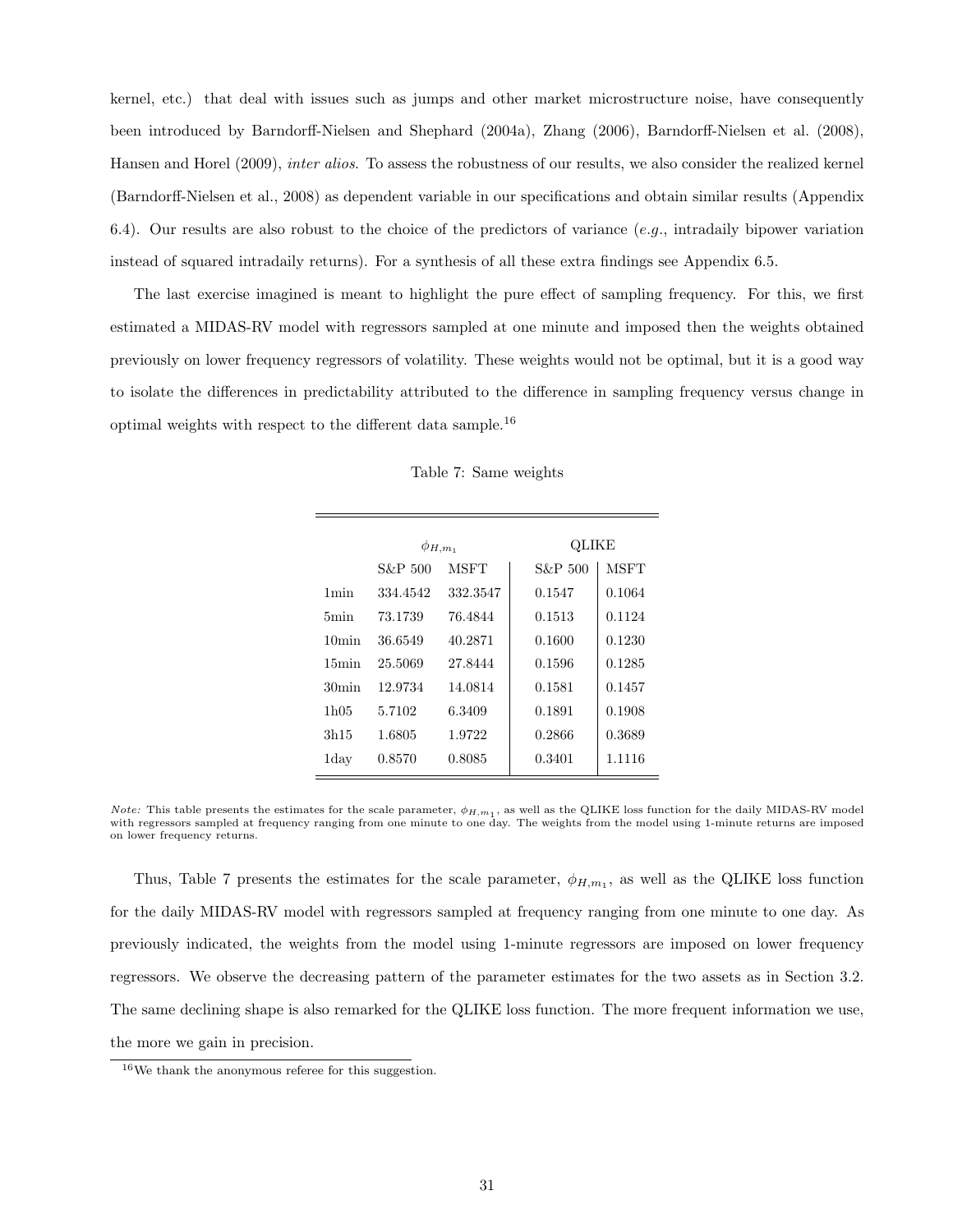# 5 Conclusion

This paper analyses the forecasting performance of MIDAS-RV models in which future variances are directly related to past intraday log-returns. These predictors are usually constructed from tick-by-tick data and, consequently, the econometrician needs to choose a sampling frequency. The question we raise is whether ultra-high frequency data is needed to forecast variances.

The main findings of our study are the following. First, we show in a Monte Carlo simulation study that, in a world without jumps, periodicity in volatility and microstructure noise, there is an advantage in using the highest available frequency for the predictors. The information content of very high-frequency data improves significantly the quality of the MIDAS forecasts. Second, when considering two highly liquid assets (namely Microsoft and S&P 500) contaminated with typical market microstructure noise and intraday periodicity, we find that the use of very high-frequency predictors may become problematic. In particular, we show that there may exist a "high-frequency wall", i.e., a limit frequency above which the MIDAS forecasts may be less accurate. This result clearly illustrates the influence of the jumps and the intraday periodicity on the prediction of volatility, and not only on its measurement. Third, we discuss the potential solutions to combine the gains issued from high-frequency predictors and the negative impact of microstructure noise. A first solution consists in augmenting the MIDAS model by modifying the weighting scheme in order to limit the influence of the contaminated observations. A second solution consists in applying the MIDAS regression model on filtered data. Here, we adopt the latter solution and show that estimating MIDAS-RV models on filtered log-returns leads to significantly better out-of-sample forecasts. Finally, we compare the MIDAS model to other competing variance models including GARCH, GAS, HAR-RV and HAR-RV-J models. Results suggest that, for both assets, MIDAS models yield better forecasts in most cases and importantly never yield inferior forecasts, provided they are applied on filtered data.

A future research direction will be to compare the approach taken in this paper, where realized variance is directly related to past intraday data, as in Ghysels et al. (2006), with that of Ghysels et al. (2006) or Ghysels and Sinko (2011), where daily realized measures (that are potentially robust to microstructure noise and jumps) are introduced in a MIDAS-RV model.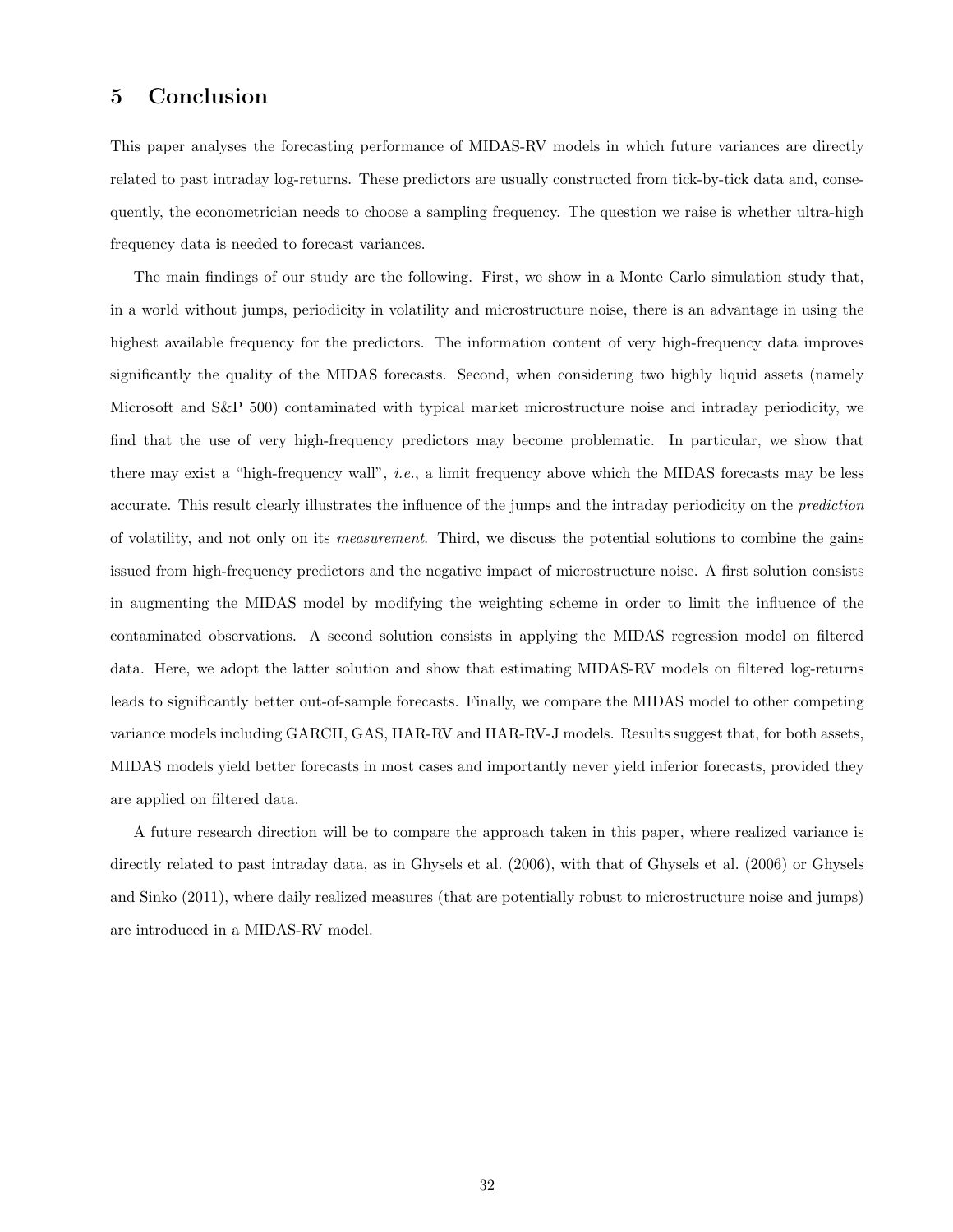# 6 Appendices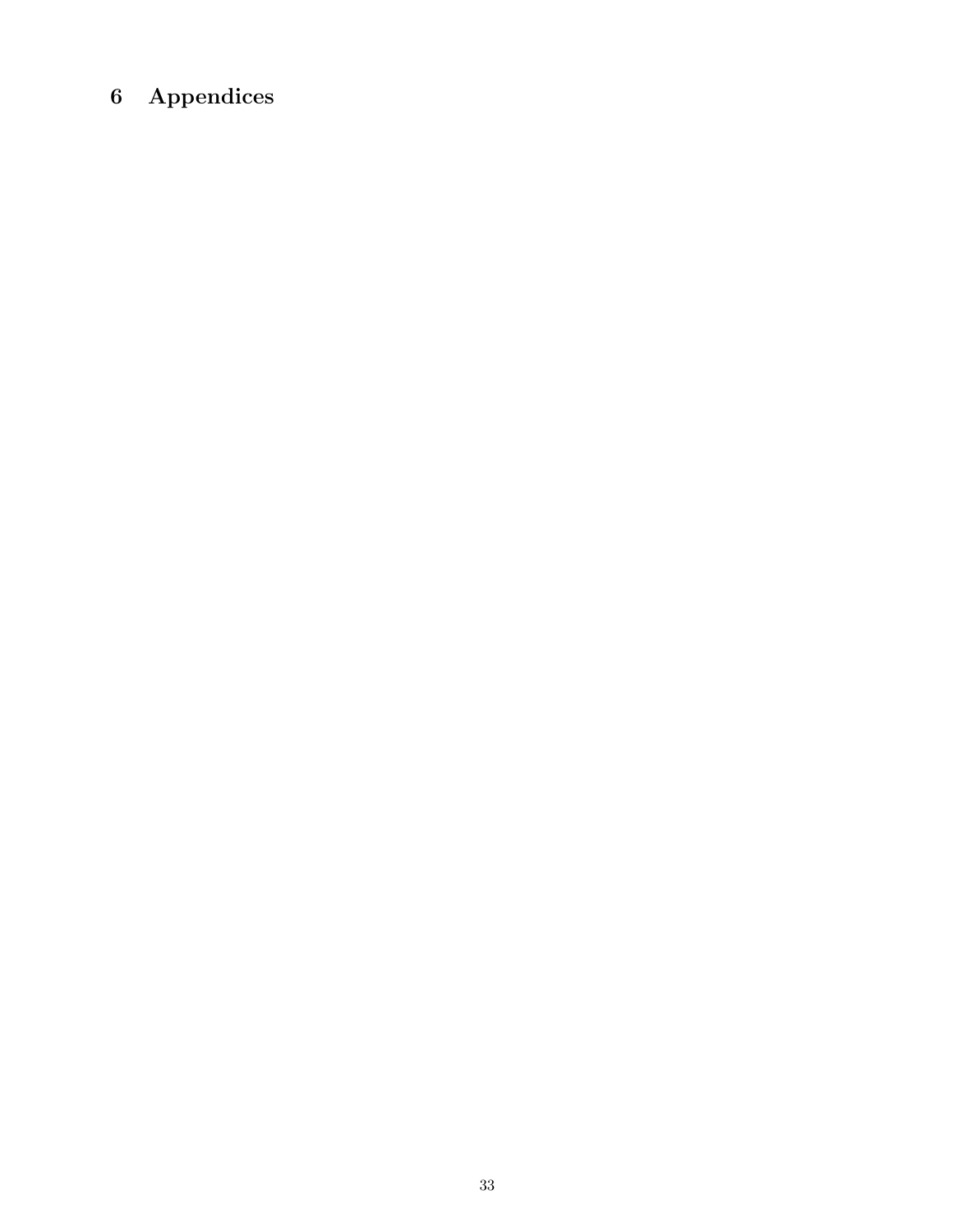Appendix A: Pre-averaged MIDAS regressors - S&P 500 6.1 Appendix A: Pre-averaged MIDAS regressors – S&P 500  $6.1$ 



Figure 10: S&P 500 average QLIKE Figure 10: S&P 500 average QLIKE *Note:* S&P 500 - This figure displays the average QLIKE for the MIDAS-RV forecasts for various sampling frequencies  $(m_1)$  of the predictors for three forecasting horizons.The left panel corresponds to the calm period (2 m1) of the predictors for three forecasting horizons.The left panel corresponds to the calm period (2007) and the right panel to the crisis period (2008). The solid blue line corresponds to the MIDAS-RV model with raw data sampled at frequencies 1-min to 3h15. The black, red and blue dotted lines correspond respectively to the MIDAS-RV models on periodicity, jumps and poise, jumps and periodicity filtered log-returns sampled at Note: S&P 500 - This figure displays the average QLIKE for the MIDAS-RV forecasts for various sampling frequencies ( frequencies of 1-min and 5-min.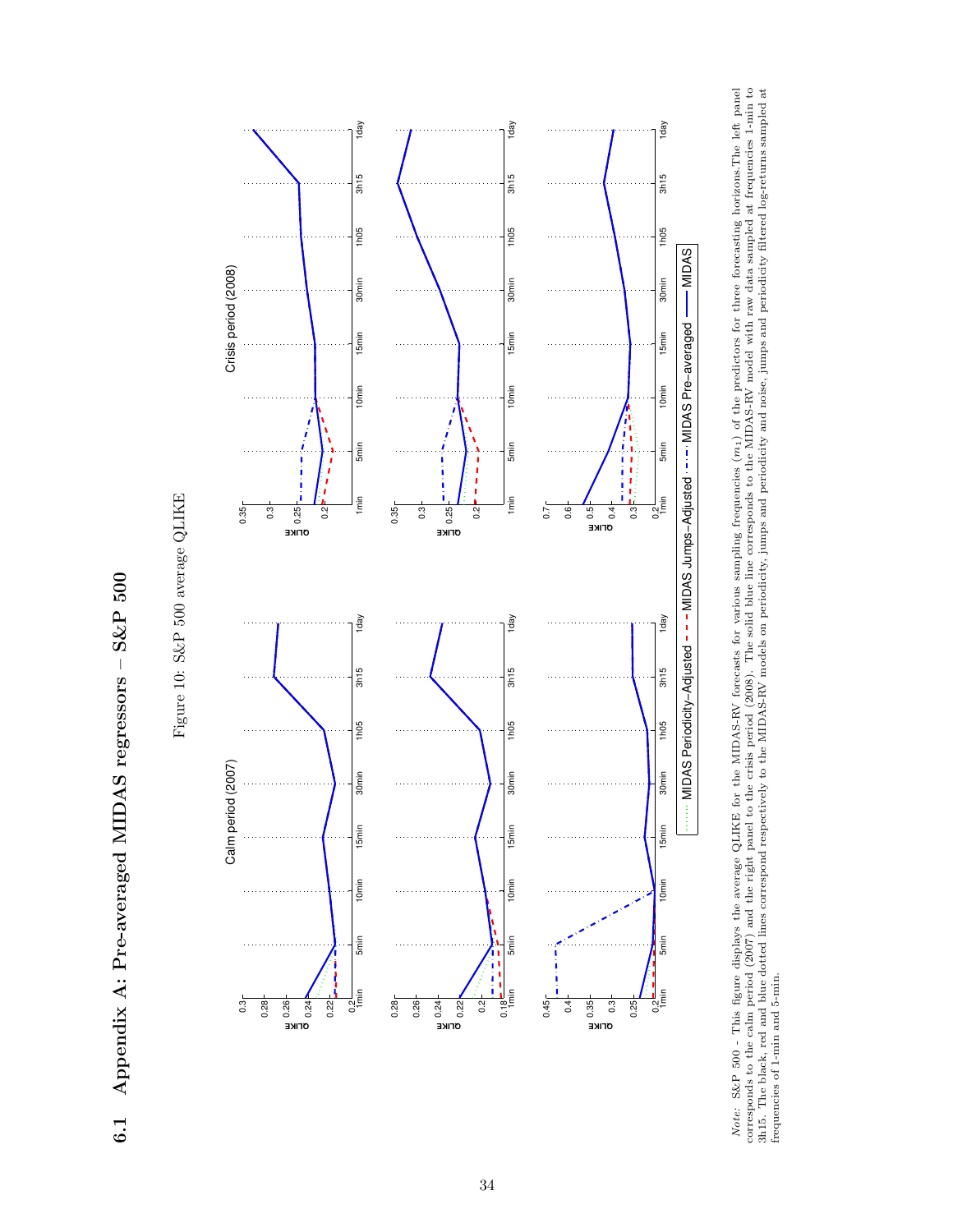6.2 Appendix B: Pre-averaged MIDAS regressors - Microsoft 6.2 Appendix B: Pre-averaged MIDAS regressors – Microsoft



Figure 11: Microsoft average QLIKE Figure 11: Microsoft average QLIKE

> Note: See Figure 10. Note: See Figure 10.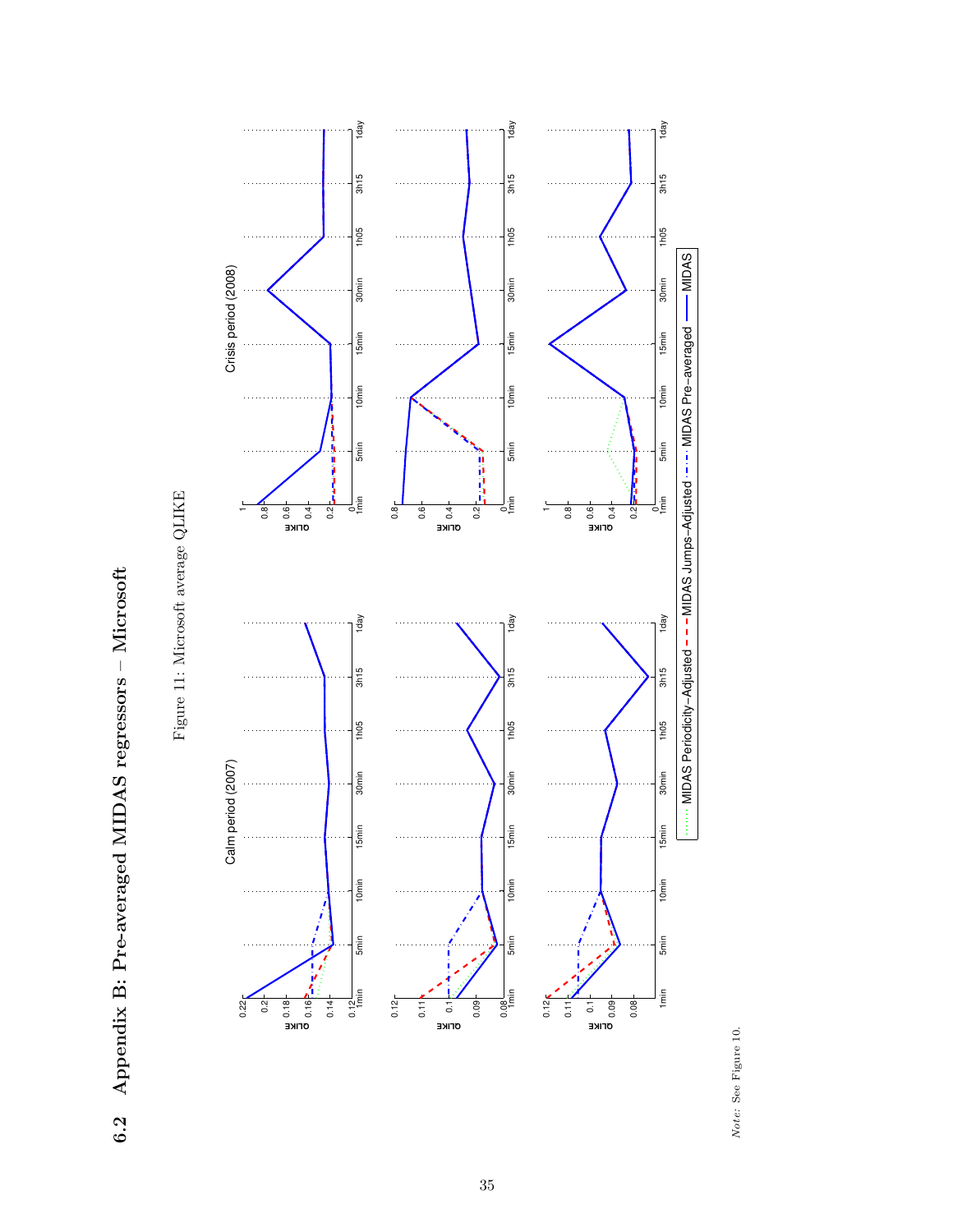# 6.3 Appendix C: HAR-RV versus MIDAS

In this appendix, we show that the HAR-RV model proposed by Corsi (2009) can be written as a weightconstrained form of the MIDAS model with regressors sampled at a frequency  $m_2$ . The HAR-RV model is defined as:

$$
RV_{t+1,t}^{(m_2)} = \alpha_0 + \alpha_1 RV_{t,t-1}^{(m_2)} + \alpha_2 RV_{t,t-1}^{(m_2)w} + \alpha_3 RV_{t,t-1}^{(m_2)m} + \varepsilon_{t+1},
$$
\n(21)

where  $RV_{t+1,t}$  is the daily realized variance given by:

$$
RV_{t+1,t}^{(m_2)} = I_{m_2}(L^{1/m_2})r_{t+1,t+1-1/m_2}^{(m_2)2},\tag{22}
$$

with  $I_{m_2}(L^{1/m_2}) = \sum_{j=0}^{m_2-1} L^{j/m_2}$ , and  $m_2$  the sampling frequency of the squared returns used to compute the realized variance. By convention

$$
RV_{t,t-1}^{(m_2)w} = \frac{1}{5} \sum_{i=0}^{4} RV_{t-i,t-i-1}^{(m_2)},
$$
\n(23)

and

$$
RV_{t,t-1}^{(m_2)m} = \frac{1}{22} \sum_{i=0}^{21} RV_{t-i,t-i-1}^{(m_2)}.
$$
 (24)

To complete the explanation, we include Eq. (22), Eq. (23) and Eq. (24) into the definition of the model and obtain:

$$
RV_{t+1,t}^{(m_2)} = \alpha_0 + (\alpha_1 + \frac{1}{5}\alpha_2 + \frac{1}{22}\alpha_3)RV_{t,t-1}^{(m_2)} + (\frac{1}{5}\alpha_2 + \frac{1}{22}\alpha_3) \sum_{i=1}^4 RV_{t-i,t-i-1}^{(m_2)} +
$$
  
\n
$$
\frac{1}{22}\alpha_3 \sum_{i=5}^{21} RV_{t-i,t-i-1}^{(m_2)} + \varepsilon_{t+1}
$$
  
\n
$$
= \alpha_0 + (\alpha_1 + \frac{1}{5}\alpha_2 + \frac{1}{22}\alpha_3)I_{m_2}(L^{1/m_2})r_{t,t-1/m_2}^{(m_2)2} + (\frac{1}{5}\alpha_2 + \frac{1}{22}\alpha_3) \sum_{i=1}^4 I_{m_2}(L^{1/m_2})r_{t-i,t-i-1/m_2}^{(m_2)2} +
$$
  
\n
$$
+ \frac{1}{22}\alpha_3 \sum_{i=5}^{21} I_{m_2}(L^{1/m_2})r_{t-i,t-i-1/m_2}^{(m_2)2} + \varepsilon_{t+1}.
$$

(25)

Finally, the HAR-RV model takes the form of a daily MIDAS-RV model with squared return regressors sampled at a frequency  $m_2$ :

$$
RV_{t+1,t}^{(m_2)} = \alpha_0 + (\alpha_1 + \frac{1}{5}\alpha_2 + \frac{1}{22}\alpha_3) \sum_{j=0}^{m_2-1} L^{j/m_2} r_{t,t-1/m_2}^{(m_2)2} + (\frac{1}{5}\alpha_2 + \frac{1}{22}\alpha_3) \sum_{i=1}^4 \sum_{j=0}^{m_2-1} L^{j/m_2} r_{t-i,t-i-1/m_2}^{(m_2)2} + \frac{1}{22}\alpha_3 \sum_{i=5}^{21} \sum_{j=0}^{m_2-1} L^{j/m_2} r_{t-i,t-i-1/m_2}^{(m_2)2} + \varepsilon_{t+1}.
$$
\n(26)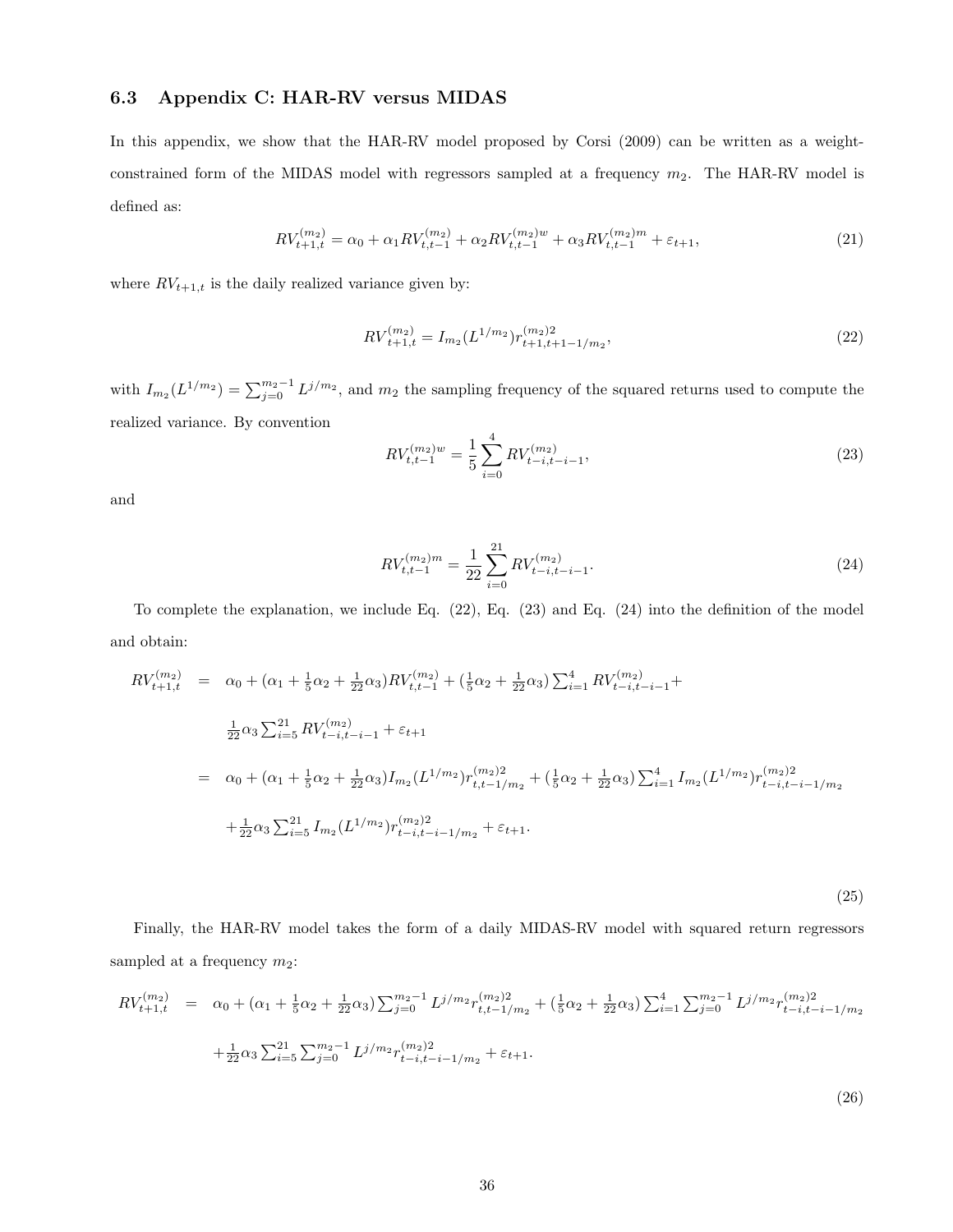# 6.4 Appendix D: MIDAS-RK Specification

Panel B: Crisis period (2008)

| Panel A: Calm period (2007) |              |            |              |            |              |            |              |             |              |            |              |             |  |
|-----------------------------|--------------|------------|--------------|------------|--------------|------------|--------------|-------------|--------------|------------|--------------|-------------|--|
|                             | $H=1$        |            |              |            |              |            | $H=5$        |             | $H=10$       |            |              |             |  |
|                             | S&P 500      |            | <b>MSFT</b>  |            |              | S&P 500    |              | <b>MSFT</b> |              | S&P 500    |              | <b>MSFT</b> |  |
|                             | <b>QLIKE</b> | $p$ -value | <b>OLIKE</b> | $p$ -value | <b>OLIKE</b> | $p$ -value | <b>QLIKE</b> | $p$ -value  | <b>OLIKE</b> | $p$ -value | <b>OLIKE</b> | $p$ -value  |  |
| 1 <sub>min</sub>            | 0.2488       | 0.1361     | 0.2008       | 0.1436     | 0.2165       | 0.2038     | 0.1096       | 0.0519      | 0.2306       | 0.1975     | 0.1132       | 0.1338      |  |
| 1min Per.Adj                | 0.2403       | 0.1361     | 0.2029       | 0.0985     | 0.2039       | 0.5292     | 0.1115       | 0.0519      | 0.2199       | 0.2987     | 0.1142       | 0.1944      |  |
| 1min Jumps.Adj              | 0.2211       | 0.9069     | 0.2164       | 0.0169     | 0.1738       | 1.0000     | 0.1244       | 0.0034      | 0.1960       | 0.7304     | 0.1302       | 0.2673      |  |
| 1min Jumps.Adj_Preav        | 0.2209       | 0.1361     | 0.1993       | 0.1436     | 0.1792       | 0.6843     | 0.1087       | 0.0519      | 0.4065       | 0.1975     | 0.1086       | 0.2243      |  |
| 5min                        | 0.2204       | 0.9069     | 0.1841       | 0.5802     | 0.1836       | 0.6843     | 0.0914       | 0.9359      | 0.2044       | 0.4371     | 0.0903       | 0.3099      |  |
| 5min Per.Adj                | 0.2192       | 1.0000     | 0.1886       | 0.3606     | 0.1810       | 0.6843     | 0.0929       | 0.9359      | 0.1998       | 0.6074     | 0.0900       | 0.3534      |  |
| 5min Jumps.Adj              | 0.2231       | 0.1361     | 0.1870       | 0.3606     | 0.1771       | 0.7382     | 0.0929       | 0.9359      | 0.1944       | 1.0000     | 0.0921       | 0.5883      |  |
| 5min Jumps.Adj_Preav        | 0.2200       | 0.9375     | 0.1993       | 0.1436     | 0.1787       | 0.7382     | 0.1090       | 0.0455      | 0.4063       | 0.1975     | 0.1084       | 0.1260      |  |
| 10 <sub>min</sub>           | 0.2254       | 0.1361     | 0.1888       | 0.3606     | 0.1905       | 0.5292     | 0.0993       | 0.4303      | 0.2127       | 0.1975     | 0.0980       | 0.2278      |  |
| 15min                       | 0.2313       | 0.1361     | 0.1899       | 0.3606     | 0.1988       | 0.2045     | 0.0967       | 0.6397      | 0.2194       | 0.2987     | 0.0953       | 0.2709      |  |
| 30 <sub>min</sub>           | 0.2228       | 0.1361     | 0.1852       | 0.3606     | 0.1866       | 0.6843     | 0.0928       | 0.9359      | 0.2079       | 0.6074     | 0.0912       | 0.4657      |  |
| 1h05                        | 0.2339       | 0.1361     | 0.1900       | 0.3606     | 0.1946       | 0.5724     | 0.1027       | 0.4303      | 0.2115       | 0.4371     | 0.0963       | 0.3038      |  |
| 3h15                        | 0.2766       | 0.0837     | 0.1857       | 0.3606     | 0.2366       | 0.2038     | 0.0883       | 1.0000      | 0.2417       | 0.1975     | 0.0762       | 0.3093      |  |
| 1 <sub>day</sub>            | 0.2683       | 0.1361     | 0.2042       | 0.3606     | 0.2278       | 0.2045     | 0.1051       | 0.4303      | 0.2439       | 0.1975     | 0.0991       | 0.1999      |  |
| HAR-RV                      | 0.2242       | 0.1361     | 0.1809       | 1.0000     | 0.1916       | 0.5597     | 0.0979       | 0.5051      | 0.2127       | 0.2987     | 0.0982       | 0.2659      |  |
| HAR-RVjumps                 | 0.2292       | 0.1361     | 0.1837       | 0.3606     | 0.1953       | 0.5292     | 0.1007       | 0.1194      | 0.2178       | 0.1975     | 0.1030       | 0.0312      |  |
| GARCH                       | 0.3195       | 0.0837     | 0.2203       | 0.0985     | 0.2663       | 0.2038     | 0.1265       | 0.0519      | 0.2708       | 0.1975     | 0.1236       | 0.0090      |  |
| GAS                         | 0.3102       | 0.0837     | 0.2026       | 0.3606     | 0.2466       | 0.2038     | 0.1043       | 0.6397      | 0.2451       | 0.1975     | 0.0954       | 0.2823      |  |

|  |  | Table 8: MIDAS-RK specification |
|--|--|---------------------------------|
|--|--|---------------------------------|

|                      | $H=1$   |            |              |            |              | $H = 5$    |              |             | $H=10$       |            |              |             |
|----------------------|---------|------------|--------------|------------|--------------|------------|--------------|-------------|--------------|------------|--------------|-------------|
|                      | S&P 500 |            | <b>MSFT</b>  |            |              | S&P 500    |              | <b>MSFT</b> |              | S&P 500    |              | <b>MSFT</b> |
|                      | OLIKE   | $p$ -value | <b>OLIKE</b> | $p$ -value | <b>OLIKE</b> | $p$ -value | <b>QLIKE</b> | $p$ -value  | <b>OLIKE</b> | $p$ -value | <b>QLIKE</b> | $p$ -value  |
| 1 <sub>min</sub>     | 0.2342  | 0.0130     | 0.3377       | 0.0497     | 0.2458       | 0.0906     | 1.1943       | 0.0035      | 0.3280       | 0.0787     | 0.3076       | 0.0036      |
| 1min Per.Adj         | 0.2255  | 0.0269     | 0.4581       | 0.0497     | 0.2353       | 0.5226     | 0.5386       | 0.0227      | 0.3120       | 0.0897     | 0.4533       | 0.0036      |
| 1min Jumps.Adj       | 0.2119  | 0.0269     | 0.1886       | 0.8972     | 0.2155       | 0.5555     | 0.1502       | 1.0000      | 0.3344       | 0.0897     | 0.1797       | 1.0000      |
| 1min Jumps.Adj_Preav | 0.3830  | 0.0094     | 0.1976       | 0.2843     | 0.2973       | 0.0021     | 0.1858       | 0.0656      | 0.4030       | 0.0787     | 0.1991       | 0.4496      |
| 5min                 | 0.2193  | 0.0269     | 0.1976       | 0.0973     | 0.2301       | 0.5226     | 0.1963       | 0.0656      | 0.2995       | 0.0897     | 0.9667       | 0.0034      |
| 5min Per.Adj         | 0.2150  | 0.0269     | 0.1932       | 0.2843     | 0.2280       | 0.5555     | 0.1646       | 0.1629      | 0.2873       | 0.3441     | 0.4717       | 0.0036      |
| 5min Jumps.Adj       | 0.1805  | 1.0000     | 0.1878       | 1.0000     | 0.2065       | 1.0000     | 0.1649       | 0.1433      | 0.3243       | 0.0897     | 0.1805       | 0.9300      |
| 5min Jumps.Adj_Preav | 0.2587  | 0.0094     | 0.2083       | 0.0497     | 0.3011       | 0.0019     | 0.1880       | 0.0518      | 0.4033       | 0.0787     | 0.2012       | 0.3384      |
| 10 <sub>min</sub>    | 0.2306  | 0.0130     | 0.2083       | 0.0497     | 0.2423       | 0.0906     | 0.3447       | 0.0035      | 0.3428       | 0.0787     | 0.3525       | 0.0034      |
| 15min                | 0.2319  | 0.0130     | 0.3678       | 0.0497     | 0.2448       | 0.0906     | 0.7383       | 0.0035      | 0.3320       | 0.0787     | 0.5074       | 0.0034      |
| 30 <sub>min</sub>    | 0.2491  | 0.0094     | 0.2585       | 0.0497     | 0.2887       | 0.0197     | 0.2169       | 0.0227      | 0.3600       | 0.0787     | 0.2417       | 0.0259      |
| 1h05                 | 0.2606  | 0.0094     | 0.2300       | 0.0497     | 0.3137       | 0.0368     | 0.6801       | 0.0035      | 0.4043       | 0.0787     | 0.3155       | 0.0034      |
| 3h15                 | 0.2635  | 0.0130     | 0.2847       | 0.0497     | 0.3670       | 0.0019     | 0.2551       | 0.0227      | 0.4520       | 0.0351     | 0.2275       | 0.3384      |
| 1 <sub>day</sub>     | 0.3943  | 0.0094     | 0.2848       | 0.0497     | 0.3481       | 0.0021     | 0.2806       | 0.0227      | 0.4085       | 0.0787     | 0.2490       | 0.1867      |
| HAR-RV               | 0.2355  | 0.0269     | 0.2022       | 0.0973     | 0.2735       | 0.0906     | 0.1890       | 0.0518      | 0.3950       | 0.0383     | 0.2519       | 0.0036      |
| HAR-RVjumps          | 0.2418  | 0.0130     | 0.1968       | 0.2843     | 0.2742       | 0.0884     | 0.1818       | 0.0656      | 0.3943       | 0.0351     | 0.2397       | 0.0036      |
| GARCH                | 0.2445  | 0.0269     | 0.2285       | 0.0497     | 0.2385       | 0.5226     | 0.1907       | 0.1433      | 0.2772       | 0.3441     | 0.1976       | 0.7651      |
| GAS                  | 0.2533  | 0.0130     | 0.2589       | 0.0497     | 0.2293       | 0.5555     | 0.2112       | 0.0518      | 0.2426       | 1.0000     | 0.2126       | 0.3384      |
|                      |         |            |              |            |              |            |              |             |              |            |              |             |

#### Note: This table presents the MCS test results obtained for S&P 500 and Microsoft during both calm and crisis periods. The results are reported for three forecasting horizons, namely one day  $(H = 1)$ , one week  $(H = 5)$  and two weeks  $(H = 10)$ . For each of them, we present the average value of the QLIKE loss function along with the corresponding p-value resulting from the MCS test. The confidence level for the MCS test is set to  $\alpha = 25\%$  and 10,000 bootstrap resamples are used, with block length of five observations, to obtain the distribution under the null of equal predictive accuracy. The set of the competing variance models includes eight MIDAS-RK specifications with regressors (squared return) sampled at a frequency ranging from one minute to one day, six MIDAS-RK models with 1- and 5-minute regressors adjusted for intraday periodicity, jumps an/or microstructure noise, the HAR-RV, HAR-RV-J, GARCH and GAS models.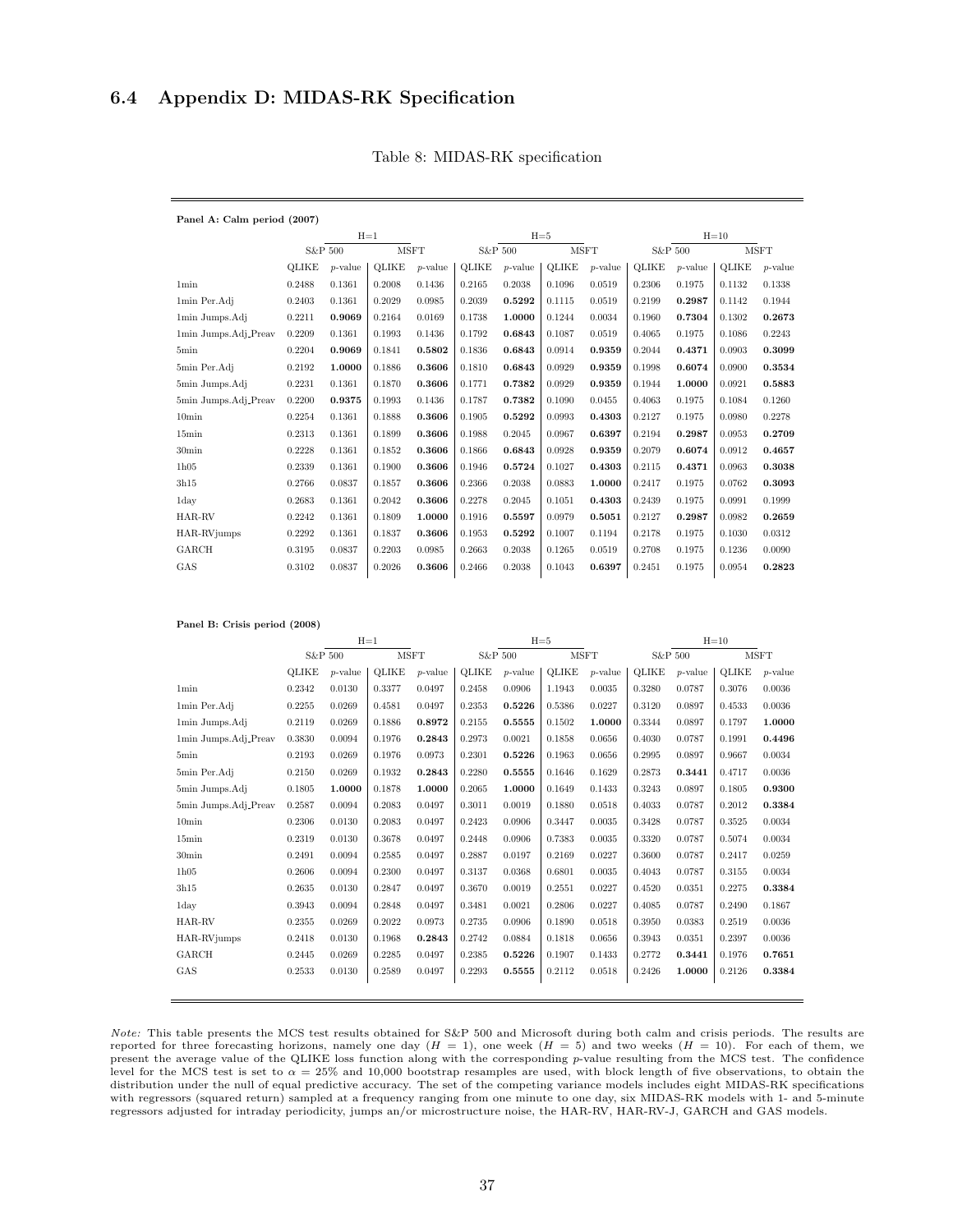## 6.5 Appendix F: MIDAS with Bipower Variation Return Regressors

| Panel A: Calm period (2007) |              |            |              |            |        |            |              |             |              |            |        |             |  |
|-----------------------------|--------------|------------|--------------|------------|--------|------------|--------------|-------------|--------------|------------|--------|-------------|--|
|                             |              |            | $H=1$        |            |        |            | $H=5$        |             | $H=10$       |            |        |             |  |
|                             | S&P 500      |            | <b>MSFT</b>  |            |        | S&P 500    |              | <b>MSFT</b> |              | S&P 500    |        | <b>MSFT</b> |  |
|                             | <b>QLIKE</b> | $p$ -value | <b>OLIKE</b> | $p$ -value | OLIKE  | $p$ -value | <b>QLIKE</b> | $p$ -value  | <b>OLIKE</b> | $p$ -value | OLIKE  | $p$ -value  |  |
| 1 <sub>min</sub>            | 0.2506       | 0.1766     | 0.2468       | 0.0173     | 0.2298 | 0.1358     | 0.0972       | 0.0728      | 0.2417       | 0.2714     | 0.1089 | 0.0073      |  |
| 1min Per.Adj                | 0.2391       | 0.2366     | 0.1534       | 0.0507     | 0.2158 | 0.6589     | 0.0994       | 0.0728      | 0.2307       | 0.4804     | 0.1112 | 0.0073      |  |
| 1min Jumps.Adj              | 0.2127       | 0.9454     | 0.1589       | 0.0173     | 0.1816 | 1.0000     | 0.1047       | 0.0180      | 0.2062       | 1.0000     | 0.1149 | 0.0016      |  |
| 1min Jumps.Adj_Preav        | 0.2155       | 0.2366     | 0.1560       | 0.0173     | 0.1900 | 0.8142     | 0.1000       | 0.0180      | 0.4248       | 0.2714     | 0.1053 | 0.0073      |  |
| 5min                        | 0.2089       | 1.0000     | 0.1363       | 0.7362     | 0.1890 | 0.8142     | 0.0803       | 0.7513      | 0.2095       | 0.9505     | 0.0860 | 0.5805      |  |
| 5min Per.Adj                | 0.2097       | 0.9454     | 0.1379       | 0.7362     | 0.1887 | 0.8142     | 0.0796       | 1.0000      | 0.2086       | 0.9505     | 0.0849 | 0.5805      |  |
| 5min Jumps.Adj              | 0.2145       | 0.8360     | 0.1386       | 0.7362     | 0.1885 | 0.8142     | 0.0815       | 0.7513      | 0.2085       | 0.9505     | 0.0881 | 0.3249      |  |
| 5min Jumps.Adj_Preav        | 0.2137       | 0.9454     | 0.1566       | 0.0173     | 0.1891 | 0.8142     | 0.1003       | 0.0507      | 0.4424       | 0.2575     | 0.1046 | 0.0191      |  |
| 10 <sub>min</sub>           | 0.2171       | 0.2366     | 0.1397       | 0.7362     | 0.1987 | 0.7734     | 0.0888       | 0.1794      | 0.2161       | 0.6993     | 0.0934 | 0.3249      |  |
| 15min                       | 0.2212       | 0.2366     | 0.1507       | 0.0764     | 0.2016 | 0.7734     | 0.0928       | 0.0728      | 0.2230       | 0.6387     | 0.0969 | 0.0191      |  |
| 30 <sub>min</sub>           | 0.2200       | 0.2366     | 0.1499       | 0.2474     | 0.1970 | 0.8142     | 0.0916       | 0.0728      | 0.2302       | 0.4804     | 0.0957 | 0.1700      |  |
| 1h05                        | 0.2625       | 0.2366     | 0.1456       | 0.5887     | 0.2101 | 0.6589     | 0.0964       | 0.0728      | 0.2229       | 0.6993     | 0.1037 | 0.0191      |  |
| 3h15                        | 0.3410       | 0.0160     | 0.1502       | 0.3013     | 0.3065 | 0.1358     | 0.0833       | 0.7513      | 0.2993       | 0.2714     | 0.0766 | 1.0000      |  |
| 1 <sub>day</sub>            | 0.3642       | 0.1766     | 0.1737       | 0.0507     | 0.2769 | 0.6447     | 0.1063       | 0.0728      | 0.4990       | 0.0720     | 0.1032 | 0.3249      |  |
| HAR-RV                      | 0.2176       | 0.2366     | 0.1345       | 1.0000     | 0.1941 | 0.8142     | 0.0868       | 0.0740      | 0.2172       | 0.7722     | 0.0943 | 0.1349      |  |
| HAR-RVjumps                 | 0.2187       | 0.2366     | 0.1359       | 0.7362     | 0.1973 | 0.7734     | 0.0883       | 0.0728      | 0.2226       | 0.4804     | 0.0960 | 0.0191      |  |
| GARCH                       | 0.3240       | 0.1527     | 0.2208       | 0.0173     | 0.2849 | 0.1358     | 0.1677       | 0.0011      | 0.2935       | 0.2714     | 0.1747 | 0.0002      |  |
| GAS                         | 0.3161       | 0.1385     | 0.1884       | 0.0173     | 0.2669 | 0.1358     | 0.1292       | 0.0180      | 0.2688       | 0.2714     | 0.1296 | 0.0160      |  |

Table 9: MIDAS with bipower variation return regressors

#### Panel B: Crisis period (2008)

|                      | $H=1$        |            |              |            |              | $H=5$      |              |             | $H=10$       |            |              |             |
|----------------------|--------------|------------|--------------|------------|--------------|------------|--------------|-------------|--------------|------------|--------------|-------------|
|                      | S&P 500      |            | <b>MSFT</b>  |            |              | S&P 500    |              | <b>MSFT</b> |              | S&P 500    |              | <b>MSFT</b> |
|                      | <b>QLIKE</b> | $p$ -value | <b>QLIKE</b> | $p$ -value | <b>OLIKE</b> | $p$ -value | <b>QLIKE</b> | $p$ -value  | <b>OLIKE</b> | $p$ -value | <b>OLIKE</b> | $p$ -value  |
| 1 <sub>min</sub>     | 0.2261       | 0.0318     | 0.8523       | 0.0034     | 0.2428       | 0.0132     | 0.7263       | 0.0029      | 0.3122       | 0.1570     | 1.2599       | 0.0066      |
| 1min Per.Adj         | 0.2200       | 0.0318     | 0.1990       | 0.1032     | 0.2330       | 0.0472     | 0.5763       | 0.0205      | 0.3000       | 0.4979     | 0.1664       | 1.0000      |
| 1min Jumps.Adj       | 0.2095       | 0.0318     | 0.1605       | 1.0000     | 0.2031       | 0.5605     | 0.1343       | 1.0000      | 0.3207       | 0.4979     | 0.1748       | 0.5802      |
| 1min Jumps.Adj_Preav | 0.2431       | 0.0318     | 0.1717       | 0.2419     | 0.2609       | 0.0132     | 0.1741       | 0.0205      | 0.3524       | 0.1570     | 0.1927       | 0.3513      |
| 5min                 | 0.4821       | 0.0318     | 0.1722       | 0.1032     | 0.2314       | 0.4355     | 0.1586       | 0.0577      | 0.8549       | 0.0389     | 0.2625       | 0.0204      |
| 5min Per.Adj         | 0.1858       | 0.0318     | 0.1663       | 0.2419     | 0.2025       | 0.5605     | 0.1508       | 0.1618      | 0.2866       | 0.4979     | 0.1702       | 0.6597      |
| 5min Jumps.Adj       | 0.1747       | 1.0000     | 0.1620       | 0.8316     | 0.1937       | 1.0000     | 0.1519       | 0.1170      | 0.3097       | 0.4979     | 0.1721       | 0.6200      |
| 5min Jumps.Adj_Preav | 0.2465       | 0.0318     | 0.1927       | 0.1032     | 0.2712       | 0.0132     | 0.1848       | 0.0205      | 0.3625       | 0.1570     | 0.2002       | 0.1029      |
| 10 <sub>min</sub>    | 0.2233       | 0.0318     | 0.2059       | 0.0034     | 0.2293       | 0.1082     | 0.3507       | 0.0029      | 0.3277       | 0.1570     | 0.6099       | 0.0139      |
| 15min                | 0.2139       | 0.0318     | 0.1743       | 0.1032     | 0.2249       | 0.1082     | 0.2972       | 0.0205      | 0.5412       | 0.0389     | 0.3097       | 0.0139      |
| 30 <sub>min</sub>    | 0.1937       | 0.0318     | 0.2547       | 0.0034     | 0.2454       | 0.0132     | 0.2603       | 0.0163      | 0.8991       | 0.0389     | 0.2655       | 0.0142      |
| 1h05                 | 0.2339       | 0.0318     | 0.2638       | 0.0034     | 0.2985       | 0.0132     | 0.3464       | 0.0029      | 0.3637       | 0.1570     | 1.0577       | 0.0126      |
| 3h15                 | 0.2937       | 0.0318     | 0.2880       | 0.0034     | 0.2843       | 0.0132     | 0.2497       | 0.0088      | 0.9281       | 0.0389     | 0.2327       | 0.0204      |
| 1day                 | 0.3798       | 0.0215     | 0.3876       | 0.0034     | 0.4460       | 0.0132     | 0.3400       | 0.0088      | 0.4760       | 0.0389     | 0.3069       | 0.0142      |
| HAR-RV               | 0.2102       | 0.0318     | 0.1781       | 0.1032     | 0.2449       | 0.0472     | 0.1754       | 0.0205      | 0.3563       | 0.0389     | 0.2346       | 0.0142      |
| HAR-RVjumps          | 0.2148       | 0.0318     | 0.1719       | 0.2419     | 0.2472       | 0.0132     | 0.1669       | 0.0525      | 0.3569       | 0.0389     | 0.2205       | 0.0204      |
| GARCH                | 0.2291       | 0.0318     | 0.2205       | 0.1032     | 0.2282       | 0.4355     | 0.2041       | 0.0205      | 0.2723       | 0.4979     | 0.2208       | 0.1029      |
| GAS                  | 0.2363       | 0.0318     | 0.2447       | 0.1032     | 0.2173       | 0.5605     | 0.2142       | 0.0205      | 0.2348       | 1.0000     | 0.2226       | 0.1029      |
|                      |              |            |              |            |              |            |              |             |              |            |              |             |

Note: This table presents the MCS test results obtained for S&P 500 and Microsoft during both calm and crisis periods. The results are reported for three forecasting horizons, namely one day  $(H = 1)$ , one week  $(H = 5)$  and two weeks  $(H = 10)$ . For each of them, we present the average value of the QLIKE loss function along with the corresponding p-value resulting from the MCS test. The confidence level for the MCS test is set to  $\alpha = 25\%$  and 10,000 bootstrap resamples are used, with block length of five observations, to obtain the distribution under the null of equal predictive accuracy. The set of the competing variance models includes eight MIDAS specifications with regressors (bipower variation) sampled at a frequency ranging from one minute to one day, six MIDAS models with 1- and 5-minute regressors adjusted for intraday periodicity, jumps and/or microstructure noise, the HAR-RV, HAR-RV-J, GARCH and GAS models.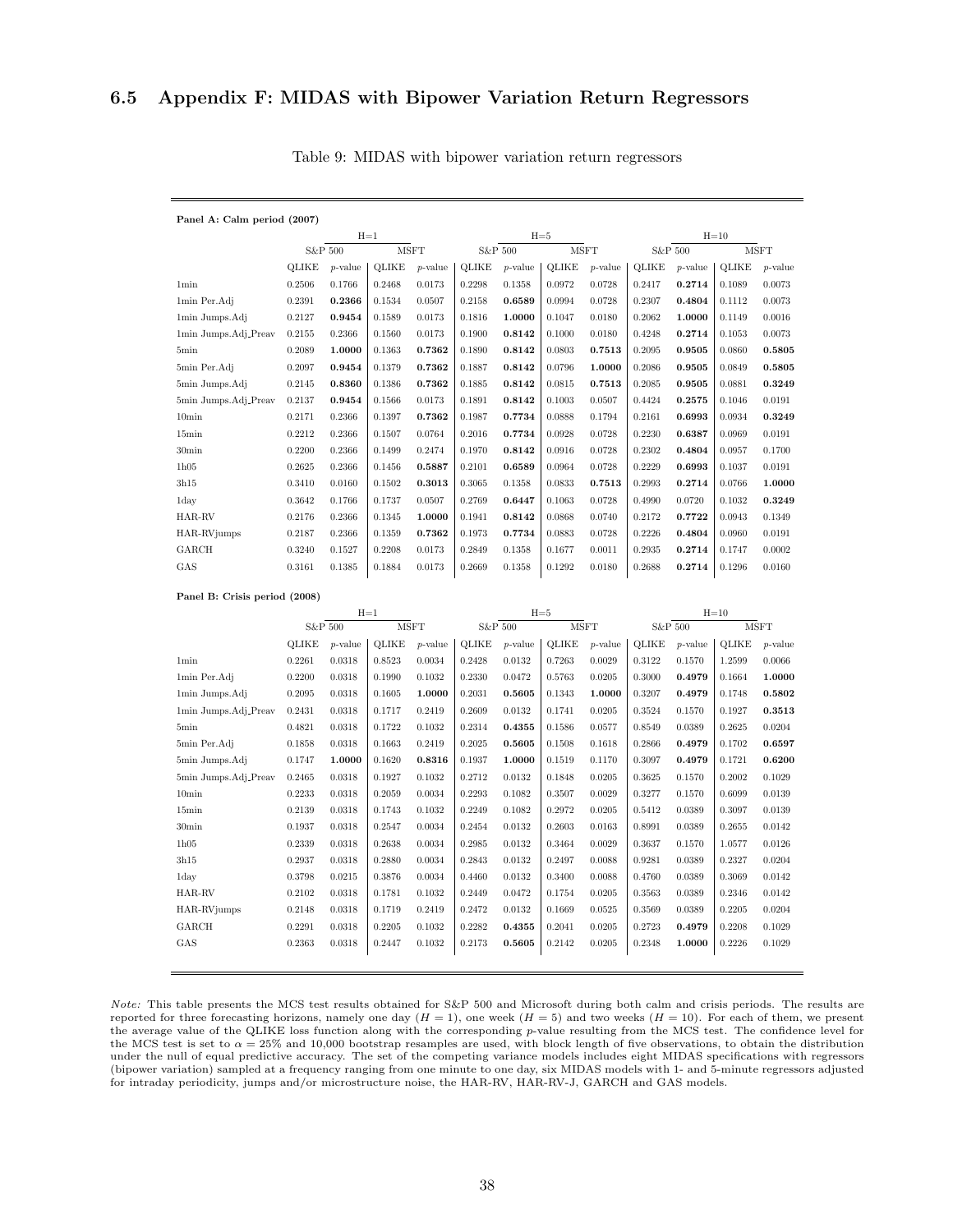# References

Aït-Sahalia, Y., Mancini, L., 2008. Out of sample forecasts of quadratic variation. Journal of Econometrics 147, 17–33.

- Aït-Sahalia, Y., Mykland, P. A., Zhang, L., 2005. How often to sample a continuous-time process in the presence of market microstructure noise. Review of Financial studies 18 (2), 351–416.
- Andersen, T. G., Bollerslev, T., 1997. Intraday periodicity and volatility persistence in financial markets. Journal of Empirical Finance 4, 115–158.
- Andersen, T. G., Bollerslev, T., 1998a. Answering the skeptics: Yes, standard volatility models do provide accurate forecasts. International Economic Review 39 (4), 885–905.
- Andersen, T. G., Bollerslev, T., 1998b. Deutsche mark-dollar volatility: Intraday activity patterns, macroeconomic announcements, and longer run dependencies. Journal of Finance 53 (1), 219–265.
- Andersen, T. G., Bollerslev, T., Diebold, F. X., 2007. Roughing it up: Including jump components in the measurement, modeling, and forecasting of return volatility. The Review of Economics and Statistics 89 (4), 701–720.
- Andersen, T. G., Bollerslev, T., Diebold, F. X., Labys, P., 2003. Modeling and forecasting realized volatility. Econometrica 71 (2), 579–625.
- Andersen, T. G., Bollerslev, T., Meddahi, N., 2005. Correcting the errors: Volatility forecast evaluation using high-frequency data and realized volatilities. Econometrica 73, 279–296.
- Barndorff-Nielsen, O. E., Hansen, P. R., Lunde, A., Shephard, N., 2008. Designing realised kernels to measure the ex-post variation of equity prices in the presence of noise. Econometrica 76, 1481–536.
- Barndorff-Nielsen, O. E., Hansen, P. R., Lunde, A., Shephard, N., 2009. Realized kernels in practice: Trades and quotes. The Econometrics Journal 12 (3), C1–C32.
- Barndorff-Nielsen, O. E., Shephard, N., 2004a. Econometric analysis of realised covariation: High frequency based covariance, regression and correlation in financial economics. Econometrica 72, 885–925.
- Barndorff-Nielsen, O. E., Shephard, N., 2004b. Power and bipower variation with stochastic volatility and jumps (with discussion). Journal of Financial Econometrics 2, 1–48.
- Barndorff-Nielsen, O. E., Shephard, N., 2006. Econometrics of testing for jumps in financial economics using bipower variation. Journal of financial Econometrics 4 (1), 1–30.
- Bates, D. S., 1996. Jumps and stochastic volatility: Exchange rate processes implicit in deutsche mark options. Review of financial studies 9 (1), 69–107.
- Bollerslev, T., 1986. Generalized autoregressive heteroskedasticity. Journal of Econometrics 31, 307–327.
- Boudt, K., Croux, C., Laurent, S., 2011. Robust estimation of intraweek periodicity in volatility and jump detection. Journal of Empirical Finance 18 (2), 353–367.
- Chen, X., Ghysels, E., 2011. News-good or bad-and its impact on volatility predictions over multiple horizons. Review of Financial Studies 24 (1), 46–81.
- Chen, Y.-c., Tsay, W.-J., 2011. Forecasting commodity prices with mixed-frequency data: An OLS-based generalized ADL approach. Working paper.
- Christensen, K., Kinnebrock, S., Podolskij, M., 2010. Pre-averaging estimators of the ex-post covariance matrix in noisy diffusion models with non-synchronous data. Journal of Econometrics 159 (1), 116–133.
- Corsi, F., 2009. A simple approximate long-memory model of realized volatility. Journal of Financial Econometrics 7 (2), 174–196.
- Creal, D. D., Koopman, S. J., Lucas, A., 2013. Generalized autoregressive score models with applications. Journal of Applied Econometrics 28 (5), 777–795.
- Drost, F. C., Nijman, T. E., 1993. Temporal aggregation of GARCH processes. Econometrica: Journal of the Econometric Society, 909–927.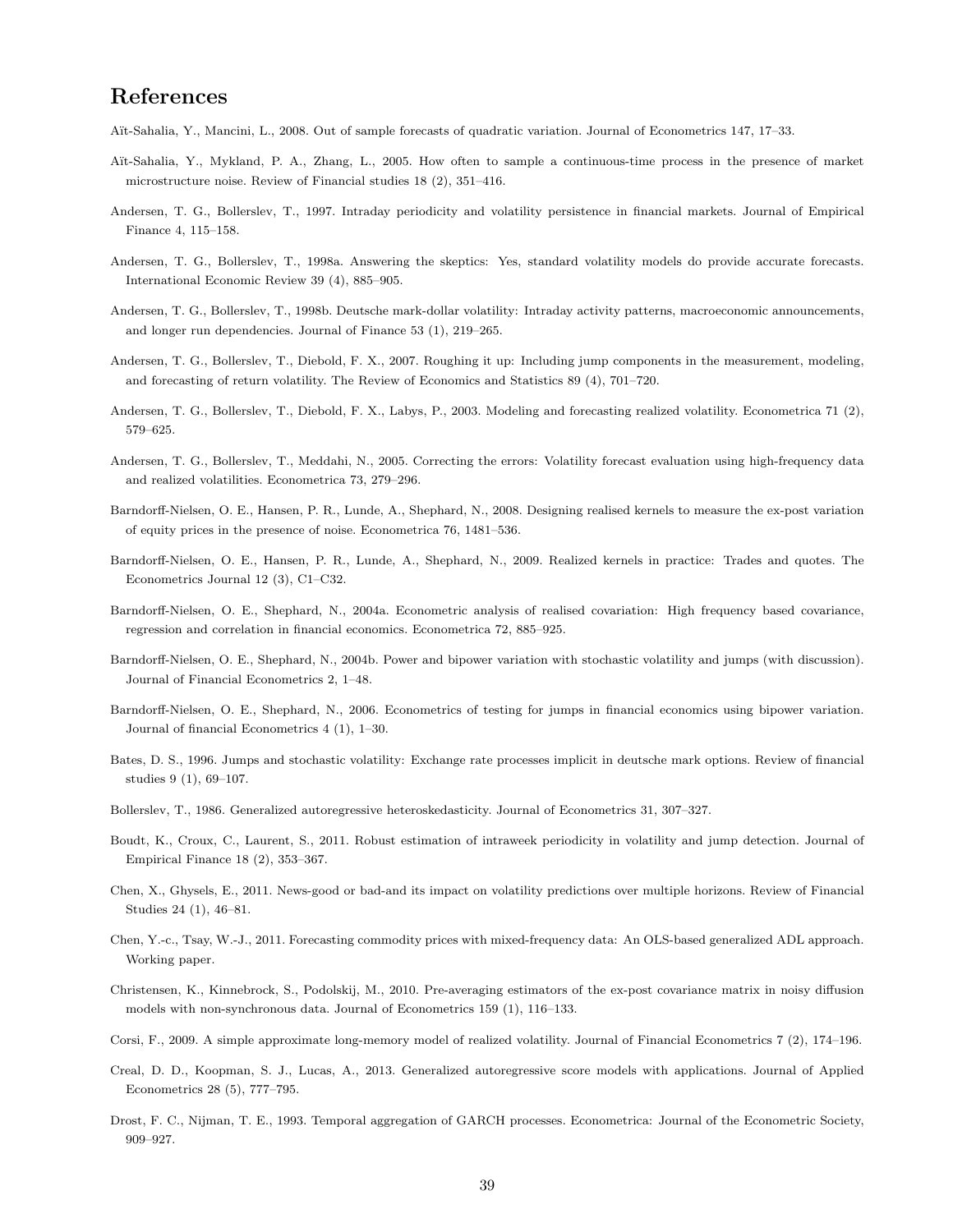- Drost, F. C., Werker, B. J. M., 1996. Closing the garch gap: Continuous time GARCH modeling. Journal of Econometrics 74 (1), 31–57.
- Engle, R. F., 1982. Autoregressive conditional heteroskedasticity with estimates of the variance of U.K. inflation. Econometrica 45, 987–1007.
- Frale, C., Monteforte, L., 2011. FaMIDAS: A mixed frequency factor model with MIDAS structure. Banca d'Italia.
- Fuhr, D., 2011. ETF landscape. Industry highlights. BlackRock Report.
- Garcia, R., Meddahi, N., 2006. Comment on realized variance and market microstructure noise. Journal of Business & Economic Statistics 24, 184–191.
- Ghysels, E., Santa-Clara, P., Valkanov, R., 2004. The MIDAS touch: Mixed data sampling regression models. Working paper.
- Ghysels, E., Santa-Clara, P., Valkanov, R., 2005. There is a risk-return trade-off after all. Journal of Financial Economics 76 (3), 509–548.
- Ghysels, E., Santa-Clara, P., Valkanov, R., 2006. Predicting volatility: getting the most out of return data sampled at different frequencies. Journal of Econometrics 131 (1), 59–95.
- Ghysels, E., Sinko, A., 2011. Volatility forecasting and microstructure noise. Journal of Econometrics 160 (1), 257–271.
- Ghysels, E., Sinko, A., Valkanov, R., 2007. MIDAS regressions: Further results and new directions. Econometric Reviews 26 (1), 53–90.
- Ghysels, E., Valkanov, R., 2012. Forecasting volatility with MIDAS. In L. Bauwens, C. Hafner, and S.Laurent (Eds.), Handbook of Volatility Models and Their Applications, 383–401.
- Hansen, P. R., Horel, G., 2009. Quadratic variation by markov chains. Working paper.
- Hansen, P. R., Lunde, A., 2004. Technical appendix: An unbiased measure of realized variance. Brown University, 2004.
- Hansen, P. R., Lunde, A., 2006a. Consistent ranking of volatility models. Journal of Econometrics 131, 97–121.
- Hansen, P. R., Lunde, A., 2006b. Realized variance and market microstructure noise. Journal of Business & Economic Statistics 24 (2), 127–161.
- Hansen, P. R., Lunde, A., Nason, J. M., 2011. The model confidence set. Econometrica 79, 456–497.
- Harris, L., 1986. A transaction data study of weekly and intradaily patterns in stock returns. Journal of Financial Economics 16, 99–117.
- Harvey, A. C., 2013. Dynamic Models for Volatility and Heavy Tails. Cambridge University Press.
- Hecq, A., Laurent, S., Palm, F. C., 2012. Common intraday periodicity. Journal of Financial Econometrics 10 (2), 325–353.
- Jacod, J., Li, Y., Mykland, P. A., Podolskij, M., Vetter, M., 2009. Microstructure noise in the continuous case: the pre-averaging approach. Stochastic Processes and their Applications 119 (7), 2249–2276.
- Lahaye, J., Laurent, S., Neely, C. J., 2011. Jumps, cojumps and macro announcements. Journal of Applied Econometrics 26 (6), 893–921.
- Laurent, S., Rombouts, J. V., Violante, F., 2013. On loss functions and ranking forecasting performances of multivariate volatility models. Journal of Econometrics 173 (1), 1–10.
- Lee, S. S., Mykland, P. A., 2008. Jumps in financial markets: A new nonparametric test and jump dynamics. Review of Financial studies 21 (6), 2535–2563.
- Meddahi, N., Renault, E., 1998. Aggregations and marginalization of GARCH and stochastic volatility models. Université de Montréal. Working paper.
- Nelson, D. B., 1990. ARCH models as diffusion approximations. Journal of econometrics 45 (1), 7–38.